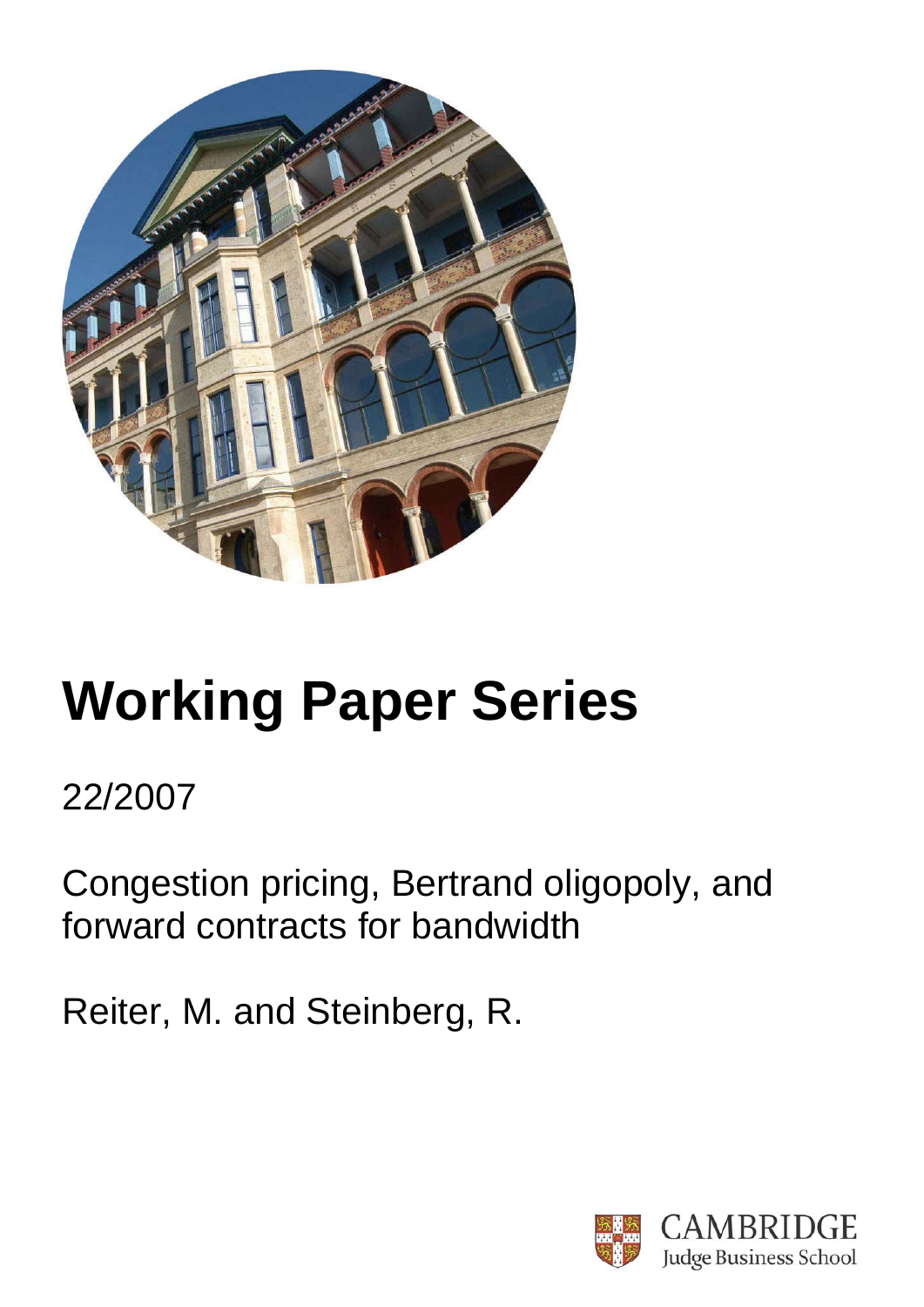These papers are produced by Judge Business School, University of Cambridge. They are circulated for discussion purposes only. Their contents should be considered preliminary and are not to be quoted without the authors' permission.

Author contact details are as follows:

| <b>Richard Steinberg</b>     |
|------------------------------|
| <b>Judge Business School</b> |
| University of Cambridge      |
| r.steinberg@jbs.cam.ac.uk    |

Miklós Reiter Judge Business School University of Cambridge m.reiter@jbs.cam.ac.uk

The authors would like to acknowledge the financial support of British Telecommunications, the Cambridge MIT Institute and the EPSRC.

Please address enquiries about the series to:

Research Support Manager Judge Business School Trumpington Street Cambridge CB2 1AG, UK Tel: 01223 760546 Fax: 01223 339701 Email: research-support@jbs.cam.ac.uk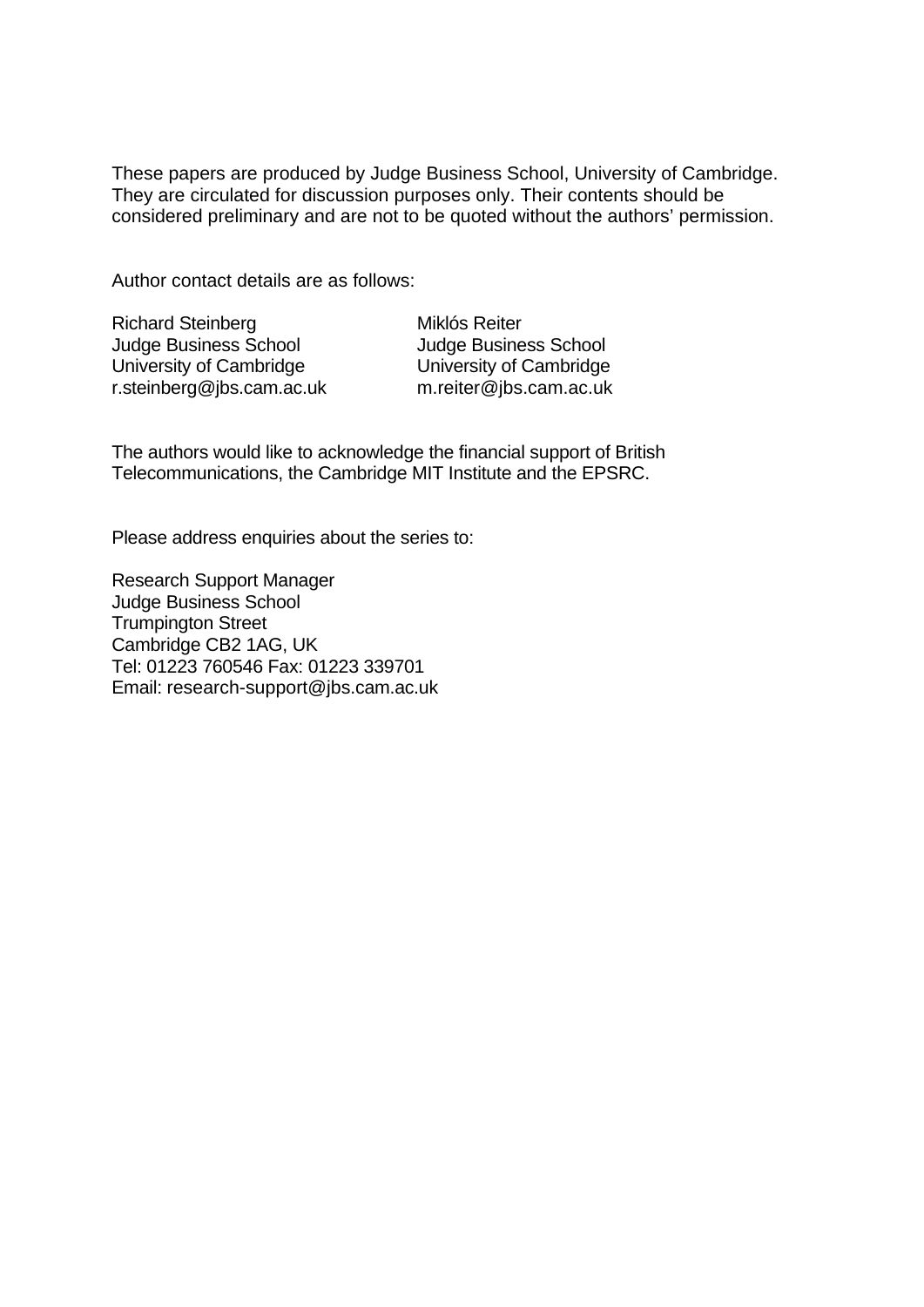### Congestion Pricing, Bertrand Oligopoly, and Forward Contracts for Bandwidth

Miklós Reiter and Richard Steinberg

October 2007

#### Abstract

We develop a pricing game modelling a monopoly and an oligopoly of Internet Service Providers selling bandwidth on two complementary segments of a multi-provider communication network. We consider pricing behavior when the oligopolists have previously sold part of their capacity by means of forward contracts, assuming all prices are set simultaneously. We find the equilibria in pure strategies where they exist. Where they do not exist, we find an equilibrium allowing the oligopolists to use mixed strategies. This requires solving an extension of the Bertrand-Edgeworth game with symmetric capacities and asymmetric contracting levels. Although providers have an incentive to sell forward contracts to insure against demand uncertainty, contracting also commits them to lower prices in general. We find that any equilibrium with contracting levels is asymmetric with a unique provider choosing the lowest level of contracting. By refraining from signing too many contracts, this provider guarantees a high general downstream price level at a private cost. An increase in the lowest contracting level results in negative marginal externalities on all other oligopolists. On the other hand, an increase in any other contracting level causes positive marginal externalities.

#### 1 Introduction

We develop a model of network operators selling bandwidth on two complementary segments of a multi-provider communication network by means of congestion pricing (a spot market). The "upstream" segment is provided by a monopoly, and the "downstream" segment is provided by an oligopoly. The upstream network provider can be thought of as a large Internet Service Provider (ISP) connecting the oligopoly of small downstream ISPs to the Internet backbone. Customers must purchase the same amount of bandwidth from both the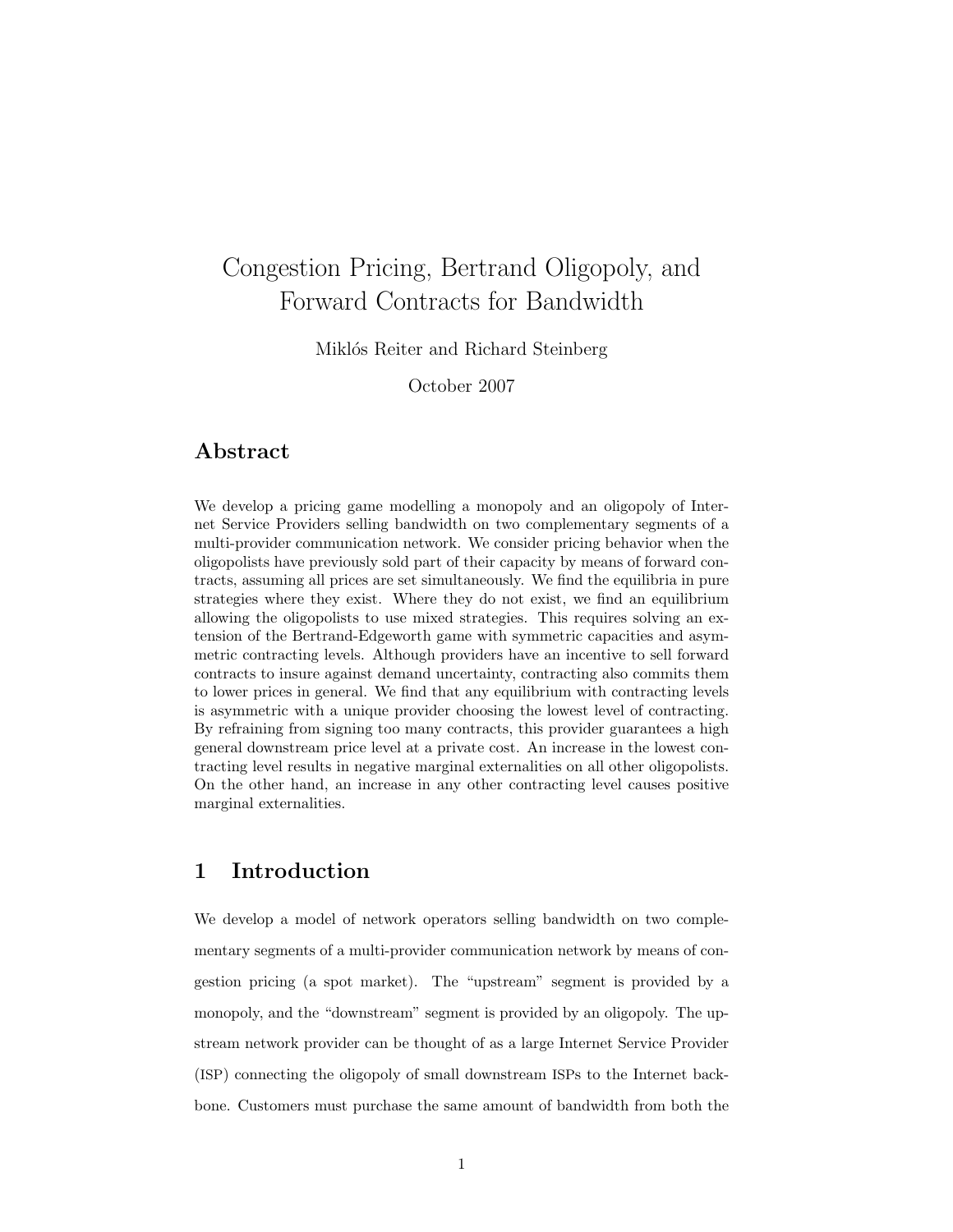upstream provider and the oligopoly in order to use the network services. We assume this high level of concentration, since the provision of bandwidth exhibits significant economies of scale and it is unlikely that perfect competition is sustainable in the long run.<sup>1</sup>

We model the downstream oligopoly as Bertrand-Edgeworth price competition with capacity constraints. Edgeworth (1925) showed that the duopoly case might not have an equilibrium in prices. Levitan and Shubik (1972) analyzed the same problem specifying the rationing rule that we consider here. They found that prices are competed down to the perfectly competitive level equal to marginal cost when demand is low; and there is a pure-strategy Nash equilibrium, a pair of prices such that neither firm can increase his profit by changing his price, coinciding with the Cournot quantity strategy equilibrium when demand is high. For the intermediate region of demand, they derived a Nash equilibrium in mixed (random) strategies. Vives (1986) established the mixed-strategy equilibrium for the general case of oligopoly with more than two competitors and proved convergence to the perfectly competitive price as the number of competitors increases. We extend this model to the case where the oligopolists have sold forward contracts for diverse fractions of their bandwidth capacities.

The monopoly would be able to appropriate the entire margin from a perfectly competitive downstream industry producing a complementary good. This may not be the case in the scenario we consider here, where the downstream industry is a Bertrand-Edgeworth oligopoly. Depending on the market potential, we find a unique outcome or a bargaining game with multiple outcomes.

We apply the results of the pricing analysis to a multi-provider data network using congestion pricing, where the downstream ISPs fund part of their investment into bandwidth by forward contracts on the congestion price. The purchase of forward contracts by the network users has been proposed in Anderson et al. (2006) as a "Contract and Balancing Mechanism." Our model differs by treating the fraction of an ISP's capacity to be funded by long-term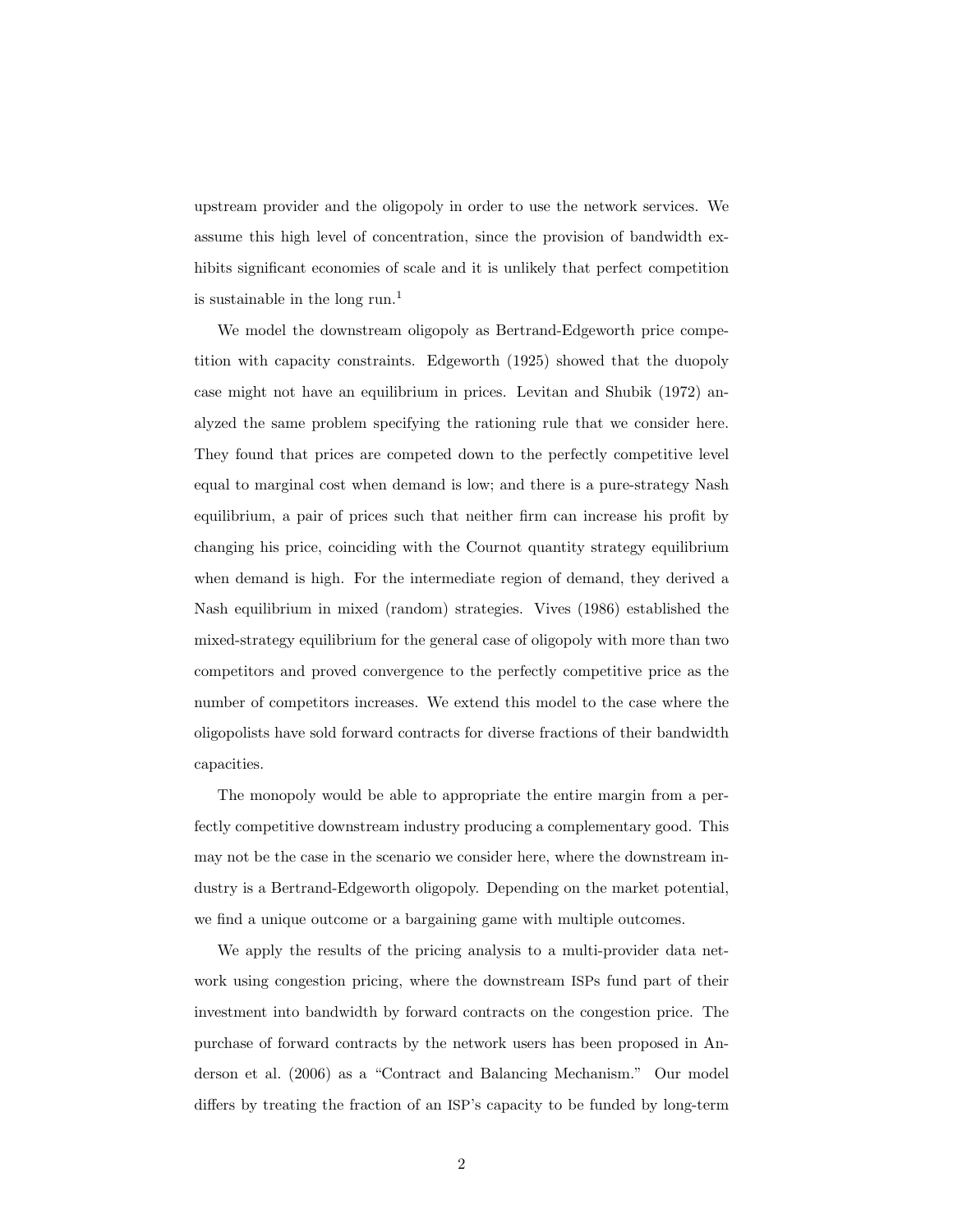contracts as a strategic variable.

Congestion pricing in communication networks is a relatively new idea. An important early paper is that of Courcoubetis et al. (2000) who consider congestion pricing as a mechanism to recover costs and make a profit. They describe methods of computing usage charges from simple measurements on the network. A more recent paper is that of Ganesh et al. (2007) who consider congestion pricing as a mechanism for sharing bandwidth. They model the interaction among the users as a game and propose a decentralized algorithm. For further reading on the topic, see the survey paper of Steinberg (2003), and the books by Courcoubetis and Weber (2003) and Srikant (2004).

The pricing interaction between the downstream and upstream firms in our model resembles the analysis by Tyagi (1999) where a strategic upstream supplier's possible reactions to entry in the downstream industry are classified based on the derivative of the upstream supplier's price with respect to the number of downstream oligopolists. The upstream provider's price response to a change in a downstream firm's contracting level in our model causes a similar "input cost effect".

This paper is organized as follows. We first describe a pricing game in §2 to model the interaction between the upstream monopolist and the capacityconstrained downstream oligopolists competing in prices with each other. We show in §3 that, for sufficiently low market potential, downstream prices are competed down to marginal cost, while for sufficiently high market potential, there may be multiple pure-strategy Nash equilibrium outcomes, with different divisions of the total industry profit between the upstream and downstream providers. We assume the large upstream monopolist has all the bargaining power and can choose which equilibrium will arise. In the region of intermediate market potential, we find an equilibrium point using mixed strategies for the downstream oligopolists in §4.

In §5 we use the pricing analysis to investigate the downstream oligopolists' incentives for using forward contracts to fund their bandwidth. We find that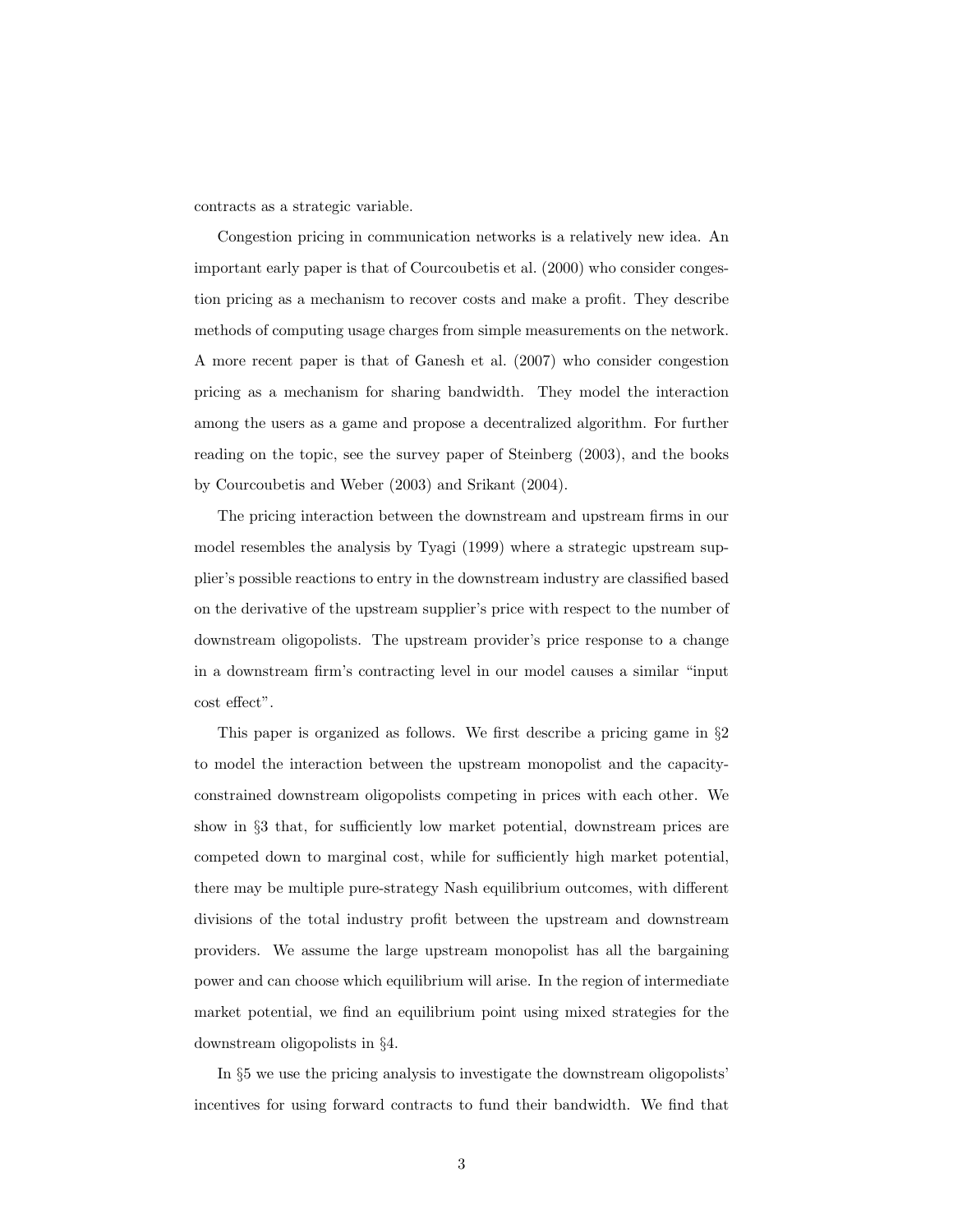an oligopolist choosing a low level of contracting is able to raise the general downstream price level, allowing its competitors to contract more. A purestrategy Nash equilibrium of contracting levels, if it exists, must have a unique lowest level of contracting. We further prove that an increase in this lowest level has a negative marginal externality on other oligopolists' utility, whereas an increase in any other contracting level creates positive marginal externalities. In §6, we present conclusions. In order to aid readability, we have relegated the more technical aspects of the proofs of the first two theorems to three lemmas; the proofs of the lemmas are provided in the Appendix.

#### 2 Pricing Model

We consider the pricing game played by  $n + 1$  firms supplying bandwidth on two perfectly complementary network segments: an upstream monopolist M supplying one segment, and *n* downstream oligopolistic firms  $O_1, O_2, \ldots, O_n$ ,  $n \geq 1$ , supplying the other segment in Bertrand (price) competition. We are assuming that  $M$  is a large ISP connecting the  $O_i$  to the Internet backbone and has all the bargaining power. Thus, where the pricing game has multiple equilibria, the equilibrium with largest  $p_M$  arises. In the special case of  $n = 1$ ,  $\mathcal{O}_1$  is another monopolist and our game describes a bilateral monopoly.

The firms simultaneously choose prices  $p_M$ ,  $p_1$ ,  $p_2$ ,...,  $p_n$ . Where the pricing game has no pure-strategy Nash equilibrium and prices fluctuate, a realistic analysis needs to take into account the timescales over which providers are likely to adjust their prices.

This in turn depends on the technologies used for price updates. While the downstream providers can directly broadcast their prices to local users connected to their networks every few seconds, this approach does not scale to a large multi-provider network such as the Internet. The monopolistic transit provider is more likely to make use of a general pricing system. A natural suggestion for implementing inter-provider pricing by including a price path attribute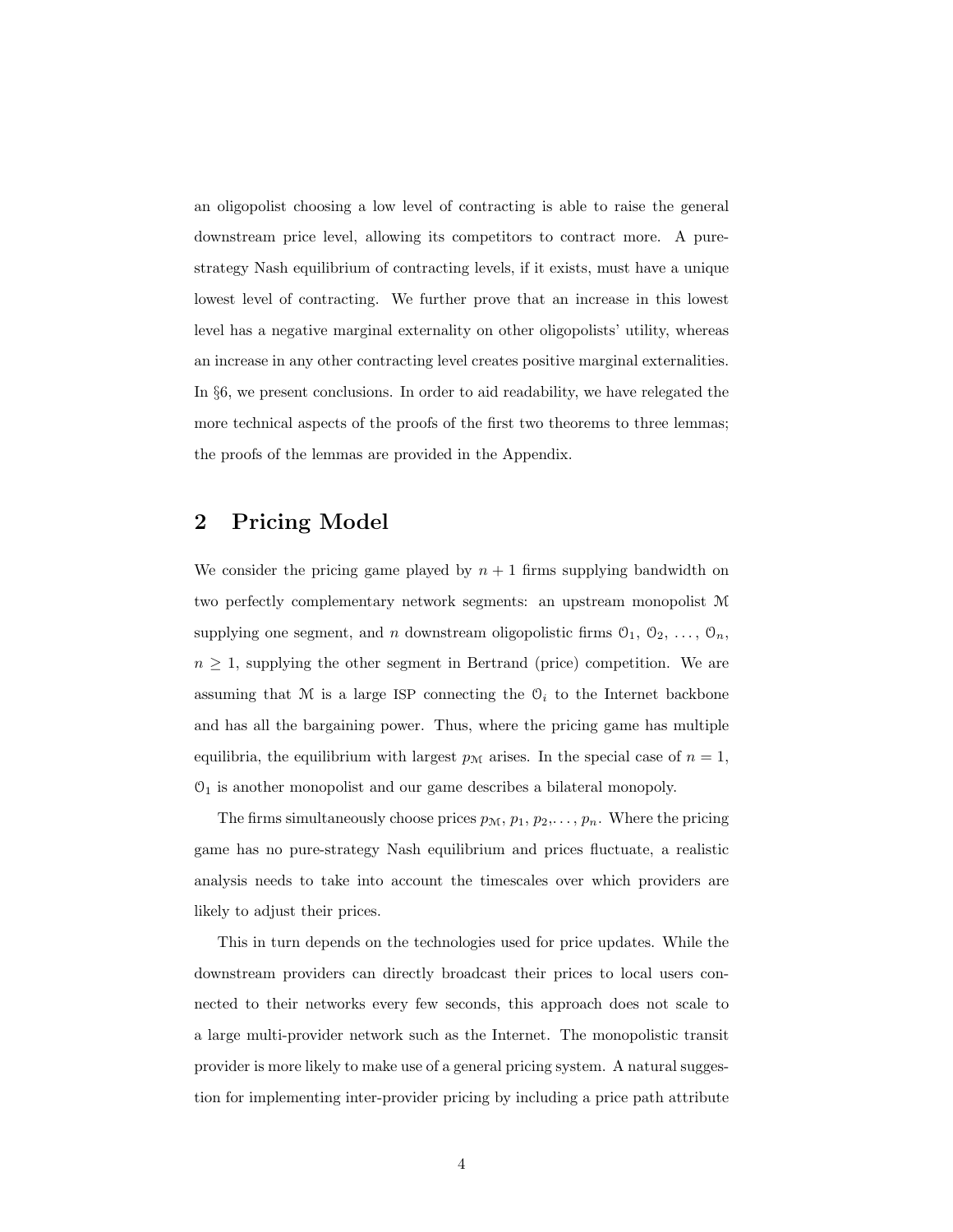in the Border Gateway Protocol (defined in Rekhter and Li (1995), Rekhter and Gross (1995)) has been made by Mortier (2001). This system would propagate price changes over the BGP convergence timescale of several minutes. For this reason, we assume that the downstream oligopolists' prices in our pricing game are updated on a shorter timescale than the monopolist's price.

The output  $D_{\mathcal{M}}$  of the monopoly M is the sum of the outputs  $D_i$  of each oligopolist  $\mathcal{O}_i$  serving the complementary market, i.e.,

$$
D_{\mathcal{M}} = \sum_{i=1}^{n} D_i.
$$

We assume the costs of building the firms' infrastructure are sunk, and zero marginal costs are incurred during operation of the network. This is a good approximation for Internet provision. On the other hand, any constant marginal costs can be normalized to zero by redefining the prices, provided the marginal costs incurred by the competing oligopolists are equal. Let the firm  $\mathcal{M}$ 's payoff be

$$
\pi_{\mathcal{M}} = p_{\mathcal{M}} D_{\mathcal{M}}.
$$

Suppose each oligopolist  $O_i$  has previously sold capacity  $f_i$  by means of forward contracts, so his payoff is

$$
\pi_i = p_i(D_i - f_i).
$$

We assume a linear market demand function for simplicity, as used by Levitan and Shubik (1972),

$$
D_{\text{market}}(p_{\mathcal{M}} + p_i) = \alpha - \beta(p_{\mathcal{M}} + p_i),
$$

rationed by capacity constraints of  $k$  on each oligopolist  $\mathcal{O}_i$ . The oligopolists' incentives for choosing their *contracting levels*  $f_i$  under demand uncertainty are to be discussed in  $\S 5$ . For the pricing model, we suppose simply that the market potential  $\alpha$  and the price sensitivity  $\beta$  are given non-negative constants, and the contracting levels are given constants with  $0 \le f_i < k$  for some k.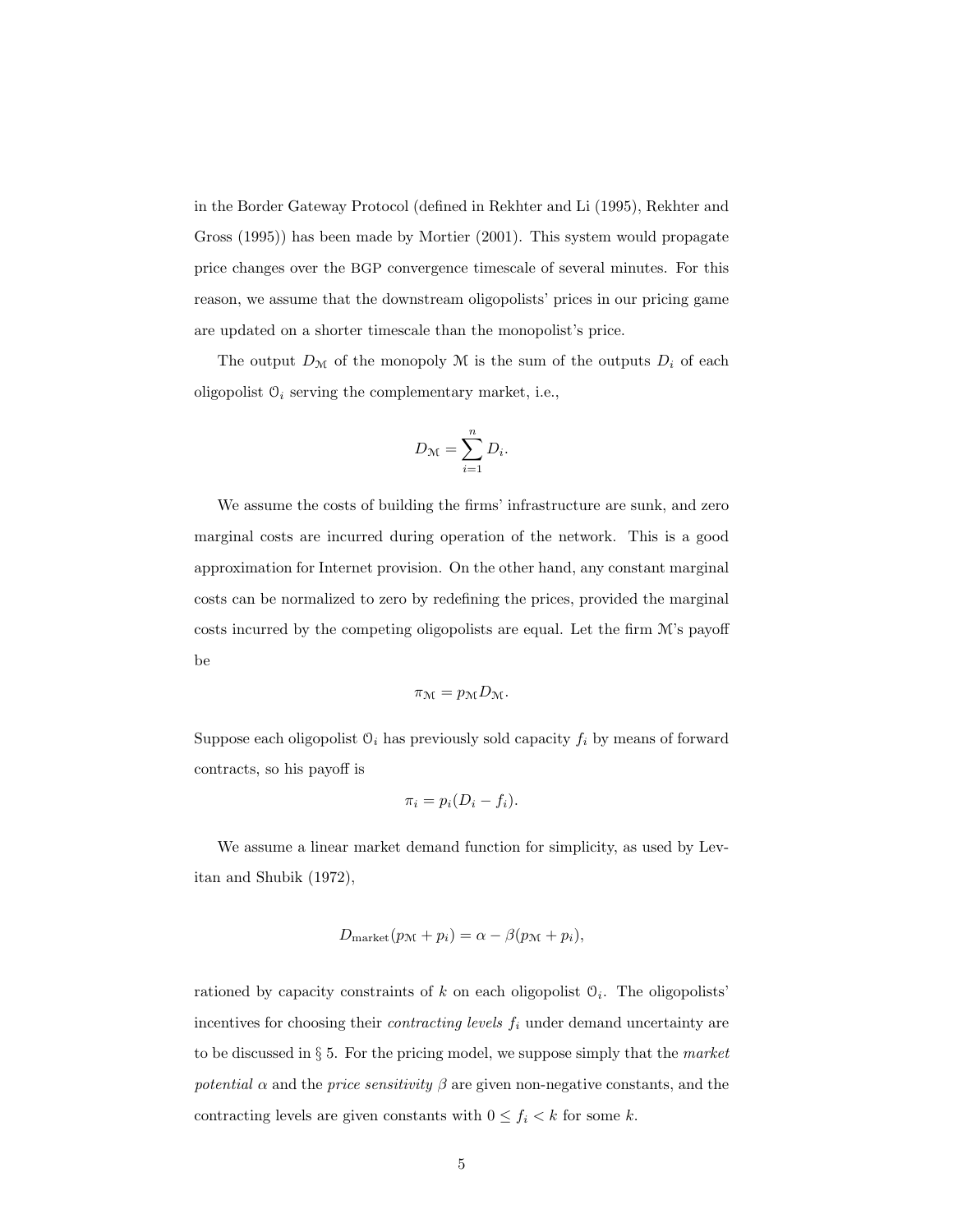Assume the monopolist M is not subject to any capacity constraint, other than the total capacity  $nk$  resulting from the market for the complementary good. We consider the rationing rule maximizing consumer surplus and chosen by Kreps and Scheinkman (1983), Levitan and Shubik (1972): demand fills the cheapest oligopolists' capacities first and there is no income effect on consumption.

Formally, let us order the oligopolists so  $p_1 \leq p_2 \leq \cdots \leq p_n$ , and write

$$
i^* = \max\{1 \le i \le n : \ \alpha - \beta(p_{\mathcal{M}} + p_i) > k(i-1)\}\tag{1}
$$

so  $p_{i^*}$  is the highest price yielding a positive market share. Then the output of each  $\mathcal{O}_i$  is  $\epsilon$ 

$$
D_i = \begin{cases} k & \text{for } p_i < p_{i^*} \\ 0 & \text{for } p_i > p_{i^*} \\ \frac{\alpha - \beta(p_{\mathcal{M}} + p_{i^*}) - k(j^* - 1)}{m} & \text{for } p_i = p_{i^*}, \end{cases} \tag{2}
$$

where there are m downstream providers  $p_{j^*}, \ldots, p_{j^*+m-1}$  pricing at  $p_{i^*}$ . In the special case when the set in the Definition  $(1)$  of  $i^*$  is empty, we define  $D_i = 0$  for every  $\mathcal{O}_i$ , since market demand is zero even at the lowest total price  $p_1 + p_{\mathcal{M}}.$ 

The output of the monopolist M is then given by

$$
D_{\mathcal{M}} = \sum_{i=1}^{n} D_i = \max \{ \alpha - \beta (p_{\mathcal{M}} + p_{i^*}), \ k(j^* + m - 1) \}.
$$
 (3)

Without loss of generality, we shall assume that the contracting levels are ordered as

$$
0 \le f_1 \le f_2 \le \cdots \le f_n < k.
$$

#### 3 Pure-Strategy Equilibrium Analysis

The equilibrium outcome of the pricing game depends on the available production capacity and the market potential  $\alpha$ . The following definition divides the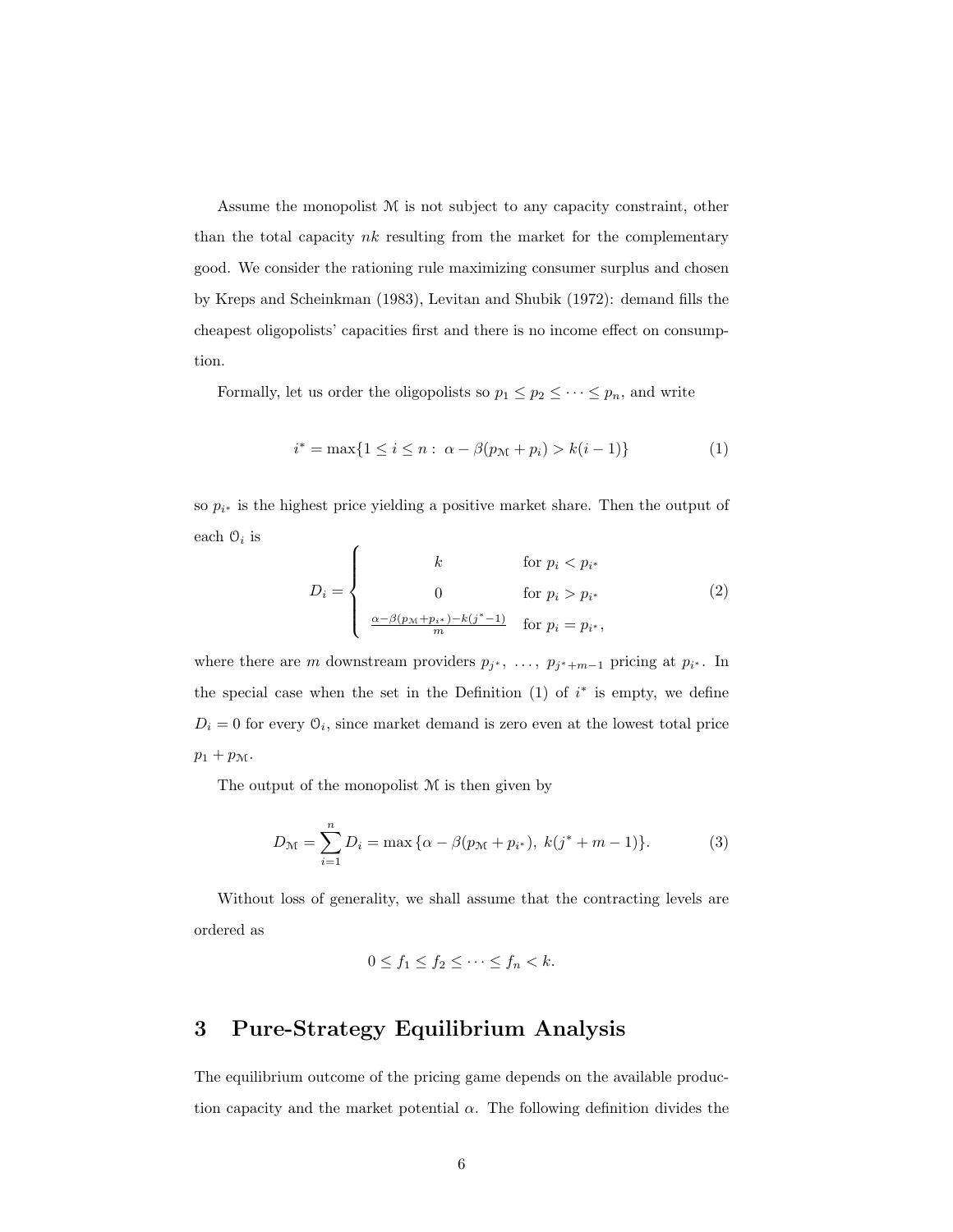set of possible levels of market potential into three regions.

Definition 1 (high, low, intermediate market potential). Let  $0 \le f < k$ . Consider the thresholds

$$
\alpha_l(f) = 2(n-1)k + 2f,
$$
  

$$
\alpha_h(f) = (2n+1)k - f.
$$

We say that market potential is  $f$ -high if

$$
\alpha \ge \alpha_h(f); \tag{4}
$$

that market potential is  $f$ -low if

$$
\alpha \le \alpha_l(f); \tag{5}
$$

and that market potential is  $f\text{-}intermediate$  if

$$
\alpha_l(f) < \alpha < \alpha_h(f). \tag{6}
$$

As we will now show, in the region of  $f_1$ -high market potential network capacity is exhausted, so the total upstream and downstream price  $p_1 + p_{\mathcal{M}}$  is the congestion price, the lowest price at which demand can be satisfied. In the region of  $f_1$ -low market potential, competition forces the downstream market price  $p_1$  down to marginal cost, which is normalized to zero. In the region of  $f_1$ -intermediate market potential, oscillatory price behavior follows, as will be explored in the next section. The following theorem characterizes the purestrategy Nash equilibria in the three regions.

Theorem 1. Pure-strategy equilibria are characterized as follows:

(i) If market potential is  $f_1$ -high in the pricing game, then there is a range of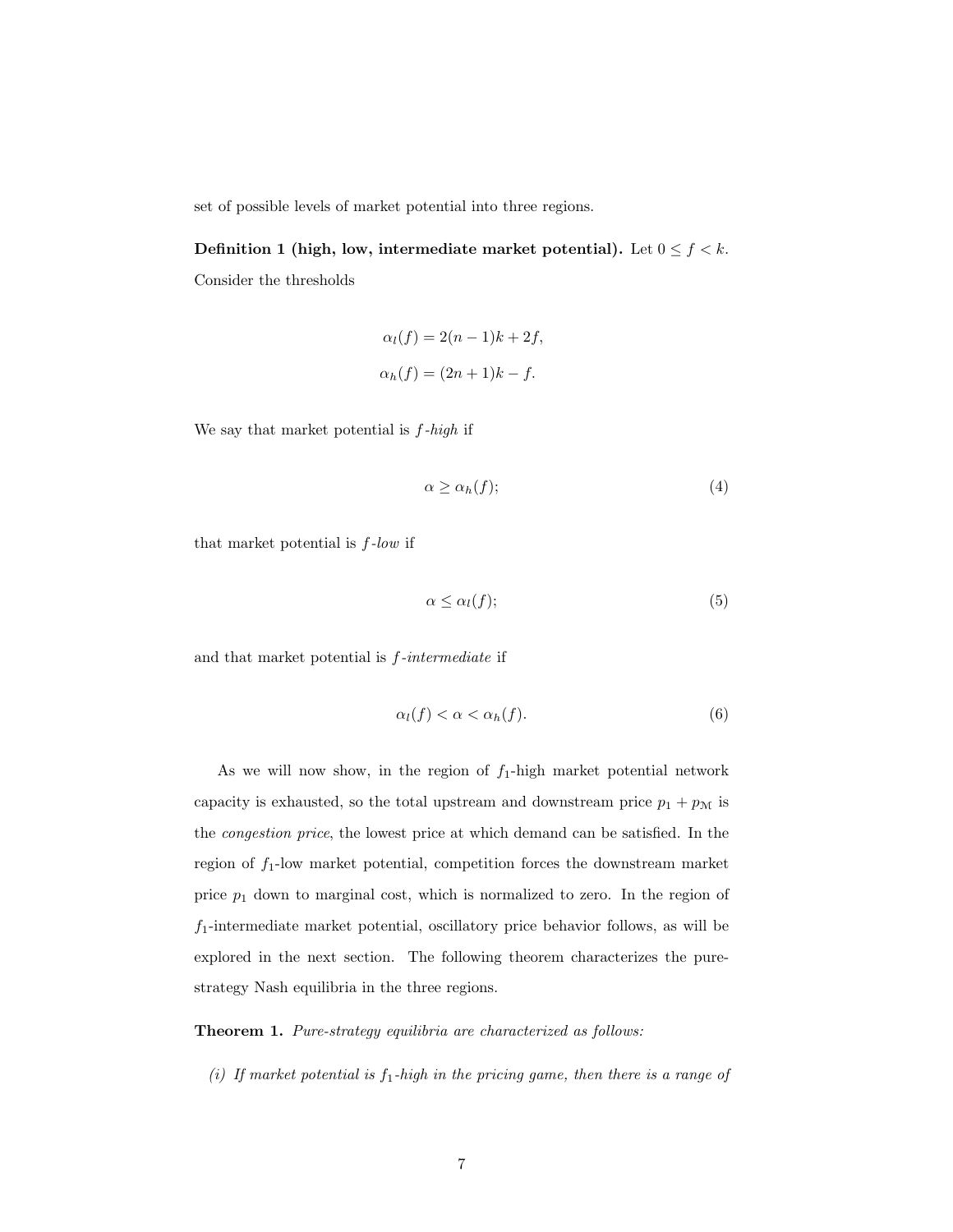pure-strategy equilibria given by

$$
p_1 = p_2 = \dots = p_n \tag{7}
$$

$$
\beta(p_1 + p_\mathcal{M}) = \alpha - kn \tag{8}
$$

$$
\forall i, \quad f_i(p_1) \ge k - \beta p_1 \tag{9}
$$

$$
\beta p_{\mathcal{M}} \ge kn,\tag{10}
$$

moreover, any  $f_1$ -high pure-strategy equilibrium is of this form.

- (ii) If market potential is  $f_1$ -low, then there is a pure-strategy equilibrium such that every oligopolist sets a zero price  $(p_i = 0$  for each i) and M sets  $p_M =$  $\frac{\alpha}{2\beta}$ ; moreover, in any f<sub>1</sub>-low pure-strategy equilibrium, each  $\mathcal{O}_i$  either sets zero price or produces zero output  $(p_i D_i = 0$  for each i).
- (iii) If market potential is  $f_1$ -intermediate and  $n = 1$ , then there is a unique pure-strategy equilibrium given by

$$
p_1 = \frac{\alpha - 2f_1}{3\beta}, \qquad p_{\mathcal{M}} = \frac{\alpha + f_1}{3\beta}.
$$
 (11)

If market potential is  $f_1$ -intermediate and  $n \geq 2$ , then there is no purestrategy equilibrium.

Some observations may be in order. To begin, note that the general form of the result only differs between the bilateral monopoly and the true downstream oligopoly case  $(n \geq 2)$  when market potential is  $f_1$ -intermediate and competition results in the non-existence of any pure-strategy equilibrium. However, the boundaries between the regions depend on the number  $n$  of downstream firms. In the bilateral monopoly case  $(n = 1)$ , for example, the equilibrium with  $p_1 = 0$ arises only if  $f \geq \frac{\alpha}{2}$ . In the absence of competition to force the downstream price to zero, this will only happen when market potential is so low that, given the contracting level  $f_1$ , provider  $\mathcal{O}_1$  cannot obtain a positive profit by setting  $p_1 > 0.$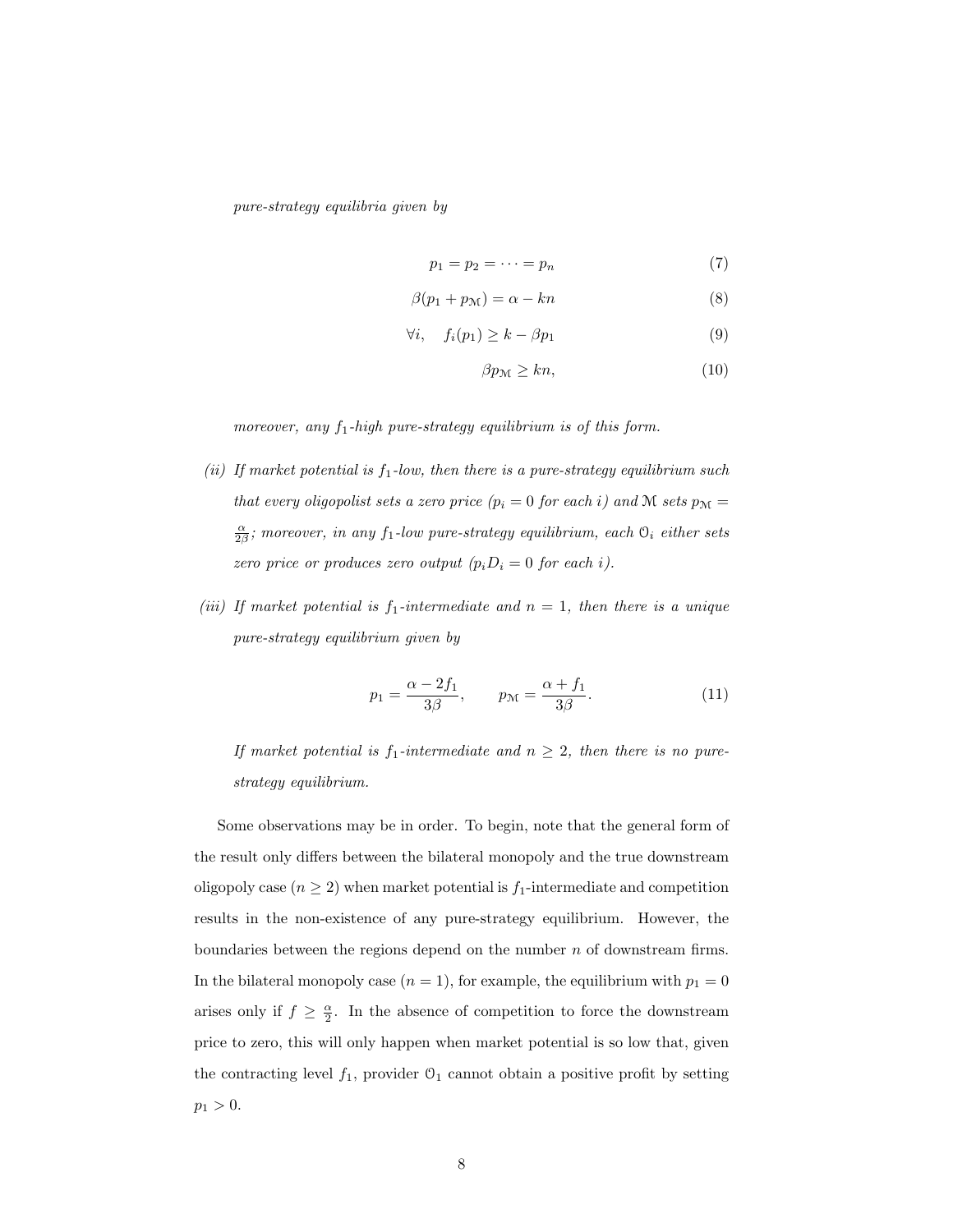Observe that none of the results stated in Theorem 1 depend on  $f_2, \ldots, f_n$ , but only on the lowest contracting level  $f_1$ . In general, any contracting weakens a downstream provider  $O_i$ 's incentive to set a high price in the pricing game, and the provider  $O_1$  with the lowest contracting level will have the strongest incentive to do so. Under our assumptions, including the condition that M holds all the bargaining power and, when market potential is  $f_1$ -high, the equilibrium with the highest  $p_M$  arises, the equilibrium price levels are determined by  $\mathcal{O}_1$ and M, the other oligopolists being able to follow  $\mathcal{O}_1$ 's price  $p_1$ .

*Proof of Theorem 1.* We first show that the prices specified for  $f_1$ -high and  $f_1$ low market potential are in equilibrium. We then proceed by proving two nonexistence results in the regions where market potential is not  $f_1$ -high and not  $f_1$ -low, respectively, allowing us to deduce the unique characterization of the stated pure-strategy equilibria in the extremal regions and non-existence for  $f_1$ intermediate market potential. Special attention is paid to the case of bilateral monopoly  $n = 1$ .

If market potential is  $f_1$ -high, this allows the choice of  $p_1, p_M$  satisfying the outlined conditions. We verify that these moves do indeed form a pure-strategy Nash equilibrium. Here  $M$  serves a market of maximal size  $nk$  and he can do no better by cutting his price. The effect on  $\mathcal{M}$ 's profit of a rise in  $p_{\mathcal{M}}$  is

$$
\left. \frac{\partial \pi_{\mathcal{M}}}{\partial p_{\mathcal{M}}} \right|_{+} = \alpha - \beta(p_1 + p_{\mathcal{M}}) - \beta p_{\mathcal{M}} \leq n k - \beta p_{\mathcal{M}} \leq 0,
$$

at the chosen point as well as for any higher value of  $p_{\mathcal{M}}$ . Therefore,  $\mathcal M$  has no incentive to change his strategy.

Firm  $O_1$ 's profit, on the other hand, is

$$
\pi_1 = p_1 \max\{k; \ \alpha - \beta(p_{\mathcal{M}} + p_1) - (n-1)k\} - f_1 p_1.
$$

Since the market share  $\alpha - \beta(p_{\mathcal{M}} + p_1) - (n-1)k$  is equal to k at our chosen point, and  $f_1 \leq k$ ,  $\mathcal{O}_1$  cannot gain by cutting his price. Here  $\mathcal{O}_1$  cannot increase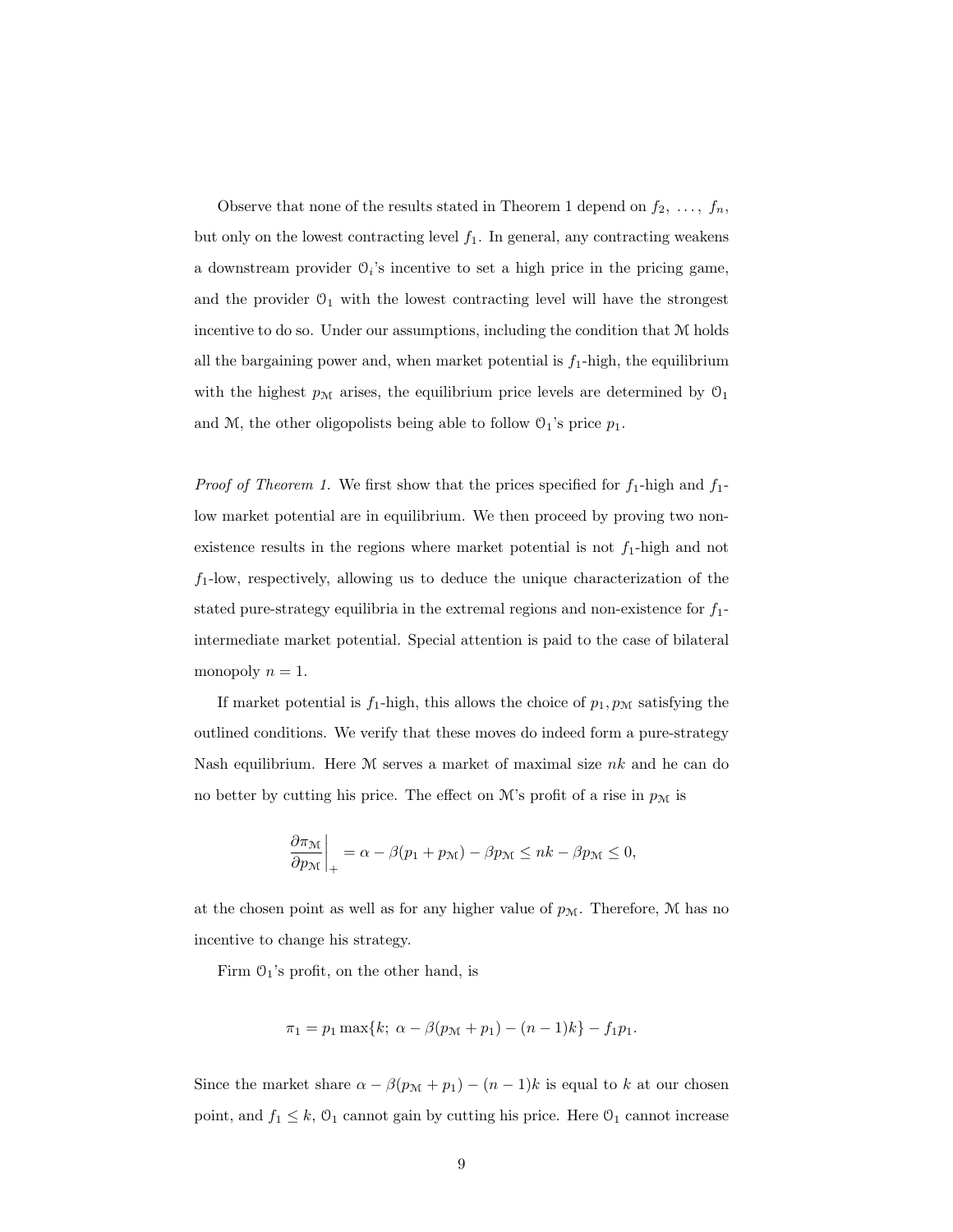his profit by raising his price either. We have shown that the chosen point is indeed a pure-strategy Nash equilibrium.

If market potential is  $f_1$ -low, consider the set of strategies  $p_i = 0 \forall i, \beta p_{\mathcal{M}} =$  $\frac{\alpha}{2}$ . The price  $p_{\mathcal{M}}$  is clearly player  $\mathcal{M}$ 's best response to the zero strategy played by the  $\mathcal{O}_i$ : it is the monopolistic price. Observe that the total market served is  $D_{\mathcal{M}} = \frac{\alpha}{2} \leq (n-1)k + f_1$ . Therefore, if  $\mathcal{O}_i$  chooses any other price  $p_i > 0$ , his profit is negative. We have established that this set of strategies is indeed a Nash equilibrium.

The unique characterization for the previous two equilibria follows from the following lemma, proved in the appendix.

**Lemma 1.** Let  $(p_{\mathcal{M}}; p_1, p_2, \ldots, p_n)$  be a pure-strategy Nash equilibrium in prices.

- (i) Suppose market potential is not  $f_1$ -low. Then there exists  $1 \leq i \leq n$  such that player  $\mathcal{O}_i$  has  $p_i D_i > 0$  in equilibrium.
- (ii) Suppose market potential is not  $f_1$ -high. If  $n \geq 2$  then every  $\mathcal{O}_i$  has  $p_iD_i = 0$  in equilibrium.

When market potential is  $f_1$ -high, consider any pure-strategy equilibrium given by the tuple of prices  $(p_{\mathcal{M}}; p_1, p_2, \ldots, p_n)$ . We will show that the equilibrium satisfies (7) to (10). Let  $i^*$  be as specified in (1), which satisfies  $p_{i^*} > 0, D_{i^*} > 0$  by the lemma. Suppose there was some j such that  $p_j > p_{i^*}$ . Then we would have  $D_j = 0$  by the definition of  $i^*$ , so player  $\mathcal{O}_j$  would have an incentive to set  $p_j$  equal to  $p_{i^*}$ . Suppose now that there was some j such that  $p_j < p_{i^*}$ . Then player  $\mathcal{O}_j$  would be able to set any  $p_j < p_{i^*}$  while retaining a market share of k. Since  $f_j \leq k$ , he would not decrease his profit by doing so. Therefore, we have shown that all prices are equal in our equilibrium (7).

Suppose we had  $D_1 < k$ . Then  $\mathcal{O}_1$  would be able to increase his market share to k by cutting his price by any small amount. Hence we must have  $D_1 = k$  at equilibrium and the total market served is  $nk$  (8).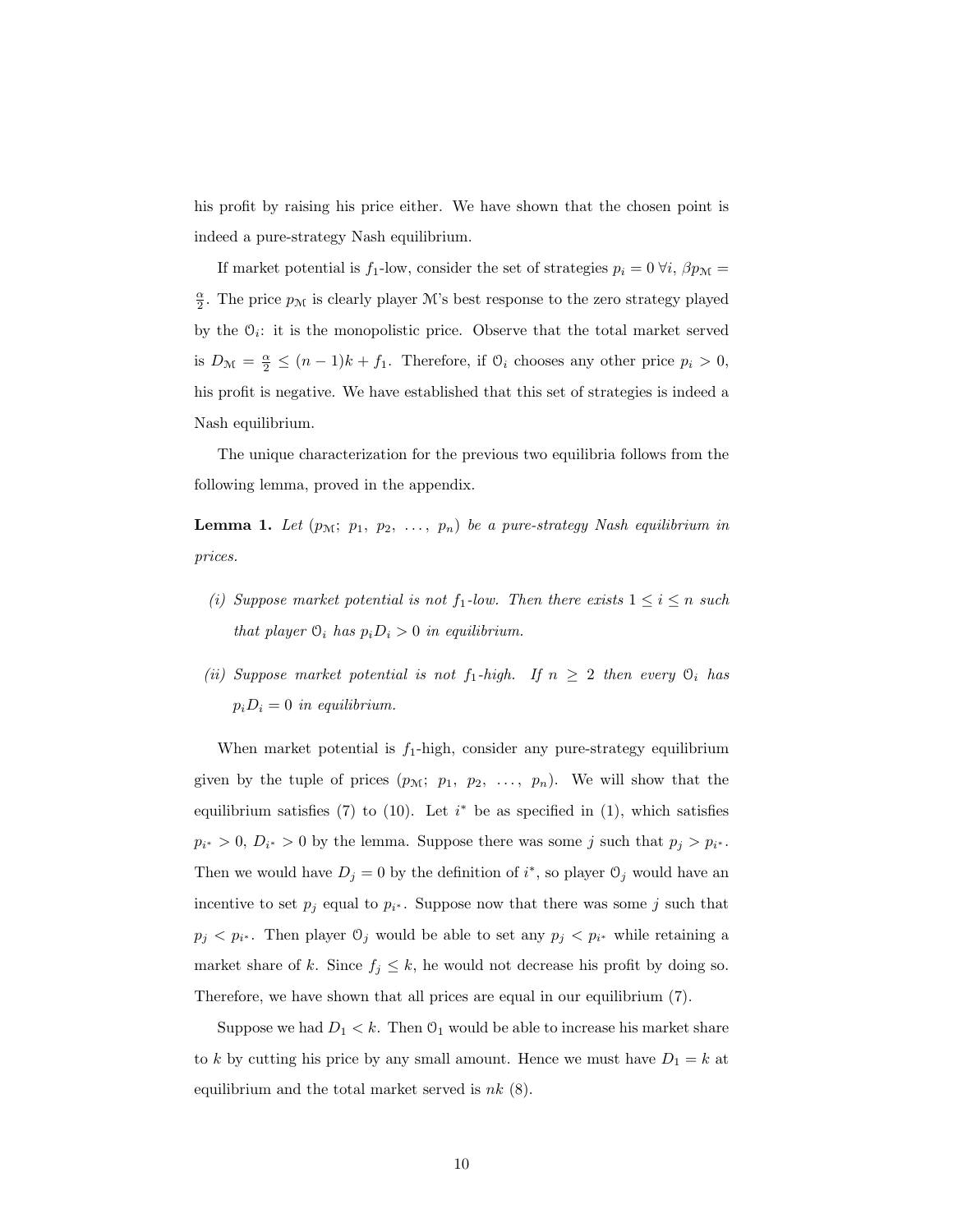Our previous argument shows that (9) and (10) must hold at equilibrium, so the players  $O_1$  and  $M$  respectively have no incentive to increase their price. We have therefore shown that every non-trivial pure-strategy equilibrium is of the given form.

If market potential is  $f_1$ -low,  $n \geq 2$ , Lemma 1 shows that every  $\mathcal{O}_i$  has  $p_iD_i = 0$ . If market potential is  $f_1$ -low and  $n = 1$ , it is easy to see that the unique pure-strategy equilibrium is given by

$$
p_1 = 0, \quad p_{\mathcal{M}} = \frac{\alpha}{2\beta}.
$$

Lemma 1 shows that there can be no pure-strategy equilibrium if market potential is  $f_1$ -intermediate and  $n \geq 2$ . Finally, if market potential is  $f_1$ intermediate and  $n = 1$ , it is easy to see that the unique pure-strategy equilibrium is given by (11) This completes the proof of the theorem.  $\Box$ 

#### 4 Mixed-Strategy Equilibrium Analysis

From Theorem 1, we know that for  $f_1$ -intermediate market potential there is no pure-strategy Nash equilibrium when the downstream market is a true oligopoly  $(n\geq 2)$ . Since the oligopolists  $\mathcal{O}_i$  set their prices on a shorter timescale than the monopolist M, we assume they use mixed strategies, interpreted as distributions of fluctuating prices following Levitan and Shubik (1972). The pricing game can be shown to have an equilibrium point.

**Theorem 2.** Suppose  $n \geq 2$  and market potential is  $f_1$ -intermediate in the pricing game. Then there exists a unique equilibrium point  $(p_M; p_1, \ldots, p_n)$ where the price  $p_M$  is a pure strategy for M and the prices  $p_i$  are mixed strategies for each  $\mathcal{O}_i$ , respectively, such that  $p_{\mathcal{M}}$  is locally optimal and each  $p_i$  is optimal given the other players' strategies.

Local optimality of the upstream equilibrium price  $p_M$  means that the player M has no incentive to make small-scale deviations. The question of global opti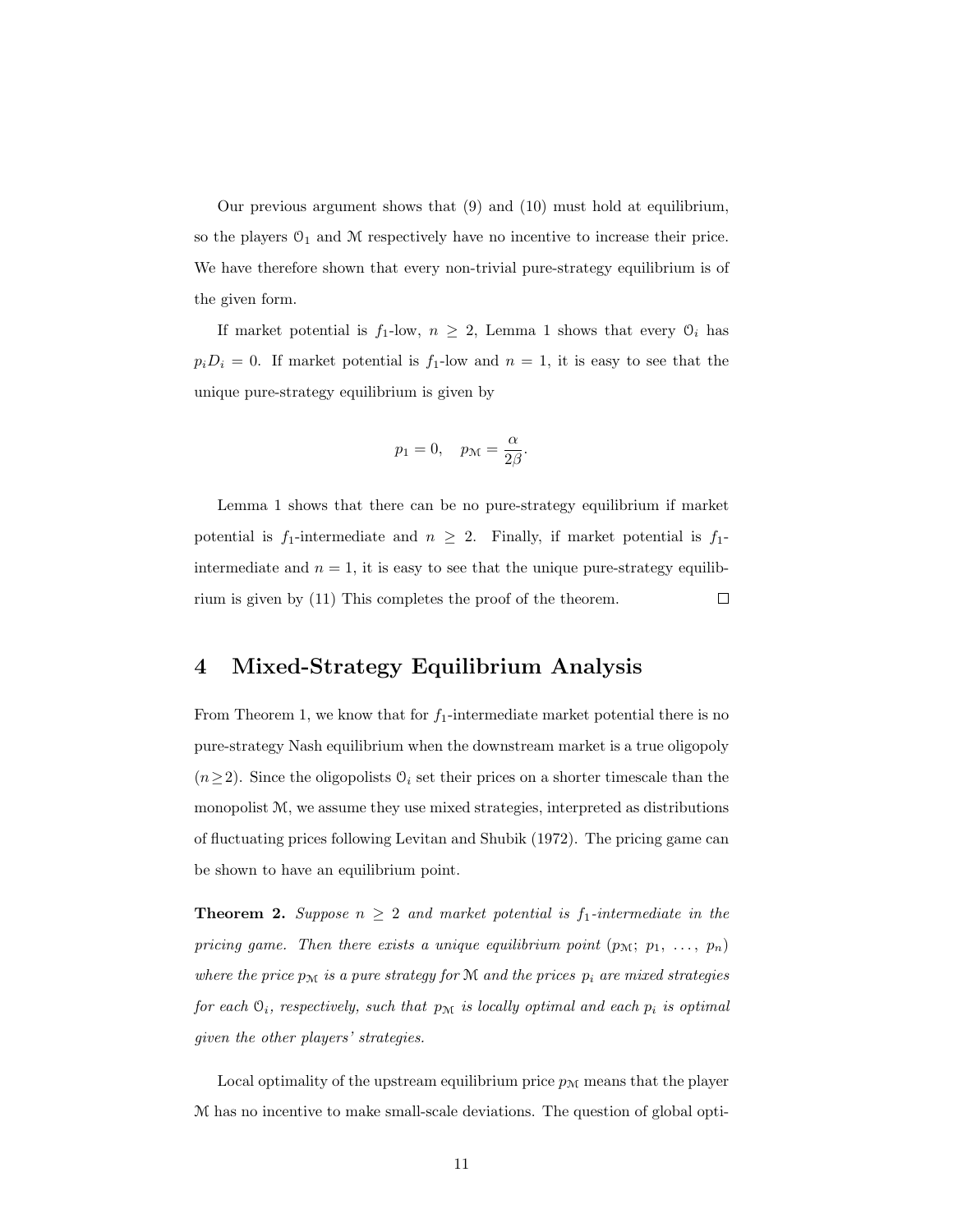mality of  $p_{\mathcal{M}}$  is of little importance, since the other players can in any case not be expected to maintain their strategies if M makes large-scale deviations. This argument for the stability of local equilibria is made in Rothschild and Stiglitz (1976). However, an interesting question that remains is whether allowing M to play a mixed strategy leads to a different equilibrium point. We will consider this in Theorem 3.

Proof of Theorem 2. The proof of this theorem makes use of a generalization of the solution of the Bertrand-Edgeworth oligopoly in Levitan and Shubik (1972), Vives (1986) taking forward contracting into account.

Preliminaries: Reduced Pricing Game. We start by considering the reduced pricing game arising between the  $\mathcal{O}_i$  if M has precommitted to a fixed price  $p_{\mathcal{M}}$ . In analogy with Definition 1, the following regions turn out to be useful.

**Definition 2.** Let  $0 \le f \le k$ . We say that market potential is  $(f, p_M)$ -high if

$$
\beta p_{\mathcal{M}} \le \alpha - k(n+1) + f; \tag{12}
$$

that market potential is  $(f, p_M)$ -low if

$$
\beta p_{\mathcal{M}} \ge \alpha - k(n-1) - f; \tag{13}
$$

and that market potential is  $(f, p_M)$ -intermediate if

$$
\alpha - k(n+1) + f < \beta p_{\mathcal{M}} < \alpha - k(n-1) - f. \tag{14}
$$

The form of the equilibrium depends on the level of market potential.

Lemma 2. The reduced pricing game has the following Nash equilibria.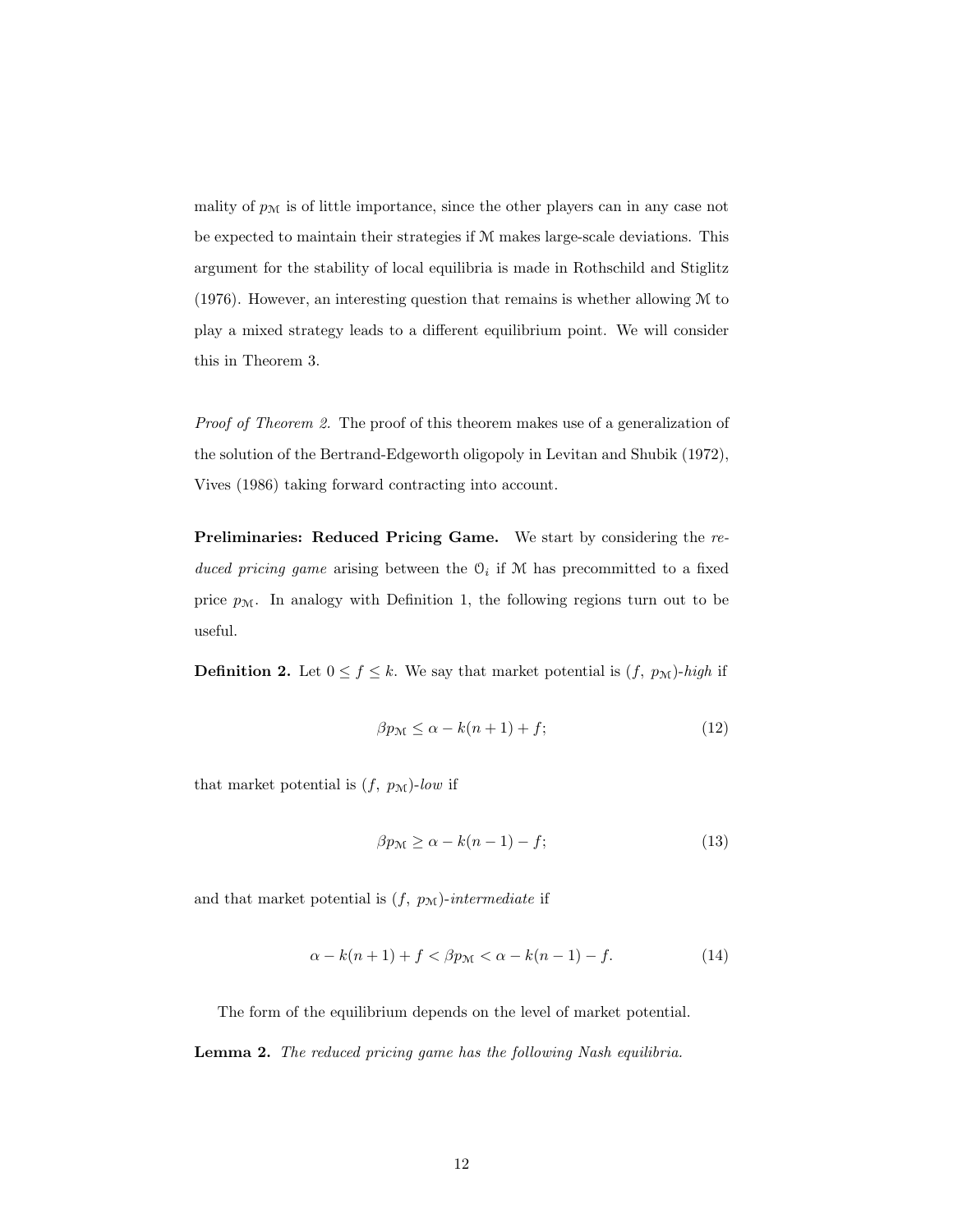(i) If market potential is  $(f_1, p_M)$ -high then there is a unique pure-strategy equilibrium, in which each  $\mathcal{O}_i$  names almost surely

$$
p_i = \frac{\alpha - \beta p_{\mathcal{M}} - kn}{\beta}.
$$
\n(15)

(ii) If market potential is  $(f_1, p_M)$ -low then there is a pure-strategy equilibrium, in which each  $O_i$  names almost surely

$$
p_i = 0.\t\t(16)
$$

In every pure-strategy equilibrium,  $D_ip_i=0$  for every player  $\mathbb{O}_i.$ 

(iii) If market potential is  $(f_1, p_M)$ -intermediate then the reduced pricing game has the following unique mixed-strategy equilibrium.

Let

$$
p_1^1 \equiv \frac{\alpha - \beta p_{\mathcal{M}} - k(n-1) - f_1}{2\beta} \tag{17}
$$

$$
p_0 \equiv \frac{\beta(p_1^1)^2}{k - f_1} \tag{18}
$$

$$
h(p) = \frac{p - p_0}{p(kn - \alpha + \beta(p + p_{\mathcal{M}}))}
$$
\n(19)

$$
H_j(p) = (k - f_j)h(p). \tag{20}
$$

We define  $p_1^{i+1} \in [0, p_1^1]$  to be the unique value satisfying

$$
h(p_1^{i+1}) \equiv \frac{(k - f_{i+1})^{i-1}}{\prod_{j=1}^i (k - f_j)} \qquad \text{for } 2 \le (i+1) \le n \tag{21}
$$

$$
p_1^{n+1} \equiv p_0. \tag{22}
$$

For each  $1 \leq j \leq n$ , define the function  $G_j(p)$  on  $[p_0, p_1^j]$  piecewise as

$$
G_j(p) \equiv \left(\frac{\prod_{k \le i, \, k \ne j} H_k(p)}{(H_j(p))^{i-2}}\right)^{\frac{1}{i-1}} \quad \text{for } p_1^{i+1} \le p \le p_1^i, \, j \le i. \tag{23}
$$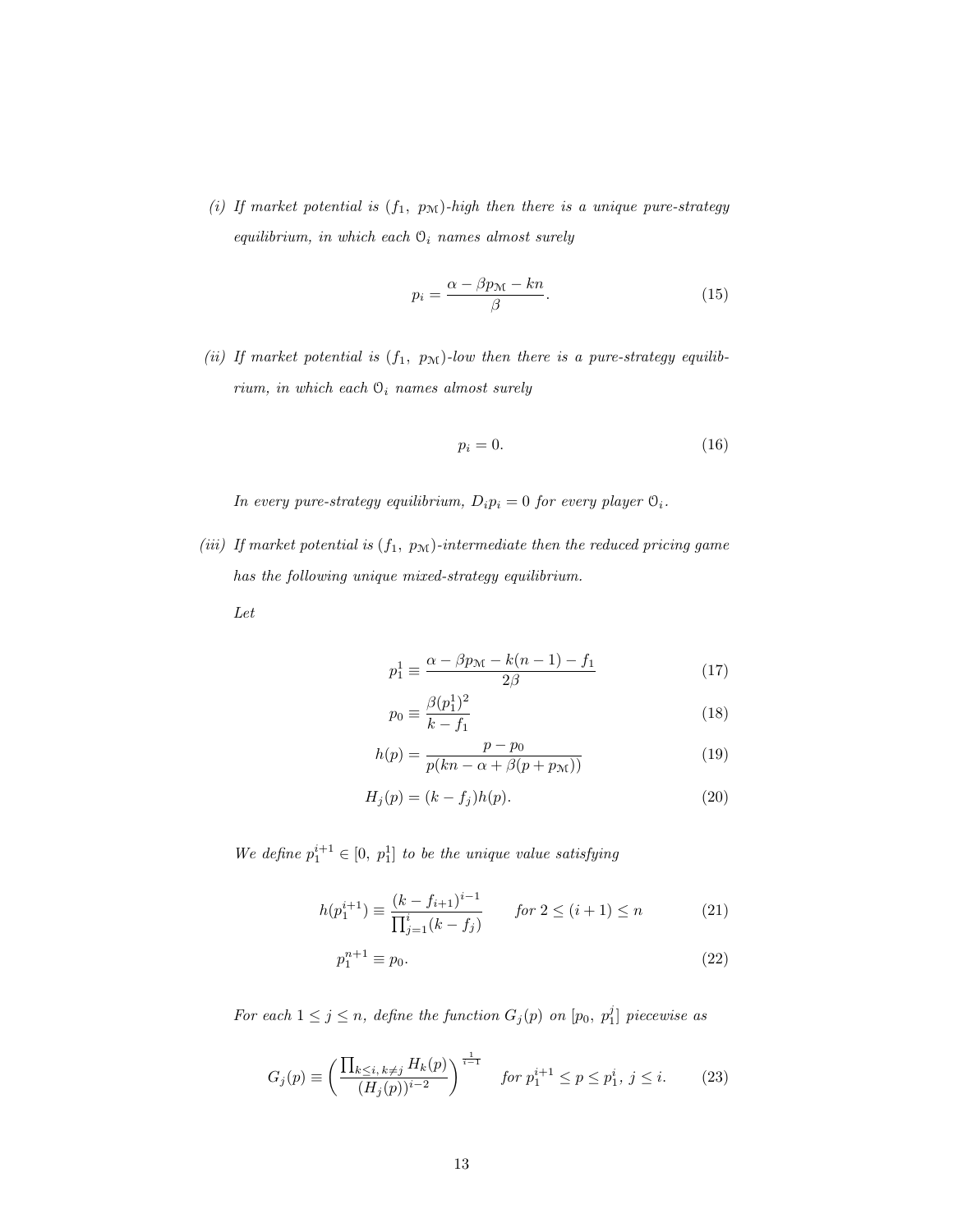Then the reduced pricing game has a unique mixed-strategy Nash equilibrium, in which each  $\mathcal{O}_j$  plays a random  $p_j \in [p_0 \; p_1^j)$  according to the cumulative density function  $G_j$ , and, moreover,  $\mathfrak{O}_1$  plays the value  $p_1 = p_1^1$ with positive probability  $1 - \frac{k - f_2}{k - f_1}$ .

The mixed strategies  $p_i$  (as random variables) almost surely satisfy

$$
\max\left\{0, \frac{\alpha - kn}{\beta} - p_{\mathcal{M}}\right\} < p_i < \frac{\alpha - k(n-1)}{\beta} - p_{\mathcal{M}},\tag{24}
$$

and player  $\mathcal{O}_i$ 's expected payoff over every mixed strategy  $p_i$  is

$$
\mathbb{E}_p \pi_i = p_0(k - f_i). \tag{25}
$$

Moreover,  $\mathbb{E}_{p_{max}} = \mathbb{E}_{max_{i}}\{p_i\}$  is everywhere a continuous function of  $p_{\mathcal{M}}$ . It is continuously differentiable in the region of  $(f_1, p_M)$ -intermediate market potential, but it is not differentiable at the boundary points  $\beta p_M = \alpha - k(n +$ 1) + f<sub>1</sub> and  $\beta p_{\mathcal{M}} = \alpha - k(n-1) - f_1$  towards  $(f_1, p_{\mathcal{M}})$ -low and  $(f_1, p_{\mathcal{M}})$ -high market potential.

**Existence.** We now prove existence of the equilibrium point. Let  $p_M$  be such that

$$
\max\{k(n-1), \ \alpha - k(n+1) + f_1\} \le \beta p_{\mathcal{M}} \le \min\left\{kn, \ \frac{\alpha}{2}\right\}.
$$

It follows that

$$
\beta p_{\mathcal{M}} \leq \frac{\alpha}{2} = \alpha - \frac{\alpha}{2} < \alpha - k(n-1) - f_1,
$$

since  $\alpha > 2(n-1)k + 2f_1$ .

Let  $\{p_i\}_i$  be the mixed-strategy equilibrium of Lemma 2. Then the mixed strategy  $p_i$  maximizes  $\mathcal{O}_i$ 's profit. To prove our theorem, we just need to show that  $M$ 's expected profit is at a local maximum at some  $p_M$  in this range.

First, suppose that  $\beta p_{\mathcal{M}} > \alpha - k(n+1) + f_1$ . Then, almost surely,

$$
\frac{\alpha - kn}{\beta} - p_{\mathcal{M}} < \min\{p_i\} \le \max\{p_i\} < \frac{\alpha - k(n-1)}{\beta} - p_{\mathcal{M}},
$$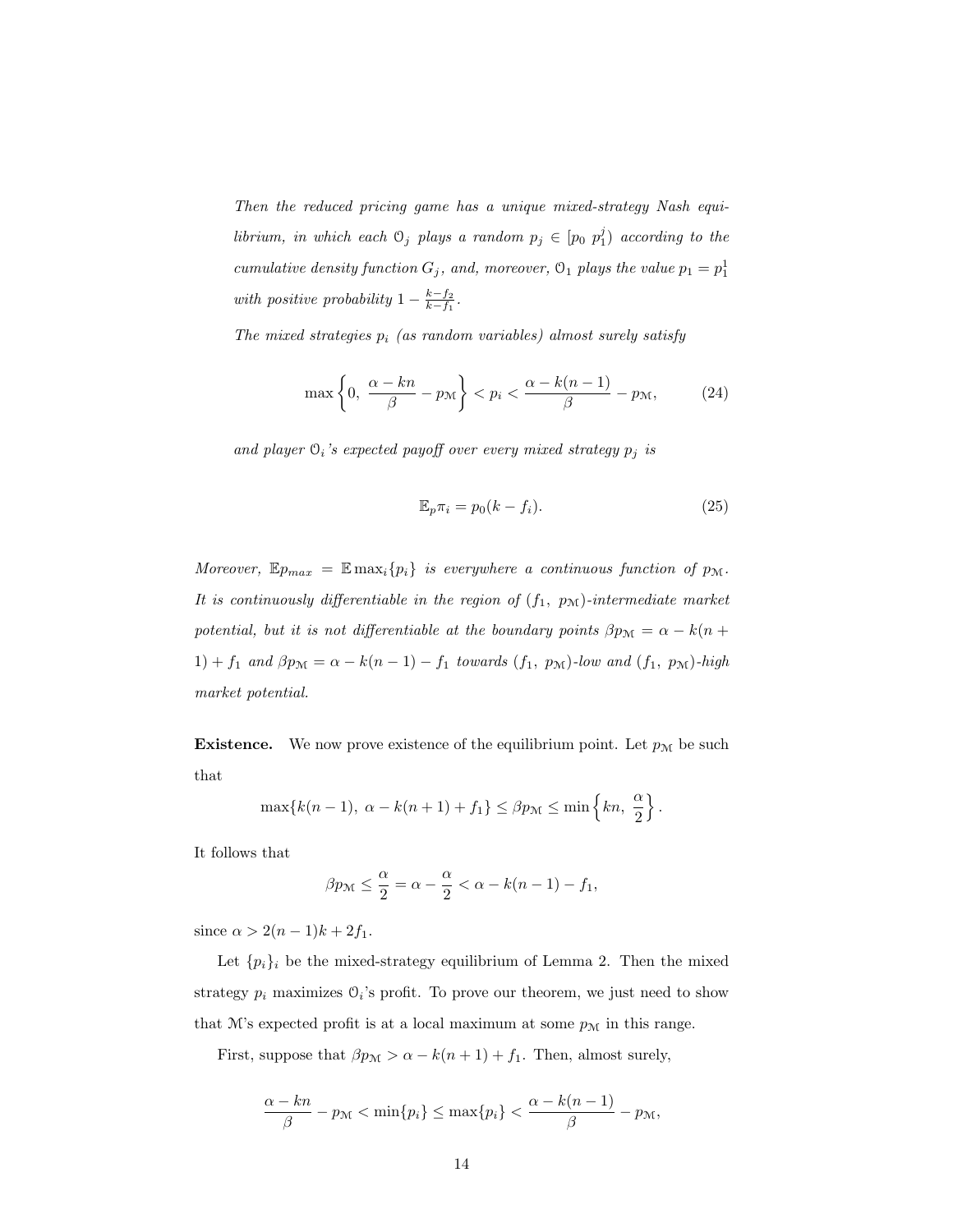so M's market share  $D_{\mathcal{M}}$  satisfies

$$
k(n-1) < D_{\mathcal{M}} = \alpha - \beta(p_{\mathcal{M}} + p_{max}) < kn,
$$

and M's expected profit is

$$
\mathbb{E}\pi_{\mathcal{M}} = p_{\mathcal{M}}(\alpha - \beta(p_{\mathcal{M}} + \mathbb{E}p_{max})),
$$

which is locally maximizes by  $p_{\mathcal{M}}$  if and only if

$$
p_{\mathcal{M}} = \frac{\alpha - \beta \mathbb{E} p_{max}}{2\beta}
$$

$$
\Leftrightarrow \mathbb{E} p_{max} = \frac{\alpha}{\beta} - 2p_{\mathcal{M}}.
$$
(26)

At the upper bound of the allowed range for  $p_{\mathcal{M}}$ , if  $\beta p_{\mathcal{M}} = kn < \frac{\alpha}{2}$ , then

$$
\mathbb{E} p_{max} \ge \frac{\alpha - kn}{\beta} - p_{\mathcal{M}} = \frac{\alpha}{\beta} - 2p_{\mathcal{M}},
$$

whereas if  $\beta p_{\mathcal{M}} = \frac{\alpha}{2} \le kn$ , then

$$
\mathbb{E} p_{max} \ge 0 = \frac{\alpha}{\beta} - 2p_{\mathcal{M}}.
$$

At the lower bound of the allowed range, if  $\beta p_{\mathcal{M}} = k(n-1) > \alpha - k(n+1) + f_1,$ then

$$
\mathbb{E} p_{max} \le \frac{\alpha - k(n-1)}{\beta} - p_{\mathcal{M}} = \frac{\alpha}{\beta} - 2p_{\mathcal{M}}.
$$

Since  $\mathbb{E} p_{max}$  is continuous in  $p_{\mathcal{M}}$ , the Intermediate Value Theorem shows that there exists a value  $p_{\mathcal{M}}^* \in$  $\left[ k(n-1), \min \left\{ kn, \frac{\alpha}{2} \right\} \right]$  such that (26) holds.

On the other hand, at the lower bound  $\beta p_{\mathcal{M}} = \alpha - k(n + 1) + f_1 \geq$  $k(n-1)$  the mixed-strategy equilibrium of  $p_i$  turns out to be the pure-strategy equilibrium given by  $p_i = \mathbb{E} p_{max} = \frac{\alpha - \beta p_{\mathcal{M}} - k n}{\beta} < \frac{\alpha}{\beta} - 2p_{\mathcal{M}}$  since  $\beta p_{\mathcal{M}} <$ kn. Thus, by the Intermediate Value Theorem, there exists a value  $p_{\mathcal{M}}^* \in$  $(\alpha - k(n+1) + f_1, \min\{kn, \frac{\alpha}{2}\}]$  such that (26) holds. Since  $\beta p_{\mathcal{M}}^* > \alpha - k(n+1)$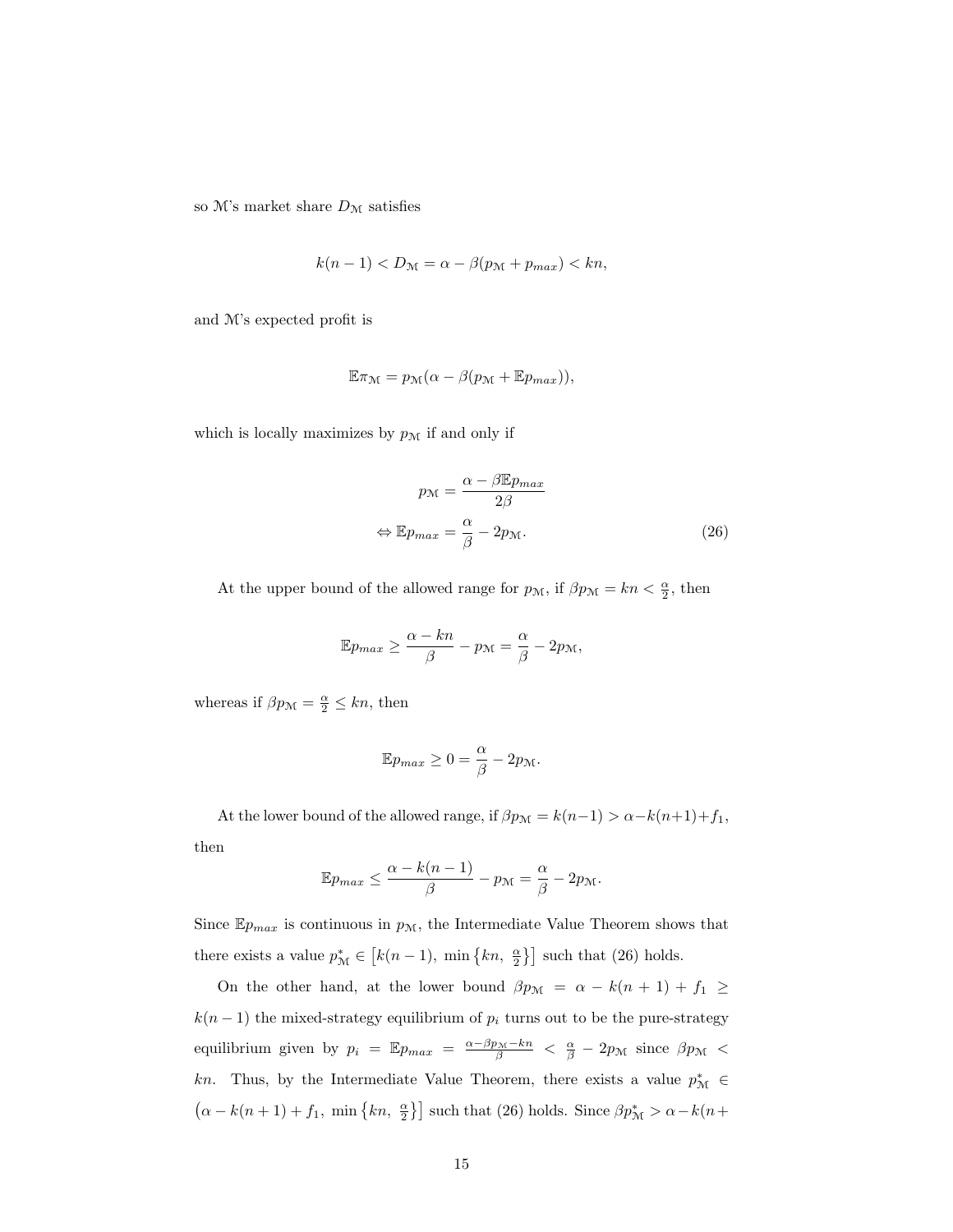$1)+f_1$ , the total demand served by M retains its functional form in some neighborhood of  $p_{\mathcal{M}}^*$ , and  $p_{\mathcal{M}}^*$  does indeed locally maximize  $\mathcal{M}$ 's profit.

Uniqueness. To prove that there is only one equilibrium point with the given properties, we first need a technical lemma on the variation with the constant price  $p_{\mathcal{M}}$  of the expected maximum price named by an  $\mathcal{O}_i$ .

**Lemma 3.** Suppose market potential is  $f_1$ -intermediate. Let the expected maximum downstream price be  $\mathbb{E} p_{max} = \mathbb{E} p_{max} (p_{\mathcal{M}}, (f_i)_{i=1}^n)$  as specified in Lemma 2. Let  $p_{\mathcal{M}}^*$  be the pure strategy followed by  $\mathcal M$  at the equilibrium point constructed above. Then, at  $p_{\mathcal{M}}^*$ , the function  $\mathbb{E} p_{max}$  satisfies

$$
\left. \frac{\partial \mathbb{E} p_{max}}{\partial p_{\mathcal{M}}} \right|_{p_{\mathcal{M}} = p_{\mathcal{M}}^*} > -2.
$$
 (27)

Consider any equilibrium point  $(p_{\mathcal{M}}; p_1, \ldots, p_n)$ , where  $p_{\mathcal{M}}$  is a locally optimal pure strategy and each  $p_i$  is an optimal mixed strategy. Suppose, for a contradiction, that market potential is not  $(f_1, p_M)$ -intermediate. Then, by Lemma 2,  $p_1, \ldots, p_n$  are pure strategies. It is easy to see that the price  $p_M$ must in fact be a globally optimal strategy for M, so the equilibrium point is a pure-strategy Nash equilibrium. This contradicts Theorem 1, so we have proved that market potential is  $(f_1, p_M)$ -intermediate in any equilibrium point with the stated properties.

Consider the function

$$
f(p_{\mathcal{M}}) = \alpha - 2\beta p_{\mathcal{M}} - \beta \mathbb{E} p_{max}(p_{\mathcal{M}}).
$$

At any equilibrium point satisfying our assumptions, we have  $f(p_M) = 0$ . We have already shown the existence of such a point  $p_{\mathcal{M}} = p_{\mathcal{M}}^{(1)}$ . It follows from Lemma 2 that  $f$  is continuously differentiable. By Lemma 3

$$
f'(p_{\mathcal{M}}) = -2\beta - \beta \frac{\partial \mathbb{E} p_{max}}{\partial p_{\mathcal{M}}} < 0.
$$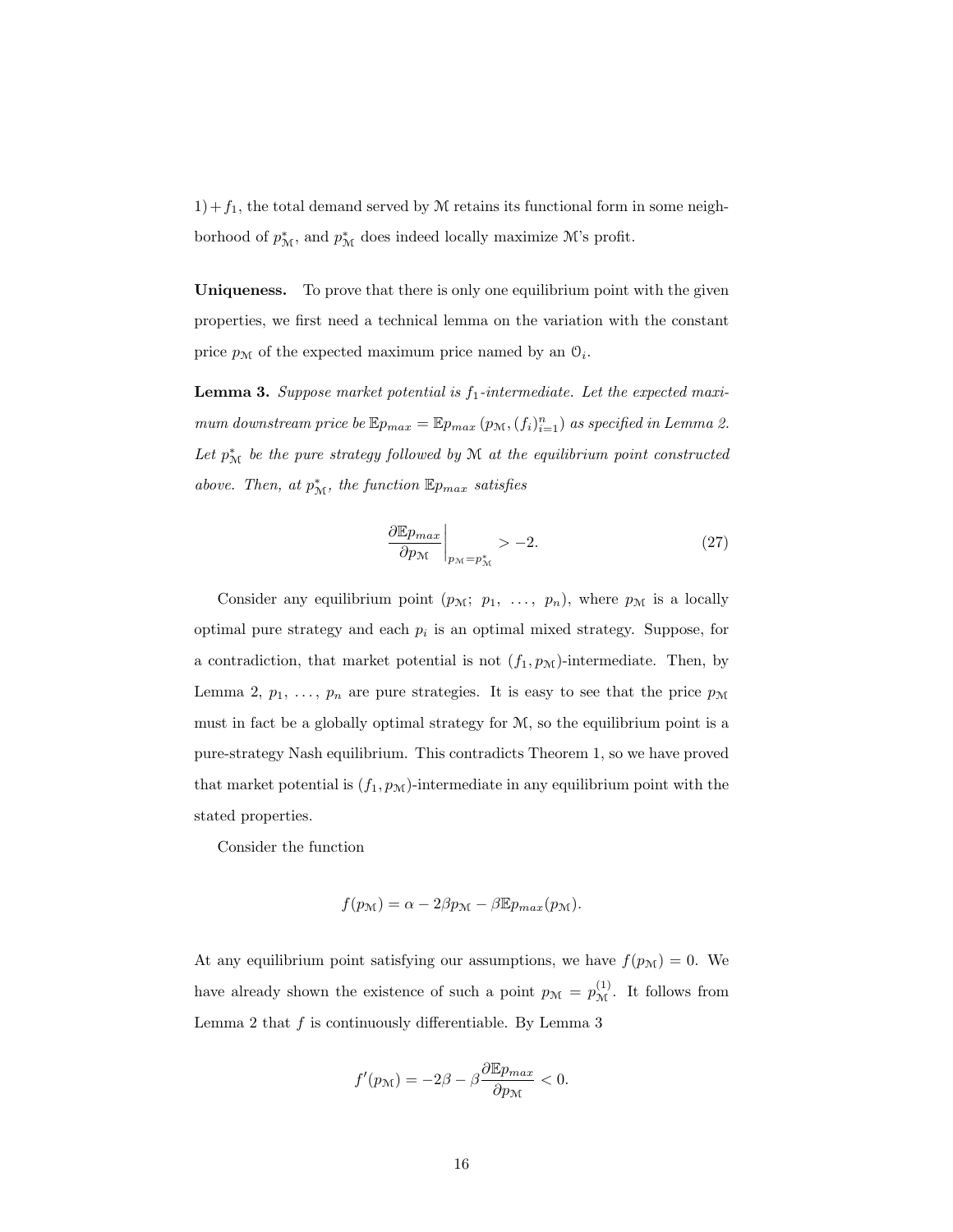Suppose, for a contradiction, that there exists  $p_{\mathcal{M}}^{(2)} \neq p_{\mathcal{M}}^{(1)}$  with the same properties. Without loss of generality  $p_{\mathcal{M}}^{(1)} < p_{\mathcal{M}}^{(2)}$ . It follows from the sign of the derivative of f that we can find  $0 < \epsilon_1$ ,  $\epsilon_2 < \frac{1}{2}(p_{\mathcal{M}}^{(2)} - p_{\mathcal{M}}^{(1)})$  such that  $f(p_{\mathcal{M}}^{(1)} + \epsilon_1) < 0$  and  $f(p_{\mathcal{M}}^{(2)} - \epsilon_2) > 0$ . Since f is a continuous function, the Intermediate Value Theorem gives  $p_{\mathcal{M}}^{(3)} \in (p_{\mathcal{M}}^{(1)} + \epsilon_1, p_{\mathcal{M}}^{(2)} - \epsilon_2)$  such that

$$
f(p_{\mathcal{M}}^{(3)})=0.
$$

Inductively, we obtain an infinite sequence  $p_{\mathcal{M}}^{(1)}$ ,  $p_{\mathcal{M}}^{(2)}$ ,  $p_{\mathcal{M}}^{(3)}$ , ... of distinct points in  $[p_{\mathcal{M}}^{(1)}, p_{\mathcal{M}}^{(2)}]$  such that  $f(p_{\mathcal{M}}^{(1)}) = f(p_{\mathcal{M}}^{(2)}) = \cdots = 0$ . By the Bolzano-Weierstrass Theorem, this sequence must have an accumulation point  $\overline{p_{\mathcal{M}}}$ . Clearly then  $f(\overline{p_{\mathcal{M}}}) = 0$  and  $f'(\overline{p_{\mathcal{M}}}) = 0$ , which contradicts Lemma 3. We have therefore established uniqueness of M's equilibrium price  $p_{\mathcal{M}}^{(1)}$ . By Lemma 2, the equilibrium point is unique.  $\Box$ 

One remaining question is whether allowing the monopolist  $\mathcal M$  to play any mixed strategy gives rise to a different equilibrium. It turns out that this is not the case for mixed-strategy Nash equilibria where demand can be served completely and is sufficient to fill all but one oligopolists' networks almost surely (with probability one). When the mixed strategies have no point weights, the condition that demand fills all but one network is equivalent to specifying that almost surely no oligopolist has zero output.

**Theorem 3.** Let market potential be  $f_1$ -intermediate. Suppose there exists a mixed-strategy Nash equilibrium in the pricing game such that almost surely

$$
k(n-1) \le \alpha - \beta(p_{\mathcal{M}} + p_i) \le kn. \tag{28}
$$

Then  $p_M$  is a pure strategy and the equilibrium is the equilibrium point given in Theorem 2.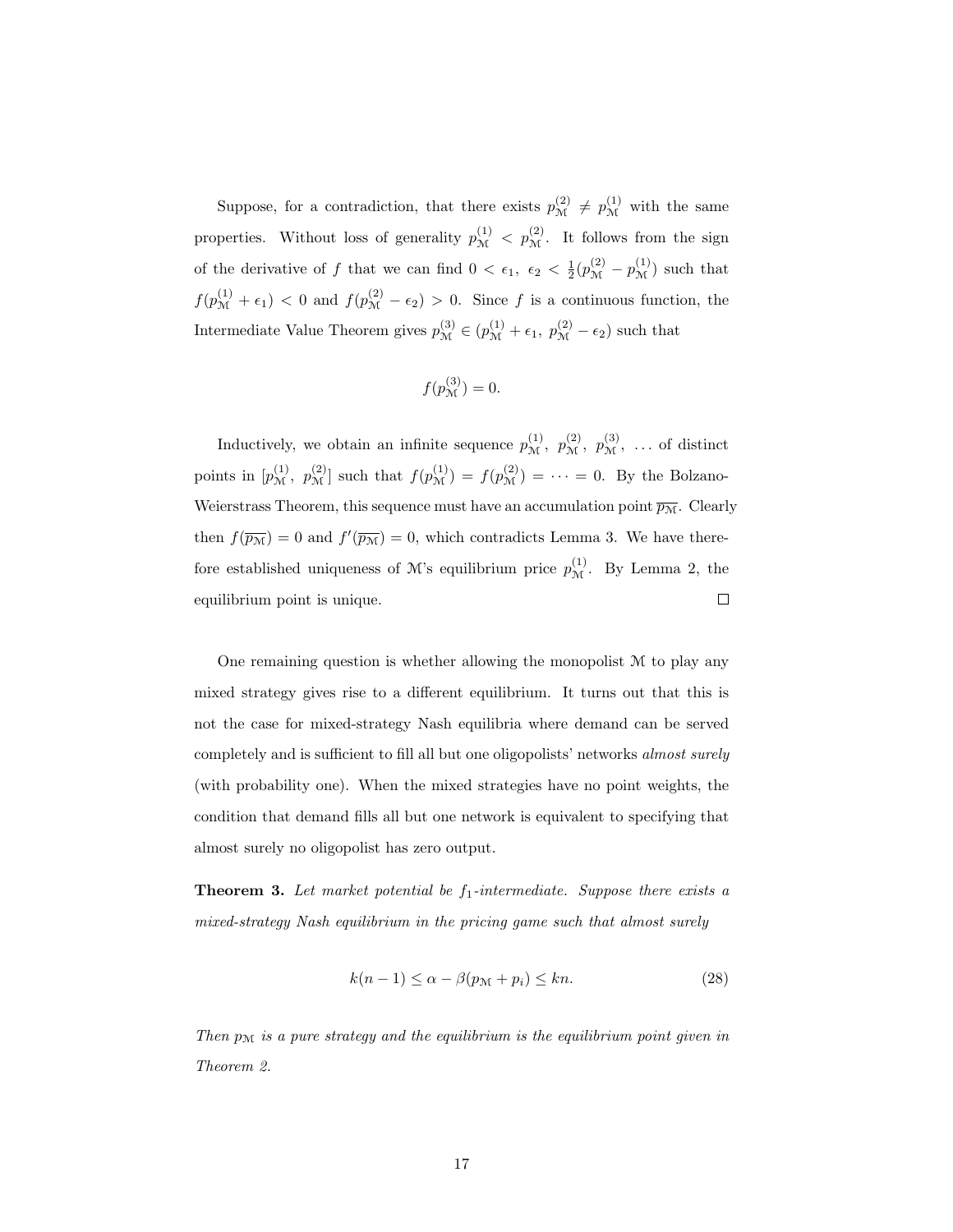Proof of Theorem 3. Consider a mixed-strategy equilibrium. Suppose that almost surely

$$
k(n-1) \le \alpha - \beta p_{\mathcal{M}} - \beta p_{max} \le kn. \tag{29}
$$

Let

$$
\underline{p_{\mathcal{M}}} = \sup\{p : \mathbb{P}\{p_{\mathcal{M}} < p\} = 0\},
$$
\n
$$
\overline{p_{\mathcal{M}}} = \inf\{p : \mathbb{P}\{p_{\mathcal{M}} > p\} = 0\}.
$$

But (29) must still hold almost surely if M plays any pure strategy  $p_{\mathcal{M}} \in$  $[p_{\mathcal{M}}, \overline{p_{\mathcal{M}}}]$ . For any such pure strategy, M's expected profit is

$$
\mathbb{E}\pi_{\mathcal{M}}(p_{\mathcal{M}}) = p_{\mathcal{M}}(\alpha - \beta p_{\mathcal{M}} - \beta \mathbb{E}p_{max}).
$$

This is a quadratic function with a unique maximum on the domain  $p_{\mathcal{M}} \in$  $[p_{\mathcal{M}}, \overline{p_{\mathcal{M}}}]$ . Therefore, M plays a pure strategy.  $\Box$ 

#### 5 Forward Contracting

We now consider contracting under demand uncertainty in the following twostage game, whose second stage subgame is the pricing game described so far. Suppose the parameter  $\beta$  describing the market's price sensitivity to pay for bandwidth is random. In the first stage, the oligopolists simultaneously choose to sell capacities  $0 \le f_i \le k$  by means of forward contracts.

When some  $f_i = k$ , we assume the outcome of the second-stage pricing game is the continuous extension of the pure-strategy equilibrium of Theorem 1 or the equilibrium of Theorem 2, as appropriate.<sup>2</sup>

Having analyzed the second-stage pricing subgame, by backward induction we can now turn our attention to the first stage choice of forward contracting. Between the two stages, the true value of  $\beta$  is revealed. Assume  $\mathcal{O}_i$  has the mixed pricing strategy  $p_i$  in the second stage and can sell forward contracts for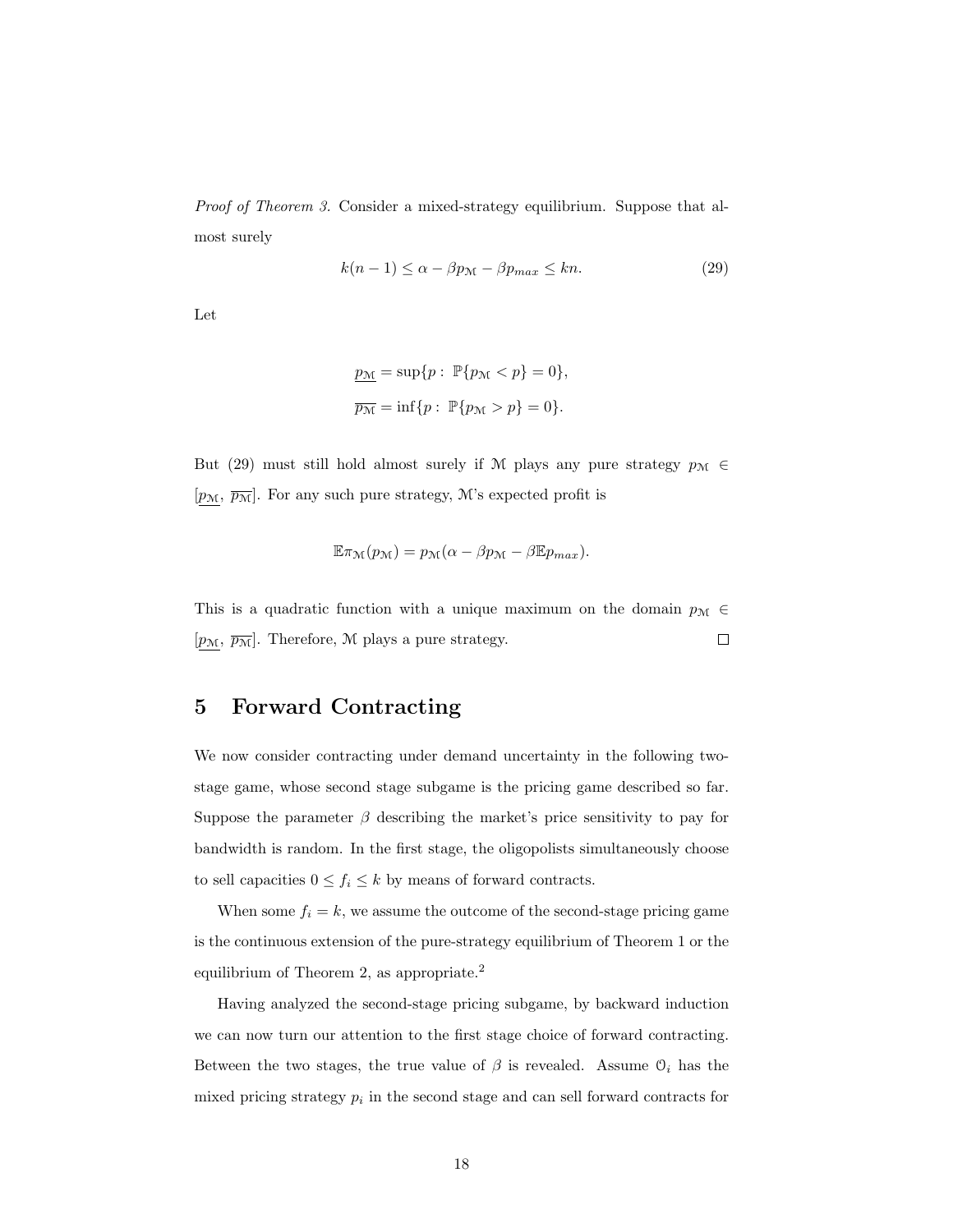bandwidth over its network segment at the risk-neutral expected price, obtaining first-stage income from the contracts of

$$
I_i = f_i \mathbb{E}_{\beta} \mathbb{E}_p p_i,\tag{30}
$$

where  $\mathbb{E}_p$  denotes expectation over the players' mixed pricing strategies and  $\mathbb{E}_\beta$ denotes expectation over the random parameter  $\beta$ .

If  $O_i$  is risk-averse with a utility function  $\mathscr U$  which is increasing and strictly concave, its total payoff is

$$
\Pi_i = \mathbb{E}_{\beta} \mathscr{U}(I_i + \mathbb{E}_p \pi_i). \tag{31}
$$

Firm M's payoff is

$$
\Pi_{\mathcal{M}} = \mathbb{E}_{\beta} \mathbb{E}_p \pi_{\mathcal{M}}.
$$
\n(32)

In general, we do not know if there is a pure-strategy Nash equilibrium in the first-stage choice of contracting levels. However, any such equilibrium must satisfy the following result.

Theorem 4. Suppose market potential is not 0-low (in the sense of Definition 1 with  $f = 0$ ) and the players' second-stage moves are the ones predicted by Theorems 1 and 2, assuming the greatest  $p_M$  when there are multiple equilibria. Suppose there is a pure-strategy equilibrium of positive first-stage contracting levels, so without loss of generality

$$
0 < f_1 \le f_i \qquad \text{for every } i. \tag{33}
$$

Then the lowest contracting level is unique

$$
f_1 < f_i \qquad \text{for every } i > 1. \tag{34}
$$

When market potential is not 0-low, any contracting equilibrium where the oligopolists obtain positive payoffs must be asymmetric. In the special case of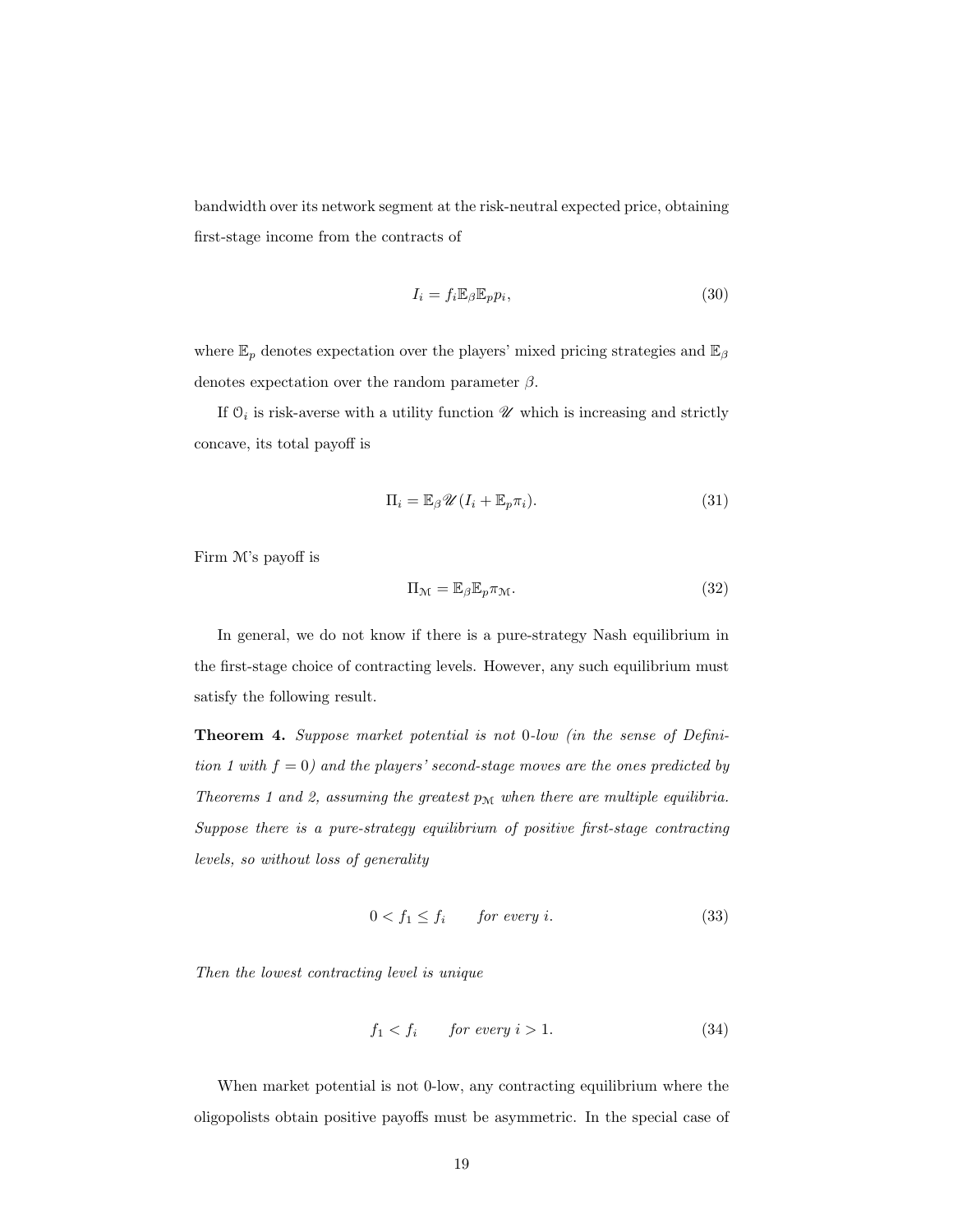0-high market potential, it is easy to show that a pure-strategy Nash equilibrium of contracting levels exists and all but one contracting levels are maximal  $f_2 =$  $f_3 = \cdots = f_n = k$  in equilibrium.

*Proof of Theorem 4.* Clearly market potential is not  $f_1$ -low, since  $O_1$  can achieve a positive profit by choosing a sufficiently low tariff schedule  $f_1 > 0$ , subject to market potential not being 0-low.

Suppose first that market potential is  $f_1$ -high. The second-stage subgame has a pure-strategy equilibrium, which is independent of  $f_j$ , for  $j \geq 1$ . Since  $\mathbb{O}_j,$   $j>1,$  is strictly risk-averse, he has an incentive to choose  $f_j>f_1.$ 

Suppose that market potential is  $f_1$ -intermediate instead. Suppose, for a contradiction, that  $f_2 = f_1$ . We will show that, if  $\mathcal{O}_1$  has no incentive to choose a lower tariff schedule, then he must have an incentive to choose a higher one. For each  $\beta$ ,  $\mathcal{O}_1$ 's profit varies with  $f_1 = f_2$  according to

$$
\frac{d}{df_1}\Big|_{\pm} (\pi_1 + I_1) = (p_0(\beta)(k - f_1) + f_1 \mathbb{E}_{\beta} \mathbb{E} p_1)
$$
  
\n
$$
= -p_0 + (k - f_1) \left. \frac{dp_0}{df_1}\right|_{\pm} + \mathbb{E}_{\beta} \mathbb{E} p_1 + f_1 \mathbb{E}_{\beta} \left. \frac{d\mathbb{E} p_1}{df_1}\right|_{\pm}
$$
  
\n
$$
= -p_0 + (k - f_1) \left( \left. \frac{\partial p_0}{\partial f_1}\right|_{\pm} + \left. \frac{\partial p_0}{\partial p_N} \left. \frac{d\mathbb{E} p_N^*}{df_1}\right|_{\pm} \right)
$$
  
\n
$$
+ \mathbb{E}_{\beta} \mathbb{E} p_1 + f_1 \mathbb{E}_{\beta} \left( \left. \frac{\partial \mathbb{E} p_1}{\partial f_1}\right|_{\pm} + \left. \frac{\partial \mathbb{E} p_1}{\partial p_N} \left. \frac{d\mathbb{E} p_N^*}{df_1}\right|_{\pm} \right),
$$

where

$$
\left. \frac{d \mathbb{E} p_{\mathcal{M}}^*}{df_1} \right|_{\pm} = - \left. \frac{\partial \mathbb{E} p_{max}}{\partial f_1} \right|_{\pm} \left( 2 + \frac{\partial \mathbb{E} p_{max}}{\partial p_{\mathcal{M}}} \right)^{-1}.
$$

It is easy to check that

$$
\left. \frac{\partial \mathbb{E} p_1}{\partial f_1} \right|_{-} \leq \left. \frac{\partial \mathbb{E} p_1}{\partial f_1} \right|_{+},
$$

and

$$
\frac{\partial \mathbb{E} p_{max}}{\partial f_1} \bigg|_{-} \leq \left. \frac{\partial \mathbb{E} p_{max}}{\partial f_1} \right|_{+}.
$$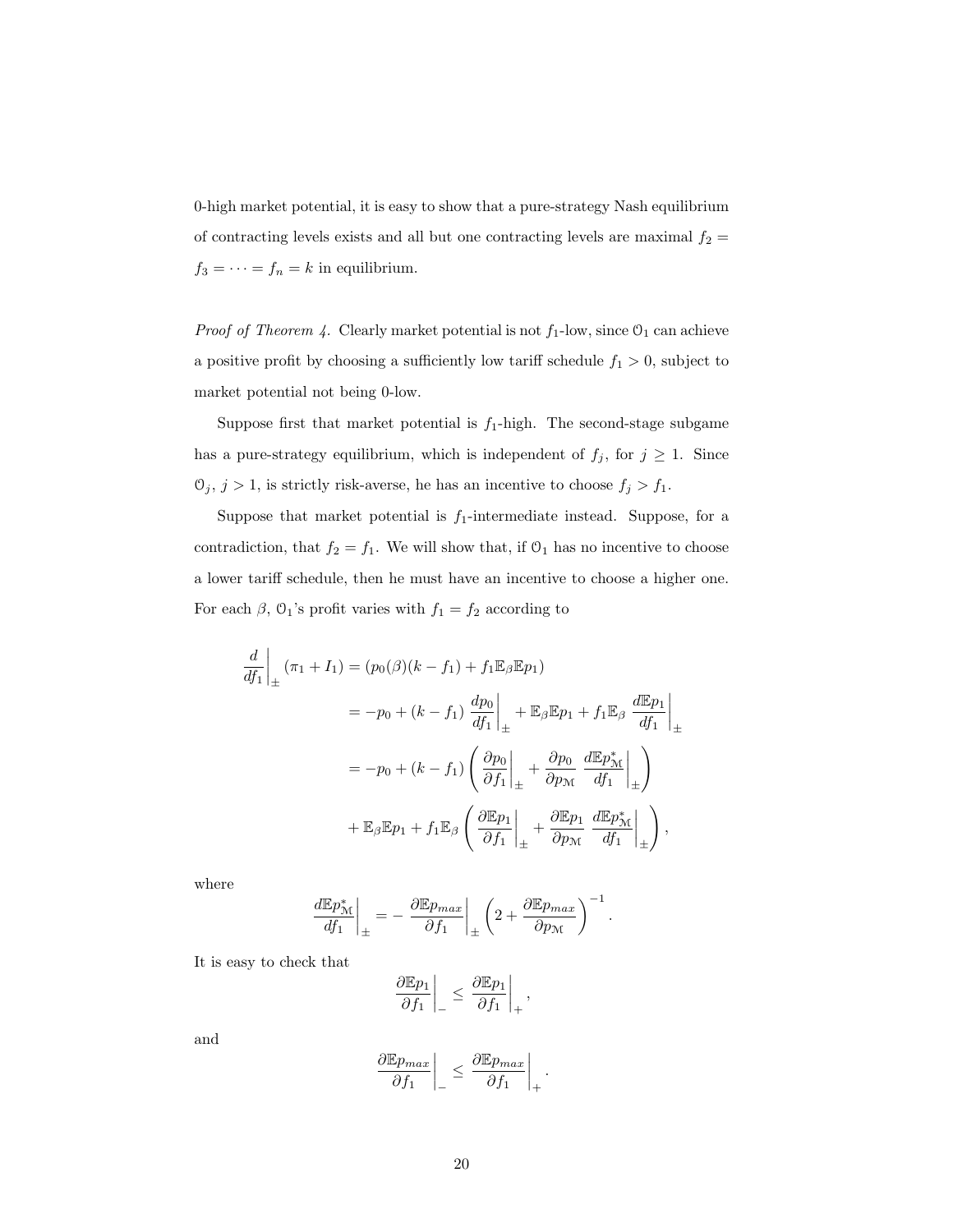Trivially

$$
\left. \frac{\partial p_0}{\partial f_1} \right|_{-} < 0 = \left. \frac{\partial p_0}{\partial f_1} \right|_{+}.
$$

Since  $\frac{\partial \mathbb{E}_{p_1}}{\partial p_{\mathcal{M}}} < 0$  and  $\frac{\partial p_0}{\partial p_{\mathcal{M}}} < 0$ , clearly

$$
\frac{d}{df_1}\bigg|_{-} (\pi_1 + I_1) < \frac{d}{df_1}\bigg|_{+} (\pi_1 + I_1).
$$

This gives

$$
\frac{\partial}{\partial f_1}\Big|_{+} \mathbb{E}_{\beta} \mathscr{U}(\pi_1 + I_1) = \mathbb{E}_{\beta} \left( \mathscr{U}'(\pi_1 + I_1) \frac{\partial}{\partial f_1}\Big|_{+} (\pi_1 + I_1) \right)
$$
  
> 
$$
\mathbb{E}_{\beta} \left( \mathscr{U}'(\pi_1 + I_1) \frac{\partial}{\partial f_1}\Big|_{-} (\pi_1 + I_1) \right)
$$
  
= 
$$
\frac{\partial}{\partial f_1}\Big|_{-} \mathbb{E}_{\beta} \mathscr{U}(\pi_1 + I_1).
$$

The right-hand side must be non-negative since  $\mathcal{O}_1$  has no incentive to decrease his tariff schedule. Hence the left-hand side is positive, and  $\mathcal{O}_1$  can increase his expected utility by raising his tariff schedule slightly. This is a contradiction, so  $f_2 \neq f_1$  as required.  $\Box$ 

Theorem 5. Suppose

$$
0 \le f_1 < f_2 \le \dots \le f_n < k,\tag{35}
$$

and the players' second-stage moves are the ones predicted by Theorems 1 and 2, assuming the greatest  $p_M$  when there are multiple equilibria.

If market potential is  $f_1$ -intermediate, an increase of  $f_1$  by  $\mathcal{O}_1$  results in a negative marginal externality on the other oligopolists' payoffs; and an increase of  $f_j$  by  $\mathfrak{O}_j$ , for any  $j > 1$ , results in a positive marginal externality on the other oligopolists' payoffs.

If market potential is  $f_1$ -high, an increase of  $f_1$  by  $\mathcal{O}_1$  results in a negative marginal externality on the other oligopolists' payoffs; and an increase of  $f_j$  by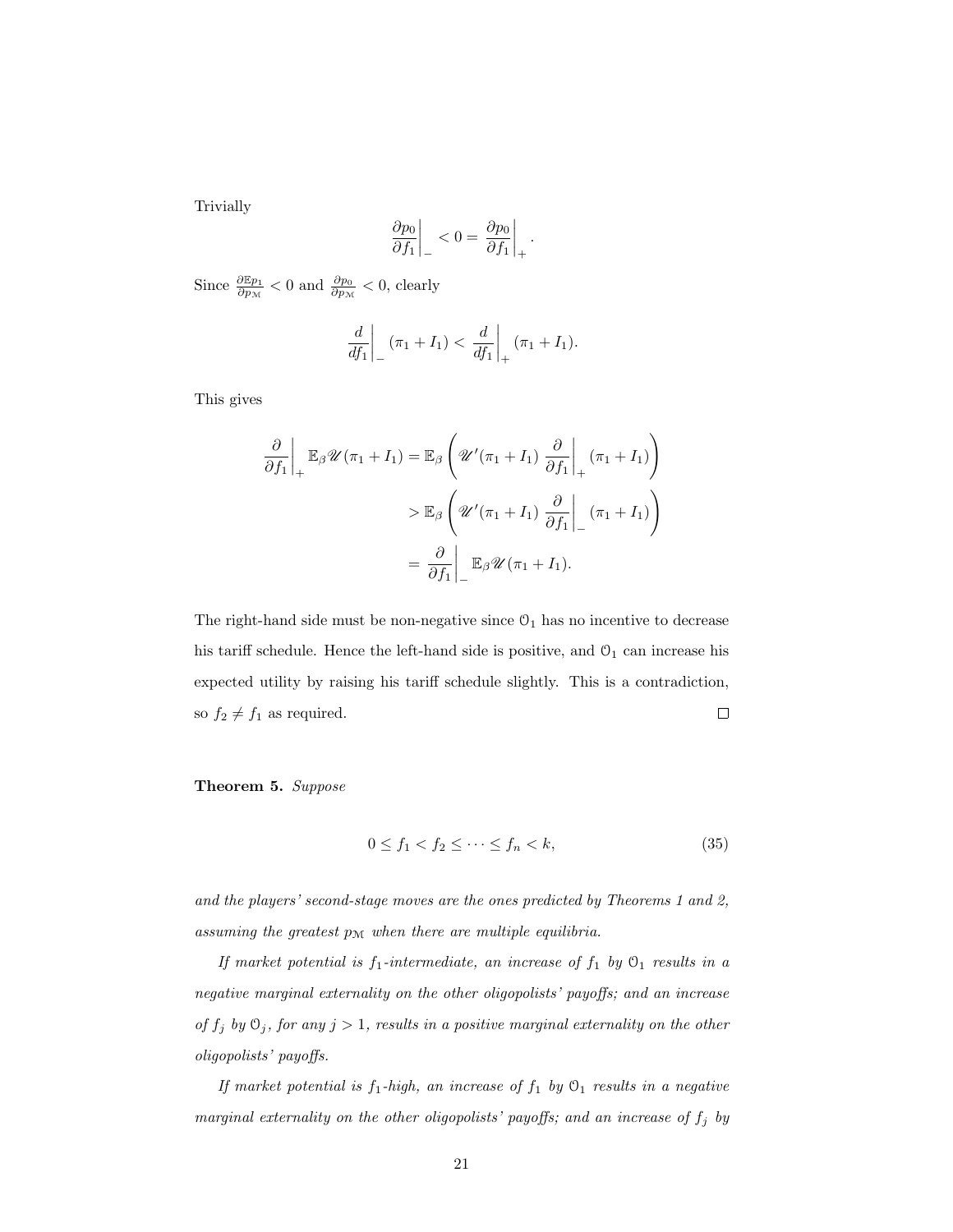$\mathcal{O}_j$ , for any  $j > 1$ , results in zero marginal externality on the other oligopolists' payoffs.

Choosing a low level of contracting  $f_1$  is like providing a "public good"<sup>3</sup> to the oligopoly, by raising the general price level, but doing so is privately costly to  $\mathcal{O}_1$ , as it implies a low level of insurance against demand uncertainty. In the case of  $f_1$ -intermediate market potential, the choices of the contracting levels  $f_2, \ldots, f_n$  result in externalities with the opposite sign, so greater levels of contracting benefit other oligopolists.

*Proof of Theorem 5.* If market potential is  $f_1$ -high, every  $\mathcal{O}_i$  charges price

$$
p_1 = \frac{k - f_1}{\beta}
$$

in the second stage. The theorem is trivial in this case.

If market potential is  $f_1$ -intermediate, write  $p^*_{\mathcal{M}}$  for the equilibrium value of  $p_{\mathcal{M}}$ , and let

$$
p_0^* = p_0(p_{\mathcal{M}}^*),
$$
  

$$
\mathbb{E}_p p_i^* = (\mathbb{E}_p p_i)(p_{\mathcal{M}}^*).
$$

It is easy to show that

$$
\frac{dp_0^*}{df_i} = \frac{\partial p_0}{\partial f_i} + \frac{\partial p_0}{\partial p_{\mathcal{M}}} \frac{dp_{\mathcal{M}}^*}{df_i}
$$
  
= 
$$
\frac{\partial p_0}{\partial f_i} - \frac{\partial p_0}{\partial p_{\mathcal{M}}} \frac{\partial \mathbb{E}p_{max}}{\partial f_i} \left(2 + \frac{\partial \mathbb{E}p_{max}}{\partial p_{\mathcal{M}}}\right)^{-1}.
$$

When  $f_i > f_1$ ,  $\frac{\partial p_0}{\partial f_i} = 0$ ,  $\frac{\partial p_0}{\partial p_{\mathcal{M}}} < 0$  and  $\frac{dp_{\mathcal{M}}^*}{df_i} > 0$ . Hence  $\frac{dp_0^*}{df_i} > 0$ . On the other hand,  $\frac{\partial p_0}{\partial f_1} < 0$  and  $\frac{dp_{\mathcal{M}}^*}{df_i} > 0$ , so  $\frac{dp_0^*}{df_1} < 0$ .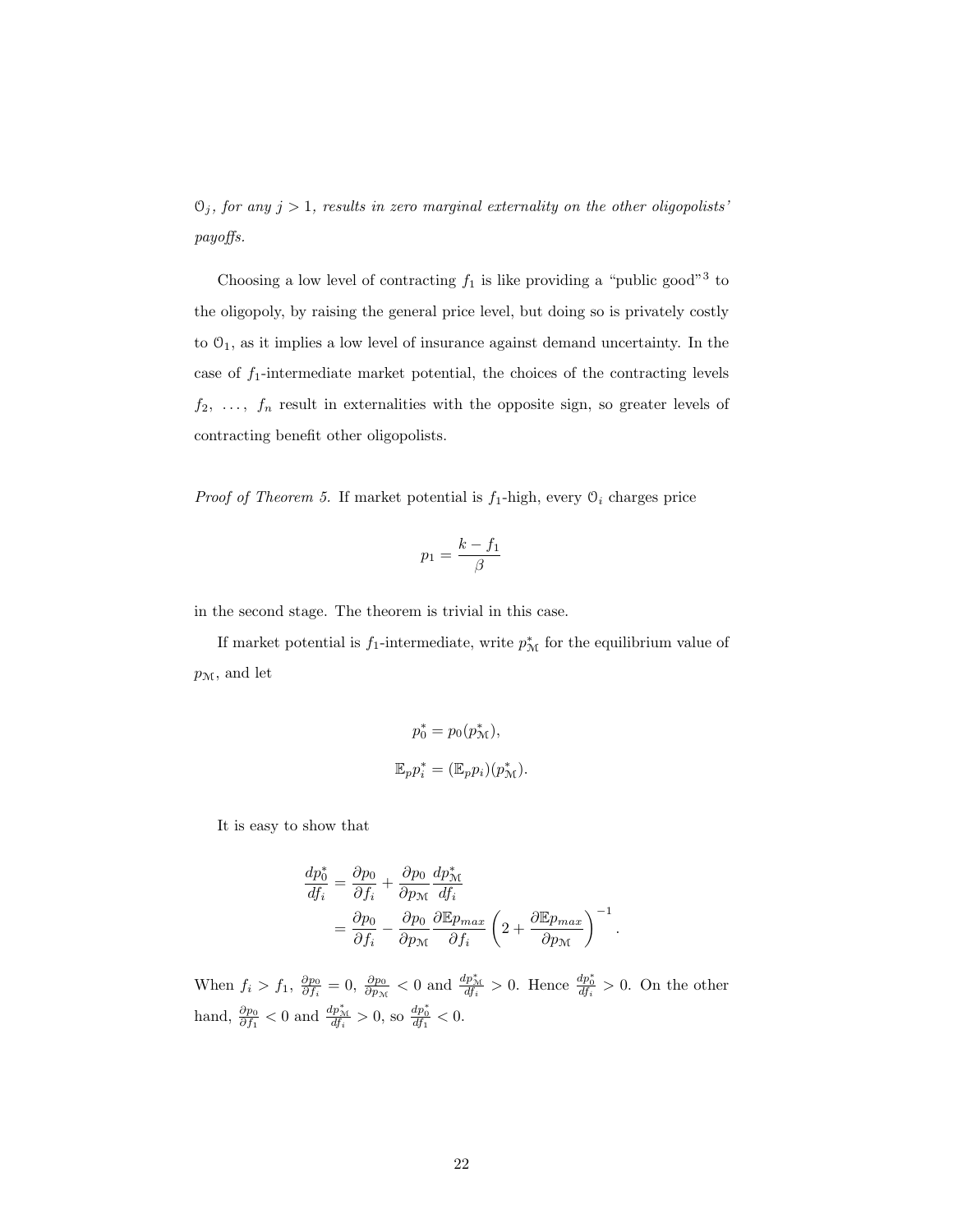It is also easy to show that

$$
\frac{d\mathbb{E}p_j^*}{df_i} = \frac{\partial \mathbb{E}p_j}{\partial f_i} + \frac{\partial \mathbb{E}p_j}{\partial p_{\mathcal{M}}} \frac{dp_{\mathcal{M}}^*}{df_i}
$$
  
= 
$$
\frac{\partial \mathbb{E}p_j}{\partial f_i} - \frac{\partial \mathbb{E}p_j}{\partial p_{\mathcal{M}}} \frac{\partial \mathbb{E}p_{max}}{\partial f_i} \left(2 + \frac{\partial \mathbb{E}p_{max}}{\partial p_{\mathcal{M}}}\right)^{-1}.
$$

In particular, when  $1 < i \neq j$ ,  $\frac{\partial \mathbb{E} p_j}{\partial f_j}$  $\frac{\partial \mathbb{E} p_j}{\partial f_i}$  ≥ 0 and  $\frac{\partial \mathbb{E} p_j}{\partial p_{\mathcal{M}}}$  < 0, so we have  $\frac{d \mathbb{E} p_j^*}{df_i}$  > 0. On the other hand, if  $j > 1$ ,  $\frac{\partial \mathbb{E}_{Pj}}{\partial f_1} \leq 0$ , so  $\frac{d \mathbb{E}_{Pj^*}}{df_1} < 0$ .

Since  $\mathcal{O}_j$ 's profit is the stochastic quantity  $I_j + \pi_j$  where  $I_j = f_j \mathbb{E}_{\beta} \mathbb{E}_{p} p_j^*$  and  $\pi_j = p_0^*(k - f_j)$ , the result follows immediately.  $\Box$ 

#### 6 Conclusions

We have analyzed a pricing game with an upstream monopoly and a downstream oligopoly providing bandwidth on two complementary segments of a multi-provider communication network, where the oligopolists have previously sold different proportions of their bandwidth by forward contracts. Our results are as follows.

When market potential is low, there is a pure-strategy Nash equilibrium with downstream prices equal to zero or marginal cost. The downstream oligopolists compete the price down in this case, or, for a single downstream firm operating as part of a bilateral monopoly, the capacity sold by forward contracts absorbs all demand.

When market potential is high, there is a range of pure-strategy Nash equilibria with different divisions of the same total network price between the upstream and downstream industries. Output attains the level of available capacity and the total price is the congestion price, representing the value of a marginal unit of capacity. The balance of bargaining power between the firms determines which equilibrium arises. When the upstream monopolist M has all the bargaining power, the fraction of the total income obtained by the downstream industry is a decreasing function of the lowest level of contracting  $f_1$ , but is independent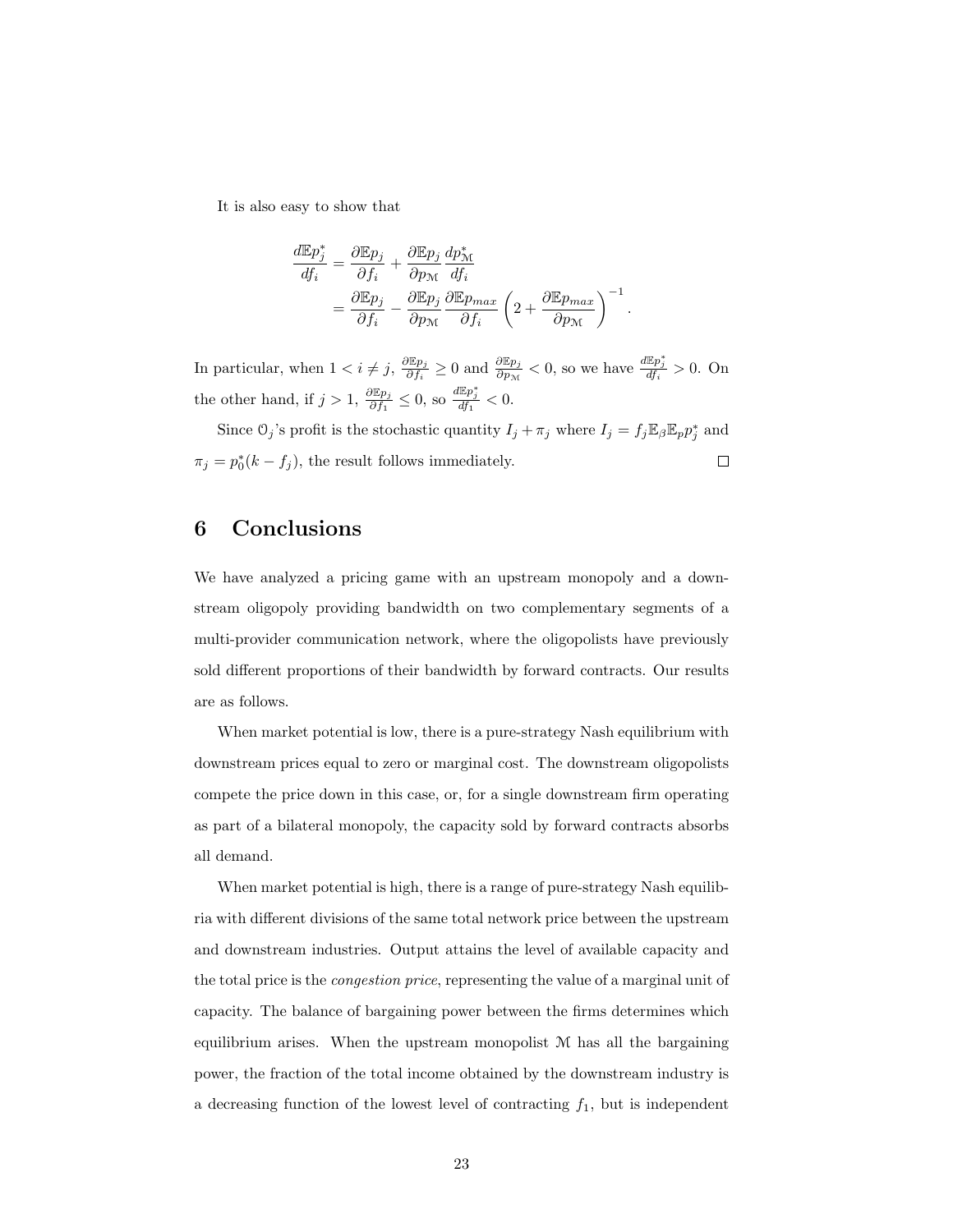of all other levels of contracting.

For intermediate market potential, there is a pure-strategy Nash equilibrium only in the case of a bilateral monopoly (and capacity is not exhausted in this case). For a downstream oligopoly  $(n \geq 2)$ , there exists an equilibrium point consisting of optimal mixed strategies for each oligopolist and a locally optimal pure strategy for the upstream monopolist.

We can draw some conclusions on the choice of forward contracts in a twostage game assuming the market's price-sensitivity is random and the downstream firms are risk-averse. We assume that market potential is not so low that downstream prices are competed down to zero. We prove that any purestrategy Nash equilibrium of positive contracting levels must be asymmetric and have a unique lowest contracting level, although the existence of such an equilibrium is only clear for high market potential when a pure-strategy price equilibrium exists in the second-stage subgame.

Under the same assumptions, we prove that the choice of contracting levels causes externalities. An increase in the lowest contracting level has a negative marginal externality on other oligopolists. An increase in any other contracting level has no externality for high market potential, but a positive marginal externality for intermediate market potential. We can think of the oligopolist with the least forward contracting as providing a public good to the oligopoly.

Finally, while our model was developed for a wholesale bandwidth market, it can more generally be seen as an abstract economic model, with conclusions applicable to the pricing of complementary goods where firms sell part of their capacities by forward contracting.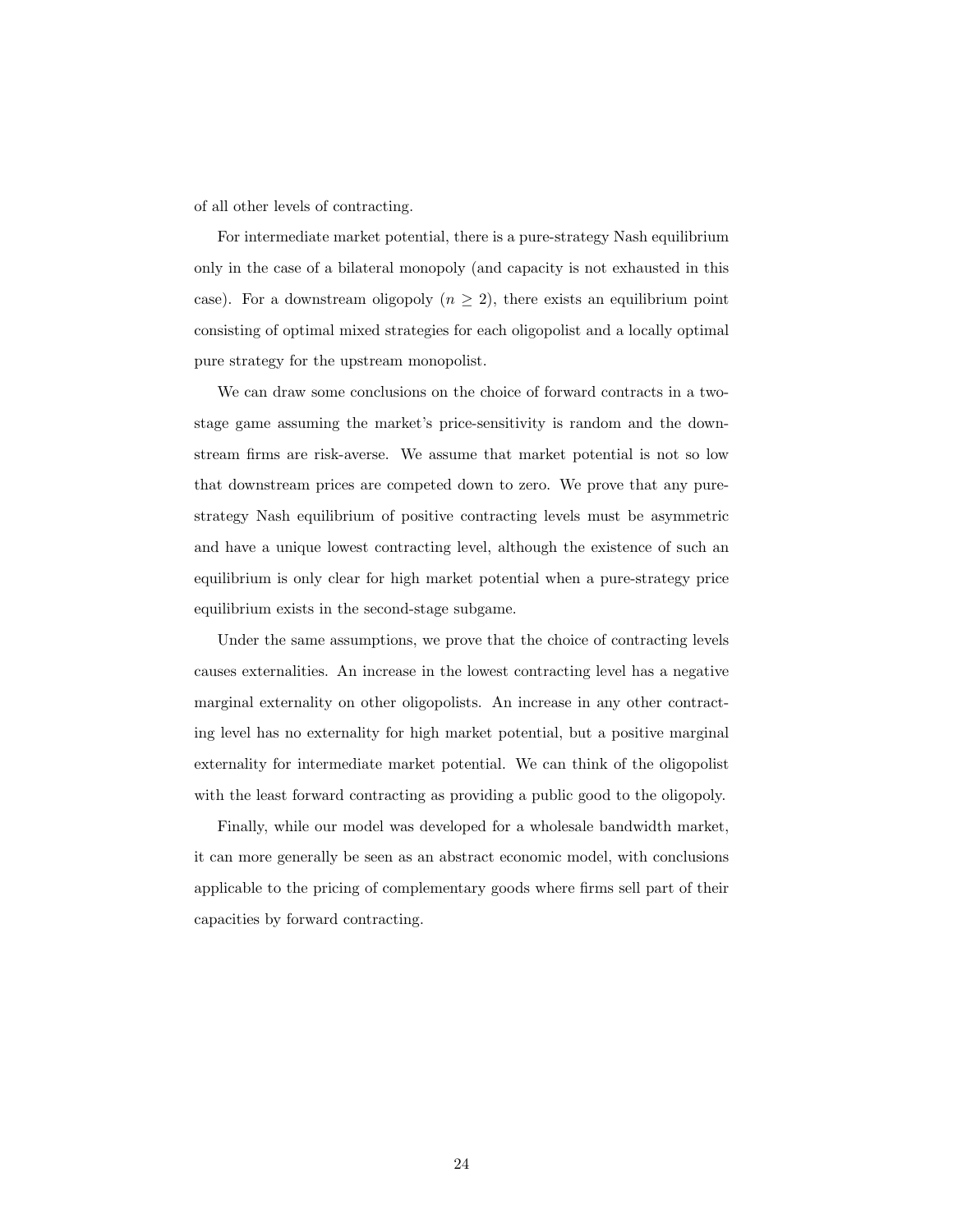Proofs of the Lemmas

Proof of Lemma 1. (i) Suppose that there exists an equilibrium where every  $\mathcal{O}_i$  has  $p_iD_i = 0$ . Suppose  $\mathcal{O}_1$  deviates from his equilibrium strategy by choosing a low price  $p_1$ . Then

$$
D_1 \ge \alpha - \beta p_{\mathcal{M}} - k(n-1) + O(p_1).
$$

Using  $\beta p_{\mathcal{M}} \leq \frac{\alpha}{2}$ , we get

$$
\pi_1 \ge \left(\frac{\alpha}{2} - k(n-1) - f_1\right) p_1 + O((p_1)^2).
$$

Since  $\alpha > 2(n-1)k + f_1$ , this is positive for  $p_1 > 0$  small enough, allowing  $\mathcal{O}_1$  to achieve a positive profit. This contradicts our assumption that the strategies form an equilibrium.

(ii) Consider any pure-strategy equilibrium given by the tuple of prices  $(p_M; p_1, p_2, \ldots, p_n)$ . Suppose some  $\mathfrak{O}_i$  has  $p_i D_i > 0$  in equilibrium. We will show that the equilibrium satisfies (7) to (10). Let  $i^*$  be as specified in (1), which satisfies  $p_{i^*} > 0, D_{i^*} > 0$  (by our assumptions). Suppose there was some j such that  $p_j > p_{i^*}$ . Then we would have  $D_j = 0$  by the definition of  $i^*$ , so player  $\mathcal{O}_j$  would have an incentive to set  $p_j$  equal to  $p_{i^*}$ . Suppose now that there was some j such that  $p_j < p_{i^*}$ . Then player  $\mathcal{O}_j$  would be able to set any  $p_j < p_{i^*}$  while retaining a market share of k. Since  $f_j \leq k$ , he would not decrease his profit by doing so. Therefore, we have shown that all prices are equal in our equilibrium (7).

Suppose we had  $D_1 < k$ . Then  $\mathcal{O}_1$  would be able to increase his market share to  $k$  by cutting his price by any small amount. Hence we must have  $D_1 = k$  at equilibrium and the total market served is nk (8).

Our previous argument shows that (9) and (10) must hold at equilibrium, so the players  $O_1$  and M respectively have no incentive to increase their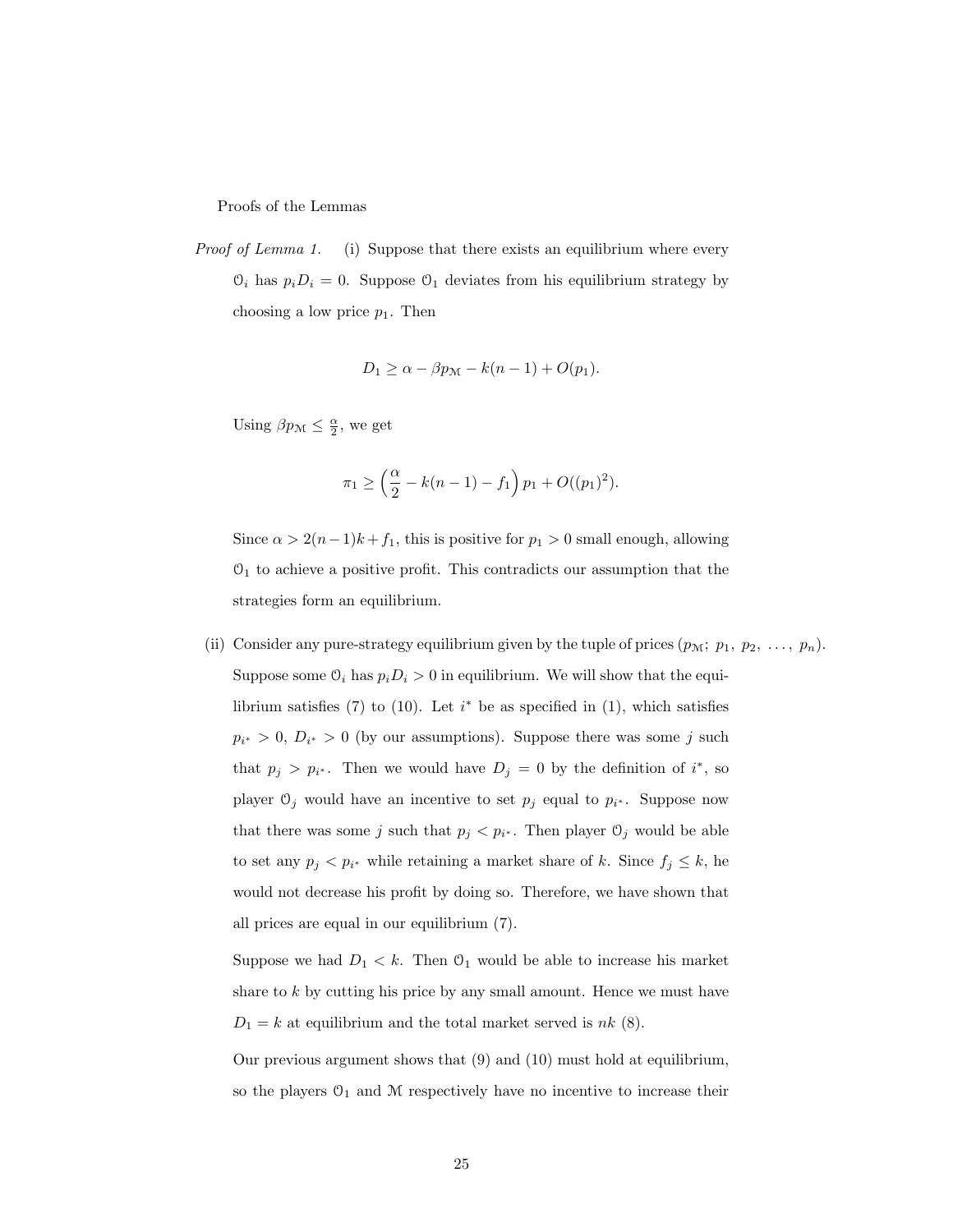price. We have therefore shown that the pure-strategy equilibrium satisfies (7) to (10). But this system of equations has no solution when market potential is not  $f_1$ -high, so we have a contradiction and every  $\mathcal{O}_i$  must have  $p_i D_i = 0$ .

- $\Box$
- *Proof of Lemma 2.* (i) At the given prices, capacity is exhausted, and no  $\mathcal{O}_i$ has an incentive to lower his price. Since  $\beta p_i \geq k - f_1 \geq k - f_i$ , no  $\mathcal{O}_i$  has an incentive to raise his price either, so this point is indeed a pure-strategy equilibrium.

To establish uniqueness, consider any pure-strategy equilibrium. Since each  $\mathcal{O}_i$  can achieve a positive profit by playing the strategy above, we must have one price  $p_i = p_j$  for every  $\mathcal{O}_i$ ,  $\mathcal{O}_j$ . If  $p_i$  is larger than the value given above, then each market share is less than  $k$ , and  $\mathcal{O}_i$  has an incentive to cut his price by an arbitrarily small amount. If, on the other hand,  $p_i$  is smaller than the value given above, then the entire demand is not served. Therefore,  $\mathcal{O}_i$  has an incentive to increase his price slightly; he does not lose any market share. This establishes uniqueness.

(ii) If every downstream network names price zero, then the total demand is

$$
D_{\mathcal{M}} = \alpha - \beta p_{\mathcal{M}} \leq k(n-1) + f_1.
$$

Given that every other  $\mathcal{O}_j$  names price zero,  $\mathcal{O}_i$ 's second-stage profit when naming  $p_i > 0$  is

$$
\pi_i(p_i) = (k(n-1) + f_1 - \beta p_i - k(n-1))p_i - f_i p_i = (f_1 - f_i - \beta p_i)p_i < 0,
$$

so no  $\mathcal{O}_i$  has an incentive to play a positive price. This point is indeed a pure-strategy equilibrium, with  $\mathbb{E}p_{max} = 0$  almost surely.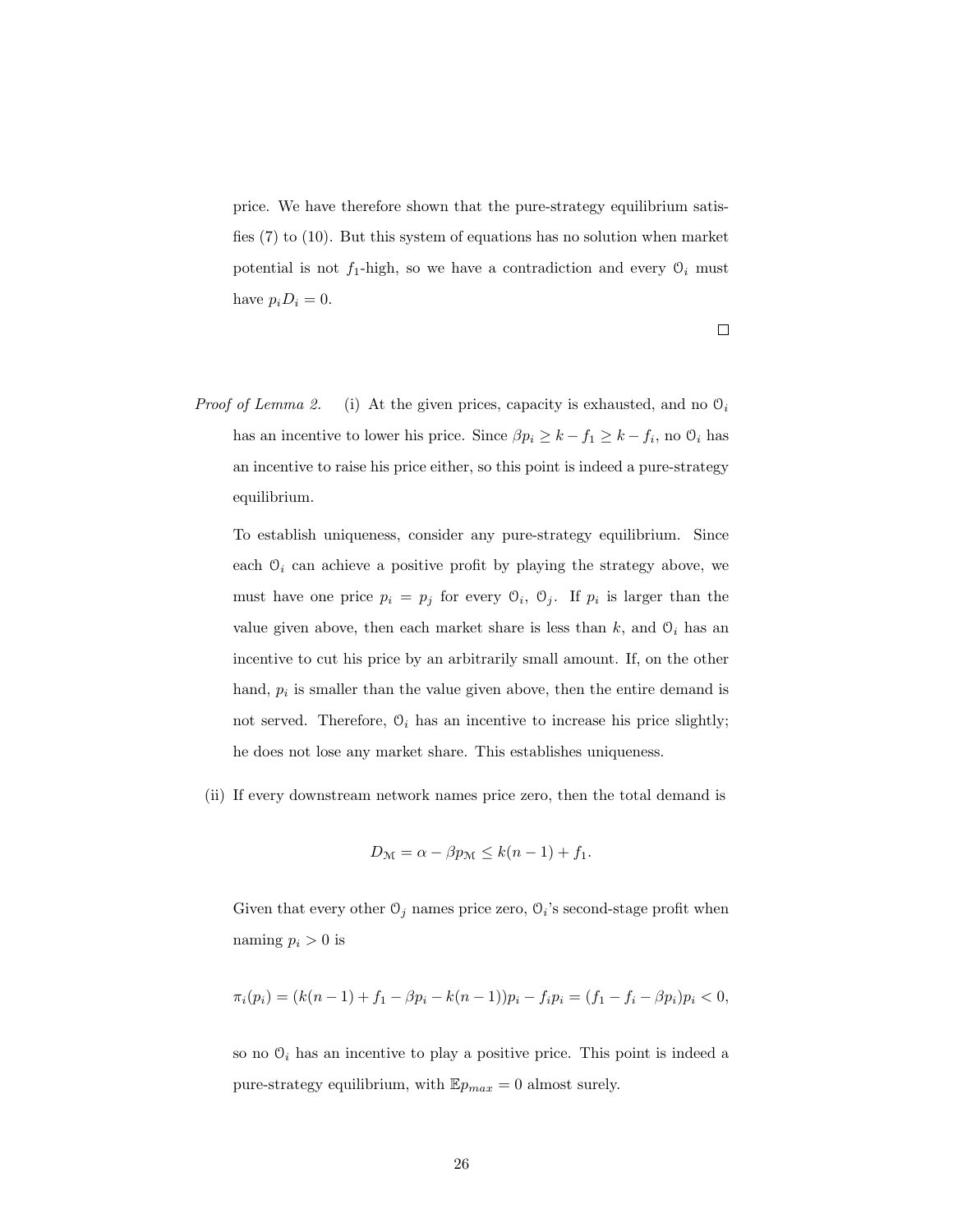Consider any pure-strategy equilibrium. Suppose some  $\mathfrak{O}_i$  has  $p_iD_i$   $>$ 0 Without loss of generality, let  $\mathcal{O}_i$  be the network playing the highest price who still has a positive market share. If there is any  $\mathcal{O}_j$  playing  $p_j > p_i$ , then  $\mathcal{O}_j$  receives zero market share and  $\mathcal{O}_j$  has an incentive to just undercut  $\mathcal{O}_i$ . Hence at equilibrium every  $p_j \leq p_i$ . Suppose there are  $m > 1$  downstream providers playing price  $p_i$ . The market share obtained by each is

$$
\frac{\alpha-\beta p_{\mathcal M}-\beta p_i-k(n-m)}{m}<\frac{(m-1)k+f_1}{m}
$$

so every such provider has an incentive to just undercut all other providers playing price  $p_i$ , and we must have  $m = 1$ . Therefore,  $\mathcal{O}_i$ 's positive market share is at most  $\alpha - \beta p_{\mathcal{M}} - \beta p_i - k(n-1) < f_1 \le f_i$ . Hence  $\mathcal{O}_i$  is better off playing  $p_i = 0$ , which is a contradiction.

- (iii) Let market potential be  $(f_1, p_M)$ -intermediate. The following results are direct consequences of the definitions stated in the lemma.
	- (a) We have

$$
0 < p_0 < p_1^1 < \frac{k - f_1}{\beta}.
$$

(b) For  $p_0 \leq p \leq p_1^1$ , we have

$$
k(n-1) < \alpha - \beta(p + p_{\mathcal{M}}) < kn.
$$

- (c) The function  $H_1(p)$  is continuous and strictly increasing on  $[p_0, p_1^1]$ , with  $H_1(p_0) = 0$ ,  $H_1(p_1^1) = 1$ .
- (d) We have

$$
p_0 = p_1^{n+1} \le p_1^n \le \dots \le p_1^2 = p_1^1,
$$

where, for  $1 < i < n$ ,  $p_1^i = p_1^{i+1}$  if and only if  $f_i = f_{i+1}$ . Also,  $p_1^i = p_0$ if and only if  $f_i = k$ .

(e) For any  $j$ ,  $G_j$  is a continuous and strictly increasing function on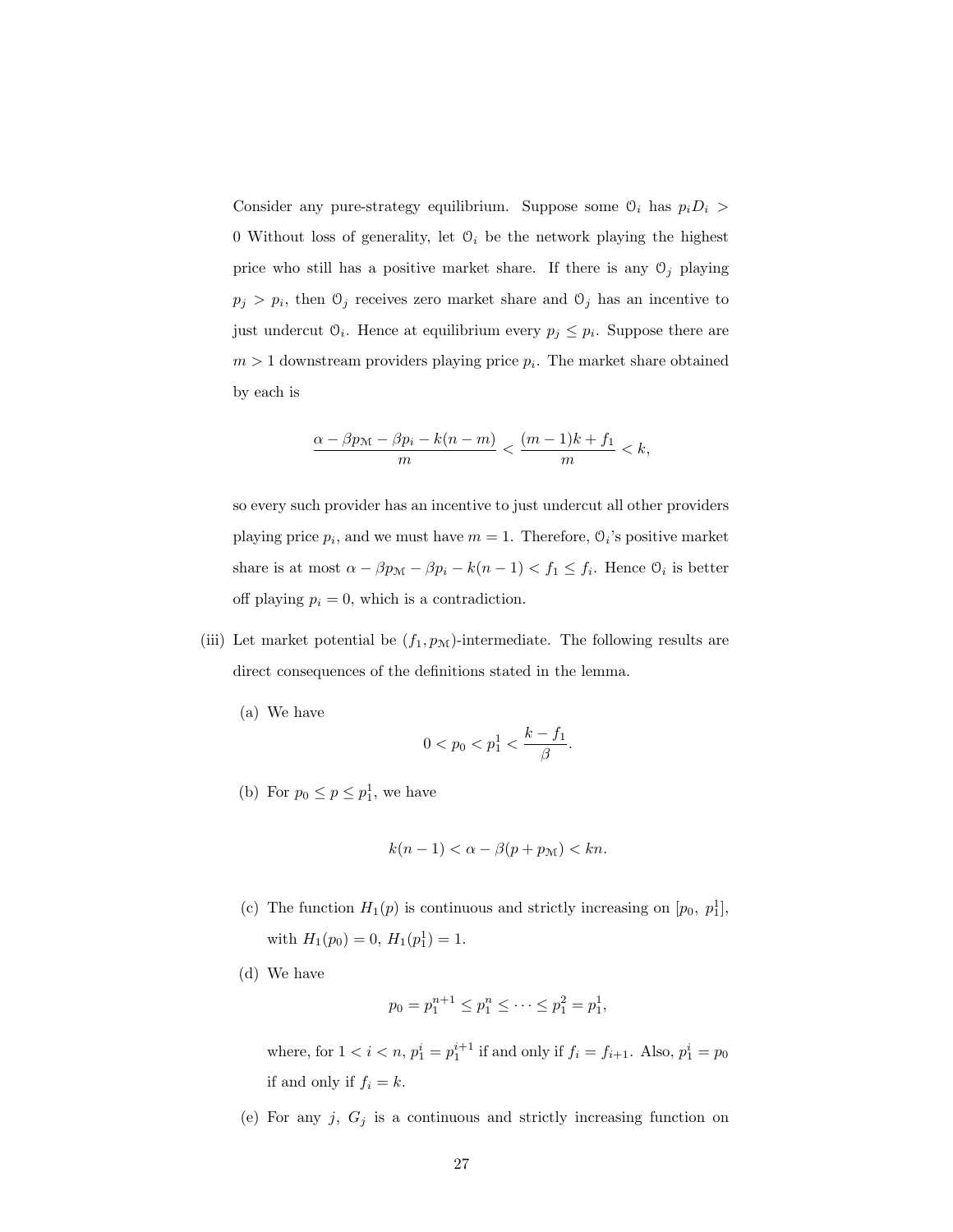$[p_0, p_1^j]$ . For any j, it satisfies  $G_j(p_0) = 0$ . For  $j > 1$ ,  $G_j(p_1^j) = 1$ .  $G_1(p_1^1) = \frac{k - f_2}{k - f_1}.$ 

(f) Finally, for  $p_0 \leq p \leq p_1^i$ , the cumulative density function of  $\max_{j \neq i} \{p_j\}$ satisfies

$$
G_{-i}(p) \equiv \prod_{j \neq i, p_j > p} G_j(p) = H_i(p).
$$

Given the above facts, we can show that the strategies defined in the lemma form a Nash equilibrium. Note that  $\mathcal{O}_i$ 's market share depends on  $\max_{j\neq i} \{p_j\}.$  If this is greater than  $p_i$ , then  $\mathcal{O}_i$ 's capacity k is exhausted. If it is less than  $p_i$ , then  $\mathcal{O}_i$ 's market share is the residual after all other  $(n-1)$  downstream networks  $\mathcal{O}_j$  have been served. Since the probability distributions have no point weights at any  $p_0 < p < p_1^1$ , and at least one  $\mathcal{O}_j$  with  $j \neq i$  has  $p_j > p_0$  almost surely, the event that  $\max_{j \neq i} \{p_j\} = p$ has zero probability for any  $p < p_1^1$ .

Thus  $\mathcal{O}_i$ 's profit, when playing some  $p_0 \leq p < p_1^i$ , is

$$
\mathbb{E}\pi_i(p) = (1 - G_{-i}(p))p(k - f_i) + G_{-i}(p)p(\alpha - \beta(p + p_{\mathcal{M}}) - k(n - 1) - f_i)
$$
  
=  $p(k - f_i) + G_{-i}(p)p(\alpha - \beta(p + p_{\mathcal{M}}) - kn)$   
=  $p_0(k - f_i) = \mathbb{E}\pi_i(p_0).$ 

Moreover, for  $\mathcal{O}_1$ ,

$$
\mathbb{E}\pi_1(p_1^1) = p_0(k - f_1) = \mathbb{E}\pi_1(p_0).
$$

To establish the equilibrium, we just need to prove that no  $\mathcal{O}_i$  can do any better than this, conditional on the other players' strategies.

Since each  $\mathcal{O}_i$  can set price  $p_0$  and be sure of market share k, setting a lower price  $p < p_0$  leads to lower profits

$$
\mathbb{E}\pi_i(p) = p(k - f_i) < p_0(k - f_i) = \pi_i(p_0).
$$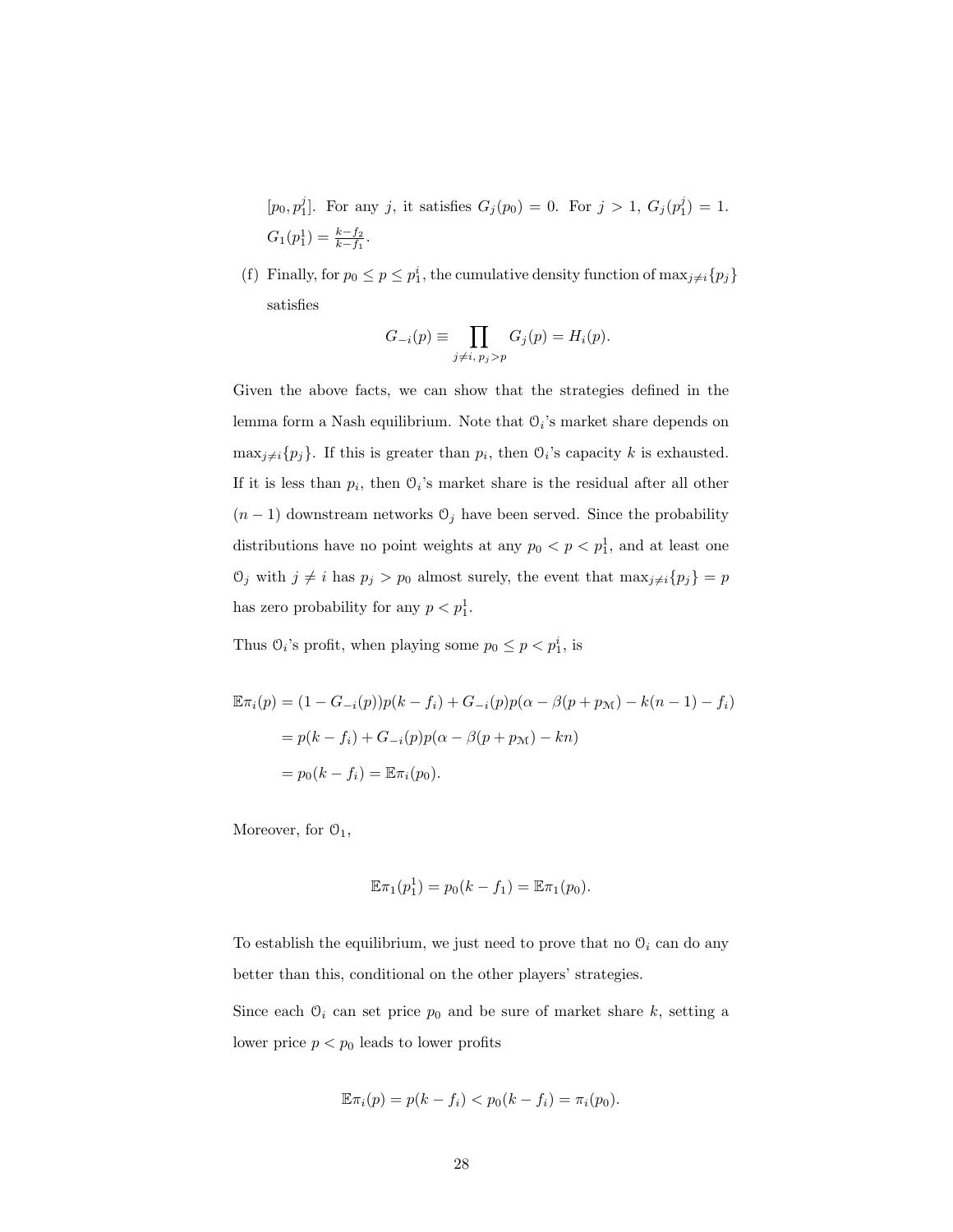For  $\mathcal{O}_1$ ,  $p_1^1$  is the optimal price to set, if the other players' market shares are served first. Thus  $\mathcal{O}_1$  cannot have an incentive to play any price  $p > p_1^1$ . Since for  $i > 1$ ,  $f_i \ge f_1$ , no  $\mathcal{O}_i$  has an incentive to play a price  $p > p_1^1$ either. Moreover

$$
\lim_{p \to p_1^1^-} \mathbb{E} \pi_i(p) \geq \mathbb{E} \pi_i(p_1^1),
$$

so it is sufficient to show that  $\mathcal{O}_i$  cannot increase his expected profit by playing any p with  $p_1^i \leq p < p_1^1$ .

Suppose  $p_1^i \leq p_1^{j+1} \leq p \leq p_1^j \leq p_1^1$ . Observe that

$$
G_{max}(p) = \prod_{l=1}^{j} G_{l}(p)
$$
  
=  $\left( h(p) \prod_{l=1}^{j} (k - f_{l}) \right)^{\frac{1}{j-1}} h(p)$   
 $\ge \left( h(p_1^{j+1}) \prod_{l=1}^{j} (k - f_{l}) \right)^{\frac{1}{j-1}} h(p)$   
=  $(k - f_{j+1}) h(p) = H_{j+1}(p)$   
 $\ge H_i(p).$ 

Thus  $\mathcal{O}_i$ 's profit playing p satisfies

$$
\mathbb{E}\pi_i(p) = p(k - f_i) + G_{max}(p)p(\alpha - \beta(p + p_{\mathcal{M}}) - kn)
$$
  
\n
$$
\leq p(k - f_i) + H_i(p)p(\alpha - \beta(p + p_{\mathcal{M}}) - kn) = \mathbb{E}\pi_i(p_0),
$$

since  $\alpha - \beta(p + p_M) - kn < 0$ . This establishes that the given probability distributions form a mixed-strategy Nash equilibrium.

Conversely, to prove uniqueness, consider any mixed-strategy Nash equilibrium given by cumulative density functions

$$
G_j(p) = \mathbb{P}\{p_j < p\}.
$$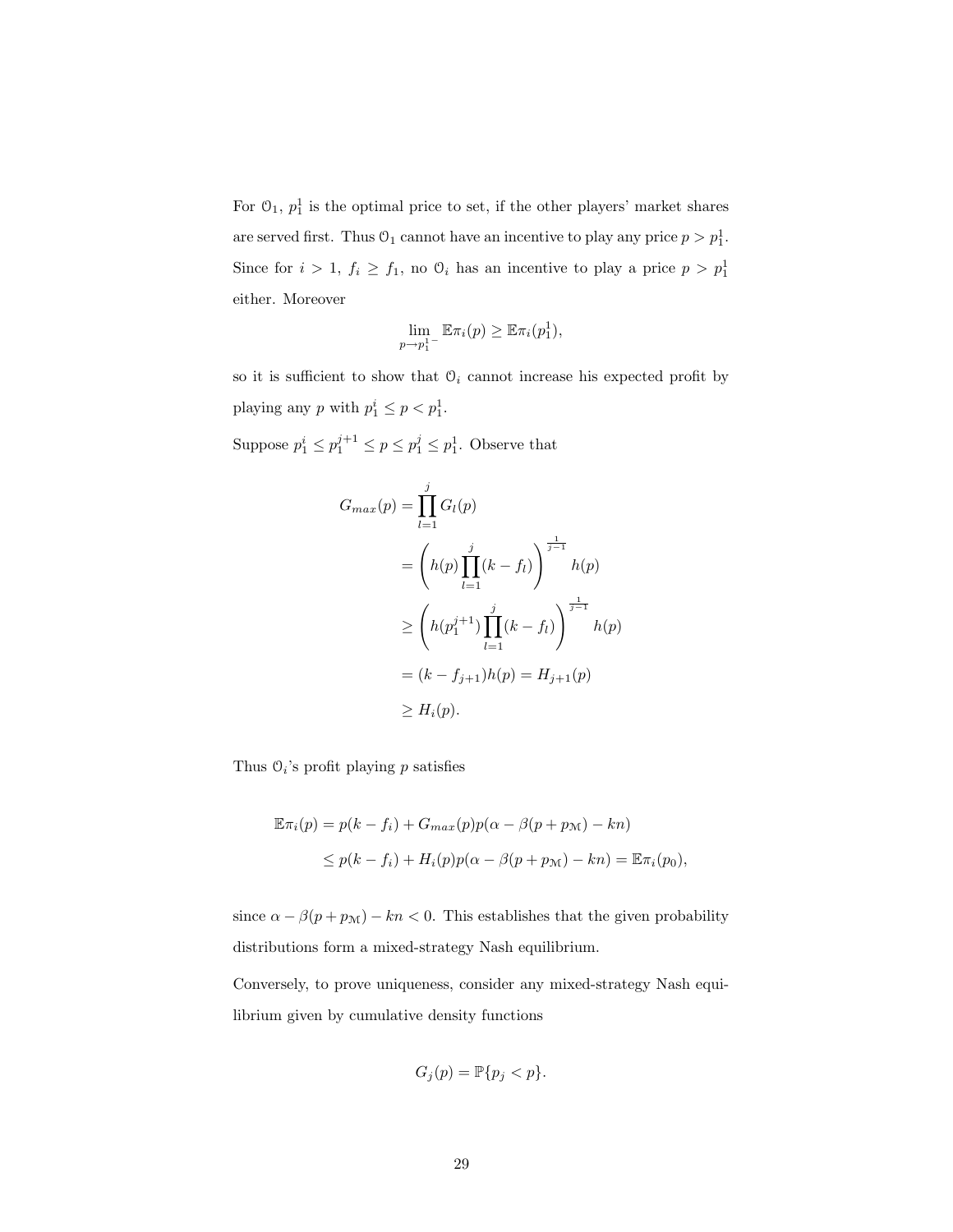There are well-defined low- and high-price thresholds for each player

$$
\overline{p_0^j} = \sup\{p : G_j(p) = 0\},\
$$
  

$$
\overline{p_1^j} = \inf\{p : G_j(p) = 1\}.
$$

Note that

- (a) Every  $\mathcal{O}_j$  obtains a positive expected profit  $\mathbb{E} \pi_j$  in equilibrium.
- (b) In equilibrium, there is enough capacity for the total demand at each low-price threshold, and each  $\mathbb{O}_j$  's market share is positive even at his high-price threshold.

$$
\alpha - \beta(\overline{p_0^j} + p_{\mathcal{M}}) \le kn,
$$
  

$$
\alpha - \beta(\overline{p_1^j} + p_{\mathcal{M}}) > k(n-1).
$$

It follows that every  $\mathcal{O}_j$  has the same low-price threshold  $p_0$  as in the equilibrium we have constructed

$$
\overline{p_0^j} = p_0 \quad \forall j;
$$

every  $\mathcal{O}_j$  has the same expected profit  $\mathbb{E} \pi_j$  as in the equilibrium we have constructed

$$
\mathbb{E}\pi_j = p_0(k - f_j);
$$

and  $\mathcal{O}_1$  has the same high-price threshold  $p_1^1$  as in the equilibrium we have constructed, and no high-price threshold exceeds it

$$
\overline{p_1^1} = p_1^1 \ge \overline{p_1^j} \quad \forall j.
$$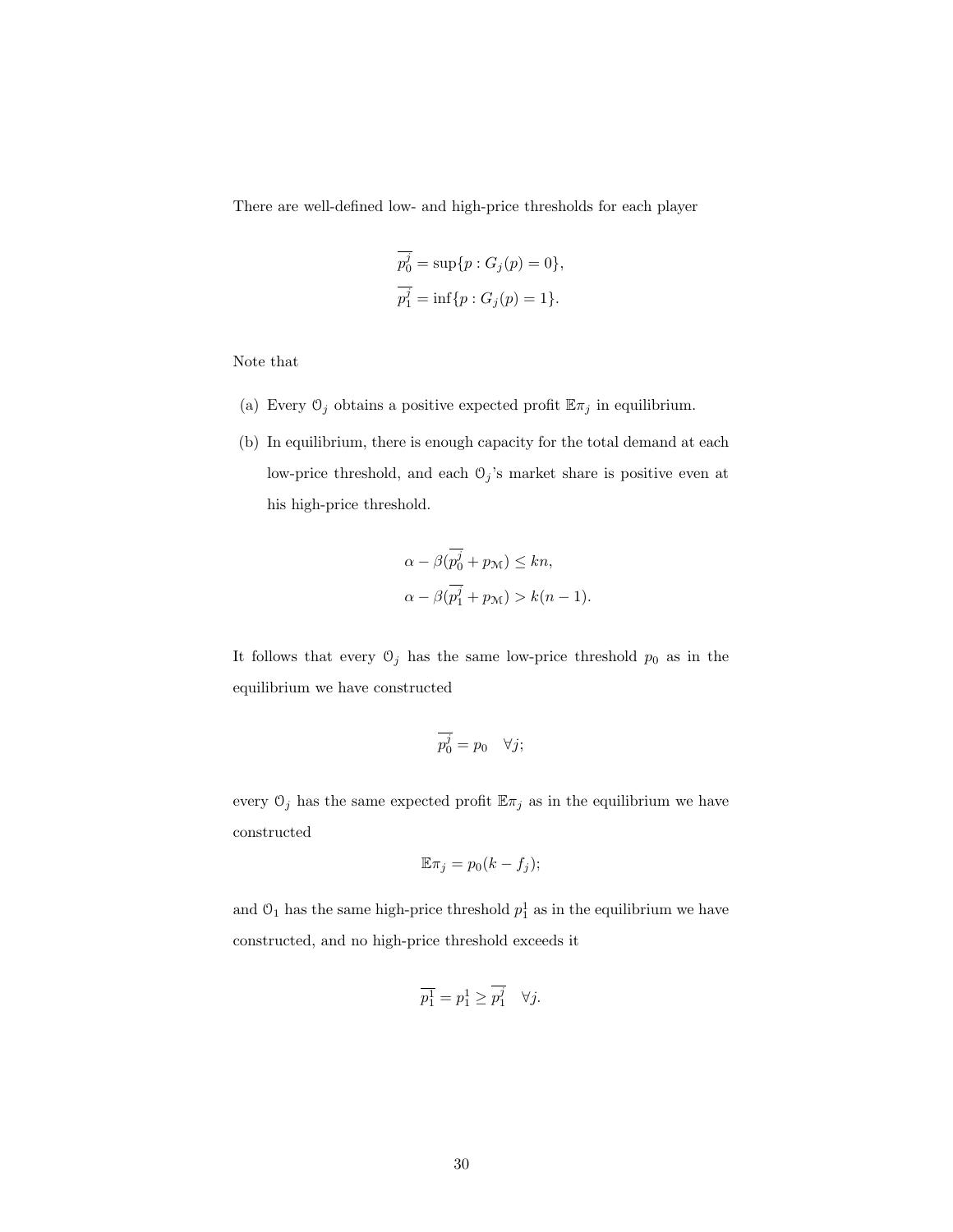Define cumulative density functions for  $p_{max}^{-j} = \max_{i \neq j} \{p_i\}$  as before

$$
G_{-j}(p) = \prod_{i \neq j} G_i(p).
$$

For any  $\mathcal{O}_j$ , it can be shown that there exists an open interval U of pure strategies containing  $[p_0, p_1]$  such that whenever  $p \in U$ , we have

$$
G_{-j}(p) \ge H_j(p);
$$

and, whenever

$$
G_{-j}(p) > H_j(p),
$$

there exists  $\epsilon > 0$  such that

$$
G_j(p - \epsilon) = G_j(p + \epsilon).
$$

(This follows from the equilibrium requirement that  $\mathbb{O}_j$  should have no incentive to change his mixed strategy.)

The following is further easily shown.

- (a) Each  $G_j$  is continuous on  $(p_0, p_1]$ . (So the players' mixed strategies have no point weights, except possibly at  $p_0$  and  $p_1^1$ .)
- (b) If  $f_i < f_j$ , then  $p_1^j \leq \overline{p_1^i}$ .
- (c) We have

$$
\overline{p_1^2} = p_1^1 = p_1^2.
$$

We are ready to prove that the mixed strategies employed by the players are indeed those of our constructed equilibrium. As before, let

$$
\overline{p_1^{n+1}} = p_1^{n+1} = p_0.
$$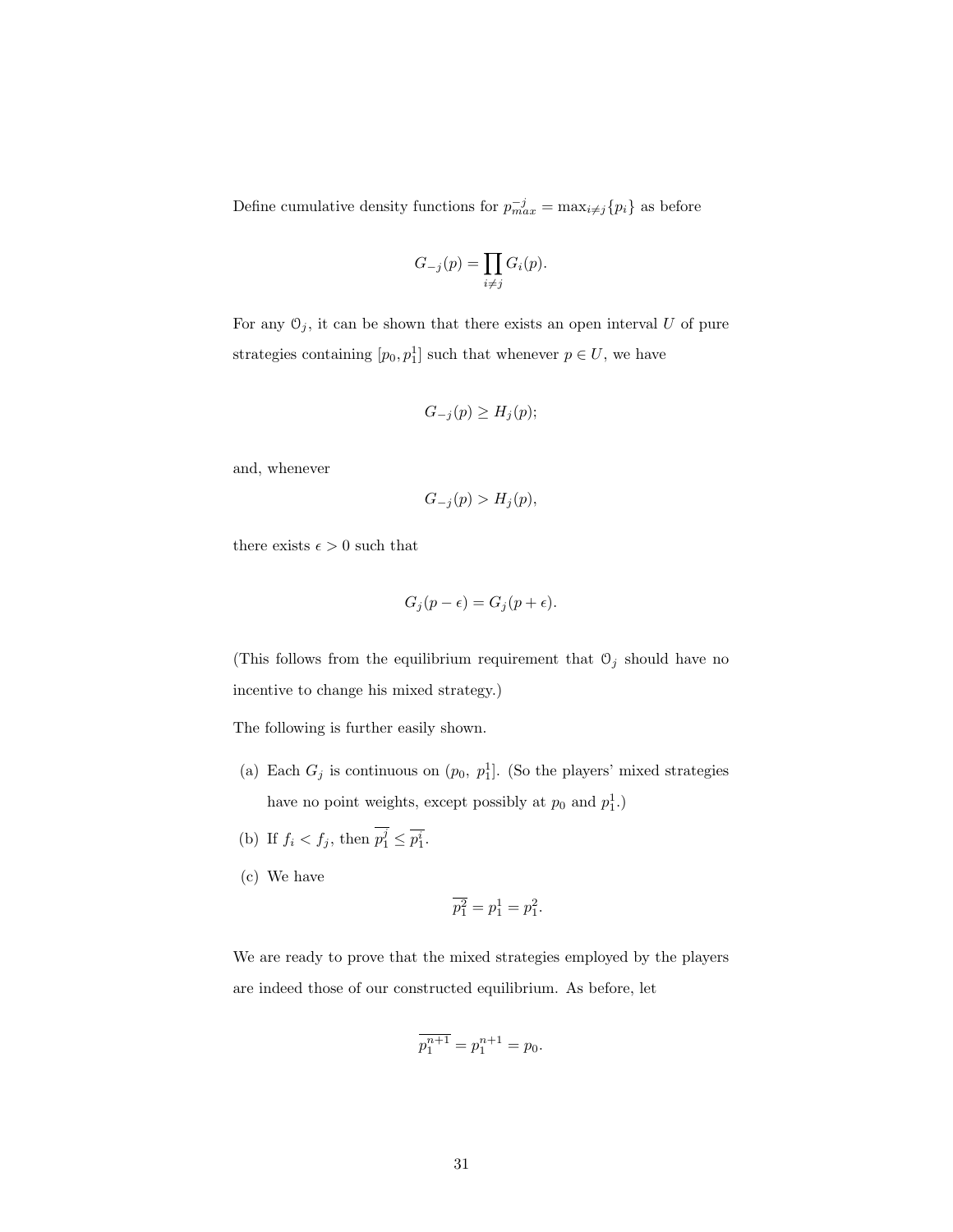Define  $\widetilde{G}_j^i(p)$  for  $p_1^{i+1} \le p \le p_1^i$ ,  $i \ge j$ ,  $p > p_0$ , as

$$
\widetilde{G}_j^i(p) = \frac{\left(\prod_{l \leq i, l \neq j} H_l(p)\right)^{\frac{1}{i-1}}}{\left(H_j(p)\right)^{\frac{i-2}{i-1}}}.
$$

The proof of uniqueness follows by induction, with the hypothesis, for each  $1 \le i \le n$ . We have  $\overline{p_1^i} = p_1^i$ , and for  $p \in [p_1^{i+1}, p_1^i]$ ,  $j \le i, p > p_0$ , we have  $G_j(p) = \widetilde{G}_j^i(p)$ . We have already proved this for  $i = 1$ .

Assume the inductive hypothesis holds for some  $(i-1) < n$ . We show that it still holds for *i*. We first show that the second part holds. If  $p_1^{i+1}$  =  $p_1^i$  then every  $G_j(p) = G_j(p_1^i) = \widetilde{G_j^{i-1}}(p_1^i) = \widetilde{G_j^i}(p_1^i)$  by the inductive hypothesis and the definition of  $p_1^i$ . Suppose  $p_1^{i+1} < p_1^i$ . For every  $p_1^{i+1} \le$  $p \le p_1^i$ , if  $p > p_0$ ,

$$
G_j(p) = \frac{\left(\prod_{l \leq i, l \neq j} G_{-l}(p)\right)^{\frac{1}{i-1}}}{\left(G_{-j}(p)\right)^{\frac{i-2}{i-1}}}.
$$

If  $G_{-l}(p) = H_l(p)$  for every  $l \leq i$  then  $G_j(p) = \widetilde{G}_j^i(p)$ .

Suppose, on the other hand, that there exists some  $l \leq i$ , such that  $G_{-l}(p) > H_l(p)$ . Then for every j such that  $G_{-j}(p) = H_j(p)$ , we have  $G_j(p) > \widetilde{G}_j^i(p)$ . For every l satisfying  $G_{-l}(p) > H_l(p)$ , define

$$
\overline{p_l} = \sup\{q : G_{-l}(q') > H_l(q') \,\forall p \le q' \le q\}.
$$

By the inductive hypothesis, the supremum exists and  $\overline{p_l} \leq p_1^i$ . If  $\overline{p_l} < p_1^i$ ,

$$
G_{-l}(\overline{p_l})=H_l(\overline{p_l})
$$

follows by continuity; while if  $\overline{p_l} = p_1^i$ , the same follows by the inductive hypothesis for *i*. However, for every  $p \leq p' < \overline{p_i}$ ,

$$
G_{-l}(p') > H_l(p').
$$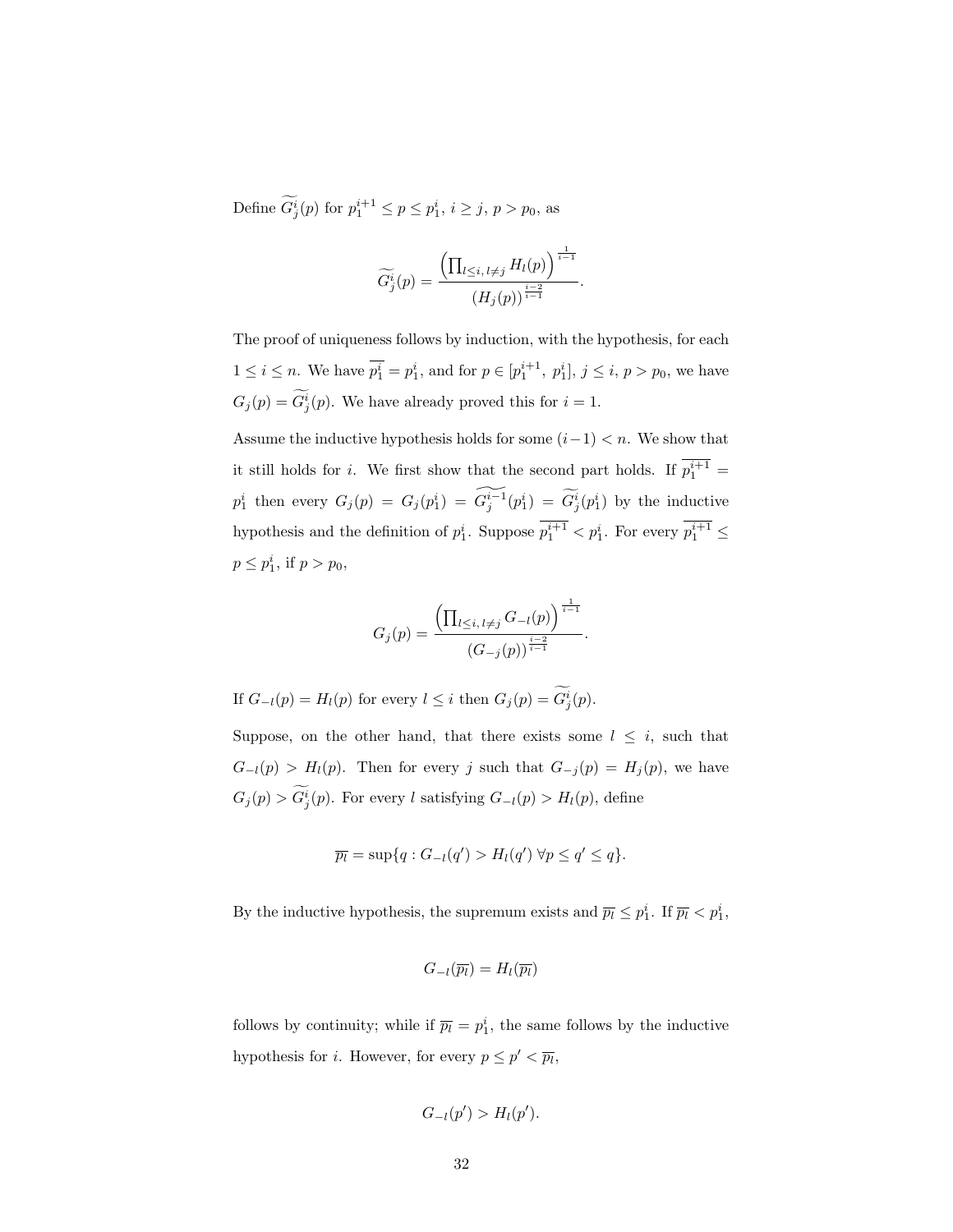Therefore  $G_l$  is constant on  $(p, \overline{p_l})$ , so by continuity at p and left-continuity at  $\overline{p_l}$ ,

$$
G_l(p) = G_l(\overline{p_l}) \ge \widetilde{G_l^i}(\overline{p_l}) > \widetilde{G_l^i}(p).
$$

We have shown that  $G_j(p) > \widetilde{G}_j^i(p)$  for every  $j \leq i$ , whence

$$
G_{-j}(p) = \prod_{l \le i, l \ne j} G_l(p) > H_j(p),
$$

for every  $j \leq i$ . Note that the set

$$
\{p' \in [\overline{p_1^{i+1}}, p] : G_l(p'') > \widetilde{G}_l^i(p'') \ \forall p' \le p'' \le p, \ l \le i\}
$$

is open in  $[p_1^{i+1}, p]$ , since each  $G_l$  is locally constant at every point inside it, and each  $\widetilde{G}_l^i$  is increasing. It is also equal to the set

$$
\{p' \in [\overline{p_1^{i+1}}, p]: G_l(p') = G_l(p)\},\
$$

which is closed by continuity. But since this set is non-empty, open and closed, it must be the entire interval  $\left[\overline{p_1^{i+1}}, p\right]$ . Hence,  $G_l(\overline{p_1^{i+1}}) > \widetilde{G}_l^i(\overline{p_1^{i+1}})$ for every  $l \leq i$ .

If  $i = n$ , this contradicts the definition of  $p_0$ . We deduce that  $G_l(p) =$  $\widetilde{G}_l^i(p)$  for  $l \leq i$ ,  $\overline{p_1^{i+1}} < p \leq p_1^i$ . If  $i < n$ , then

$$
G_{-(i+1)}(\overline{p_1^{i+1}}) = G_{-(i+1)}(p) \ge H_{i+1}(p) > H_{i+1}(\overline{p_1^{i+1}}),
$$

which contradicts the definition of  $p_1^{i+1}$ . As before, we deduce that  $G_l(p)$  =  $\widetilde{G}_l^i(p)$  for  $l \leq i, p > \overline{p_1^{i+1}}$ . This extends to  $\overline{p_1^{i+1}}$  by continuity. We have proved the second part of the inductive hypothesis.

As to the first part, we again use the fact that by the definition of  $p_1^{i+1}$ ,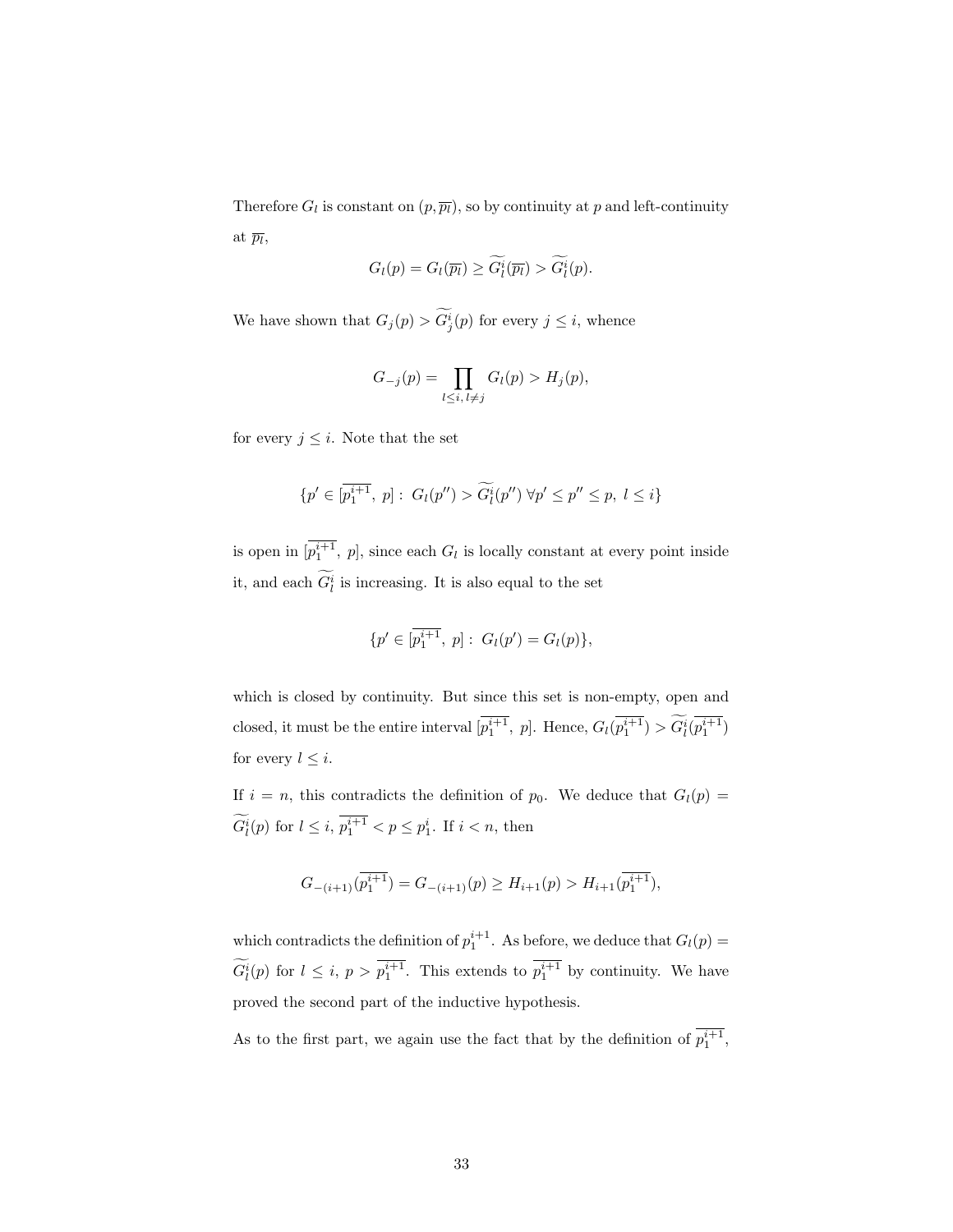we must have

$$
G_{-(i+1)}(\overline{p_1^{i+1}}) = \prod_{j=1}^i G_j(\overline{p_1^{i+1}}) = H_{i+1}(\overline{p_1^{i+1}}),
$$

which rearranges as

$$
h(\overline{p_1^{i+1}}) = \frac{(k - f_{i+1})^{i-1}}{\prod_{j=1}^i (k - f_j)}.
$$

The unique solution of this equation is  $p_1^{i+1} = p_1^{i+1}$ . This completes the inductive argument. Since  $G_j(p) = 0$  for  $p \leq p_0$  and any  $j \leq n$ , we have proved that the cumulative density functions specifying the mixed strategies employed by the  $\mathcal{O}_j$  in any equilibrium coincide with those in the equilibrium we have constructed. Hence the mixed-strategy equilibrium of our game is unique.

Continuous differentiability of  $\mathbb{E}p_{max}$  as a function of  $p_{\mathcal{M}}$  is trivial inside the regions of  $(f_1, p_M)$ -high and -low market potential. For  $(f_1, p_M)$ -intermediate market potential, it can be easily shown that  $p_1^1$ ,  $p_0$  and  $p_1^i$  are continuously differentiable functions of  $p_{\mathcal{M}}$ . We can write

$$
\mathbb{E}p_{max} = \int_0^\infty (1 - G_{max}(p)) dp
$$
  
=  $p_0 + \sum_{i=2}^n \int_{p_1^{i+1}}^{p_1^i} \left(1 - \left(\prod_{l=1}^i H_l(p)\right)^{\frac{1}{i-1}}\right) dp.$ 

Each integral term is continuously differentiable with respect to  $p_{\mathcal{M}}$ , since the limits are continuously differentiable with respect to  $p_{\mathcal{M}}$ , the integrands are continuously differentiable with respect to  $p<sub>M</sub>$  and with respect to p, and the derivative with respect to  $p_M$  of each integrand can be bounded above by an integrable function independently of  $p_{\mathcal{M}}$ , for values of  $p_{\mathcal{M}}$  in some sufficiently small interval. Therefore  $\mathbb{E}p_{max}$  is continuously differentiable for  $(f_1, p_M)$ intermediate market potential. Continuity and lack of differentiability is easy to verify at the boundary points, completing the proof of the lemma.  $\Box$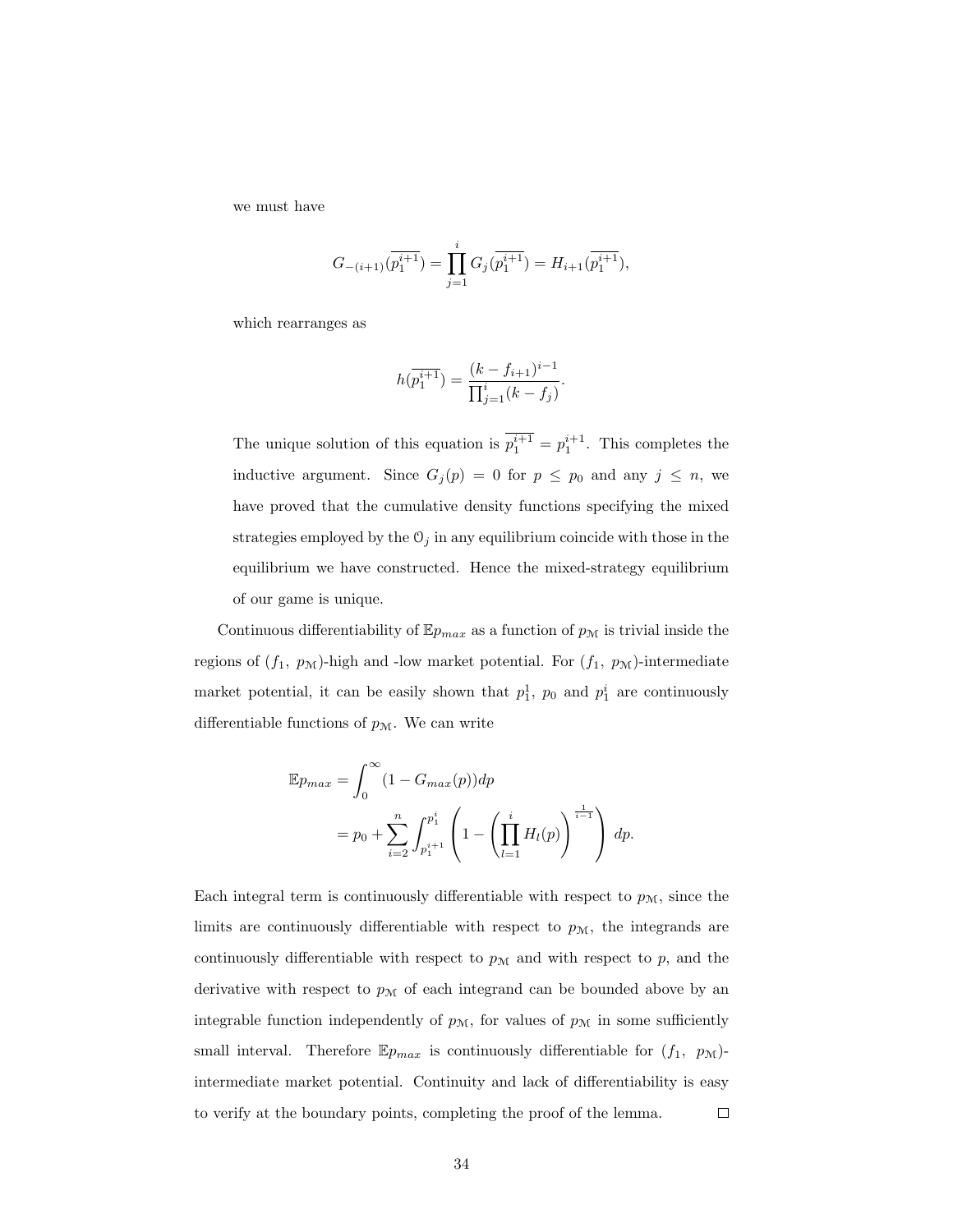Proof of Lemma 3. As we have seen in the proof of Lemma 2, the function  $\mathbb{E} p_{max}$  satisfies the assumptions required for the existence of a continuous derivative which can be found by differentiating under the integral sign. Using the symbols defined there, we obtain

$$
\frac{\partial \mathbb{E} p_{max}}{\partial p_{\mathcal{M}}} = \frac{\partial}{\partial p_{\mathcal{M}}} \int_0^{\infty} (1 - G_{max}(p)) dp
$$
  
\n
$$
= \frac{\partial}{\partial p_{\mathcal{M}}} \left( p_1^1 - \sum_{j=2}^n \int_{p_1^{j+1}}^{p_1^j} (h(p))^{\frac{j}{j-1}} \left( \prod_{l=1}^j (k - f_l) \right)^{\frac{1}{j-1}} dp \right)
$$
  
\n
$$
= -\frac{1}{2} \left( 1 - \frac{k - f_2}{k - f_1} \right)
$$
  
\n
$$
- \sum_{j=2}^n \int_{p_1^{j+1}}^{p_1^j} \frac{j}{j-1} \left( h(p) \prod_{l=1}^j (k - f_l) \right)^{\frac{1}{j-1}} \frac{\partial h(p)}{\partial p_{\mathcal{M}}} dp.
$$
 (36)

The proof that this expression is always greater than  $-2$  uses different approximations for the overlapping regions given by  $\delta < \frac{12}{5}(k-f_1)$  and  $\delta >$  $\frac{20}{9}(k-f_1)$ , where  $\delta = \alpha - 2(n-1)k - 2f_1$ .

**Region of Lower Market Potential.** For  $\delta < \frac{12}{5}(k - f_1)$ , we show that

$$
Q \equiv \sum_{j=2}^{n} \int_{p_1^{j+1}}^{p_1^j} \frac{j}{j-1} \left( h(p) \prod_{l=1}^j (k - f_l) \right)^{\frac{1}{j-1}} \frac{\partial h(p)}{\partial p_{\mathcal{M}}} \, dp < \frac{3}{2}.\tag{37}
$$

To establish this equation note that, for  $j\geq 2,$ 

$$
\frac{j}{j-1} \le 2,
$$

and

$$
\left(h(p)\prod_{l=1}^{j}(k-f_l)\right)^{\frac{1}{j-1}} \leq \left(h(p_1^j)\prod_{l=1}^{j}(k-f_l)\right)^{\frac{1}{j-1}}
$$

$$
= k - f_j \leq k - f_1.
$$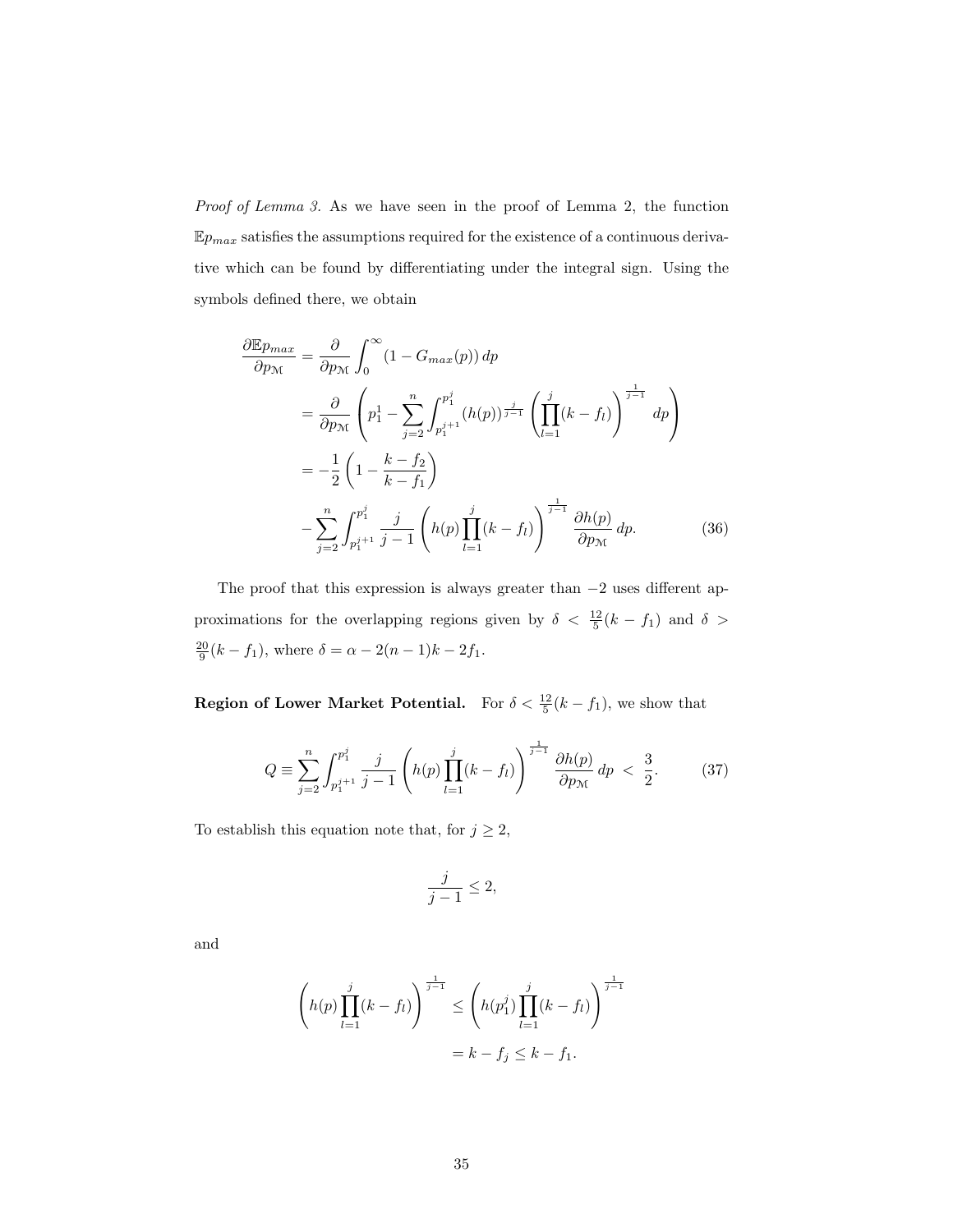We calculate the partial derivative of  $h(p)$  with respect to  $p_M$  directly

$$
\frac{\partial h(p)}{\partial p_M} = \frac{\partial}{\partial p_M} \frac{p - p_0}{p(kn - \alpha + \beta(p + p_M))}
$$

$$
= \frac{-\frac{\partial p_0}{p_M} p(kn - \alpha + \beta(p + p_M)) - (p - p_0)\beta p}{p^2(kn - \alpha + \beta(p + p_M))^2}
$$

$$
= \frac{\beta \left(1 - \frac{p_0}{p_1}\right) (p_1^1 - p)}{p \left(\frac{p_1^1}{p_0} \beta(p_1^1 - p_0) - \beta(p_1^1 - p)\right)^2}.
$$

Therefore

$$
Q \le 2(k - f_1) \sum_{j=2}^{n} \int_{p_1^{j+1}}^{p_1^{j}} \frac{\partial h(p)}{\partial p_{\mathcal{M}}} dp
$$
  
= 2(k - f\_1) \int\_{p\_0}^{p\_1^{1}} \frac{\partial h(p)}{\partial p\_{\mathcal{M}}} dp  
= 2(k - f\_1) \int\_{p\_0}^{p\_1^{1}} \frac{\beta \left(1 - \frac{p\_0}{p\_1^{1}}\right) (p\_1^{1} - p)}{p \left(\frac{p\_1^{1}}{p\_0} \beta (p\_1^{1} - p\_0) - \beta (p\_1^{1} - p)\right)^2} dp \equiv \overline{Q}.

The substitution  $t = \frac{p - p_0}{p_1^1 - p_0}$  yields

$$
Q \leq \overline{Q} \equiv \int_0^1 \frac{2\gamma(1-\gamma)(1-t)}{(\gamma+t(1-\gamma))(1-\gamma(1-t))^2} dt,
$$

where  $\gamma = \frac{p_0}{p_1^1}$ . This can easily be bounded above for appropriate values of  $\gamma$  as follows.

In equilibrium

$$
p_M = \frac{\alpha - \beta \mathbb{E} p_{max}}{2\beta}.
$$
\n(38)

We use  $\mathbb{E} p_{max} \leq p_1^1$ , so

$$
p_M \ge \frac{\alpha - \beta p_1^1}{2\beta},
$$

and

$$
p^1_1 \leq \frac{\delta+\beta p^1_1}{4\beta},
$$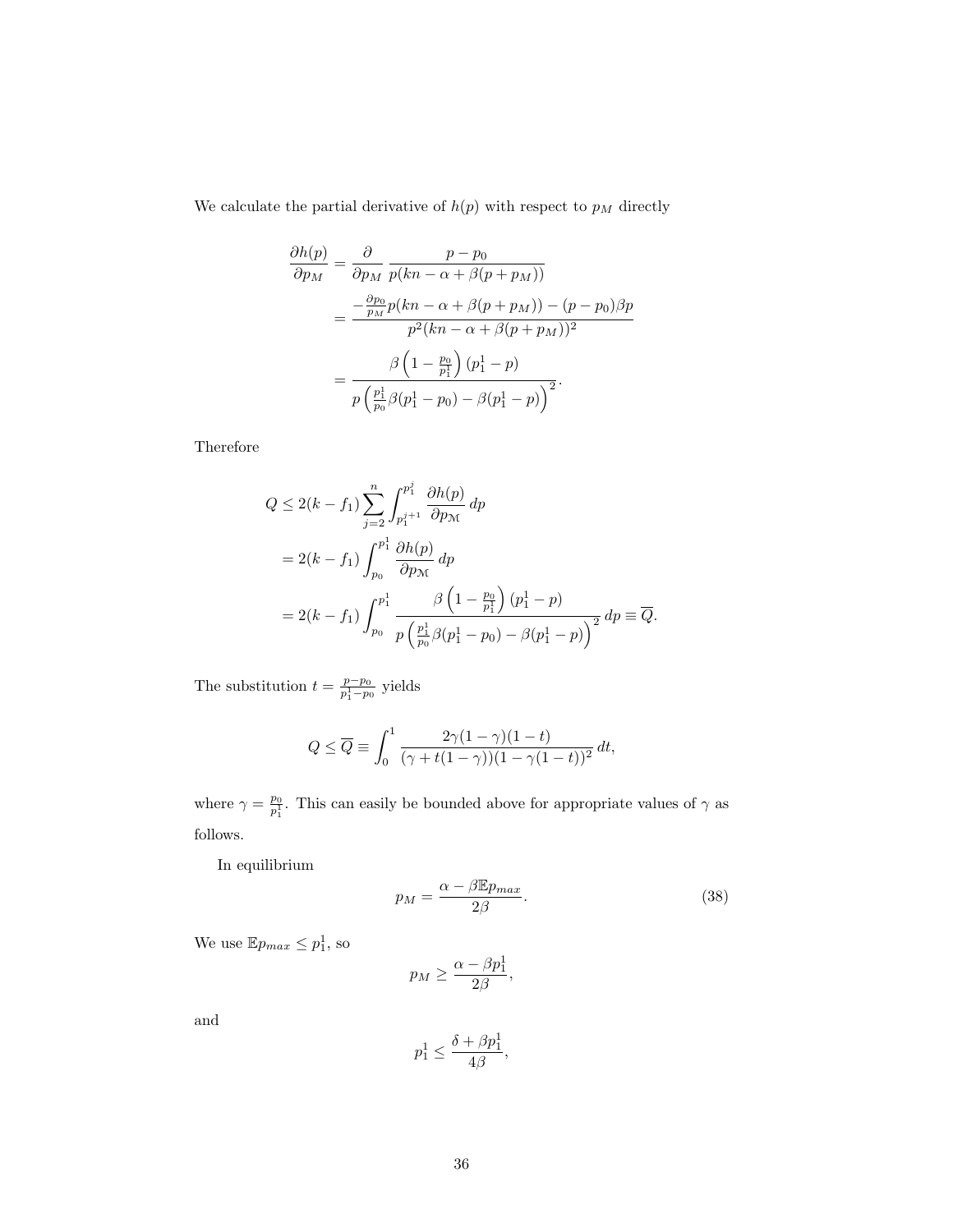yielding

$$
p_1^1 \le \frac{\delta}{3\beta}.
$$

Thus

$$
\gamma = \frac{p_0}{p_1^1} = \frac{\beta p_1^1}{k - f_1} \le \frac{\delta}{3(k - f_1)} \le \frac{4}{5}.
$$

Since  $0 < \gamma < 1$ , we can evaluate the integral

$$
\overline{Q} = 2\gamma \frac{(\gamma - 1)(\log \gamma - \log(1 - \gamma)) + (2\gamma - 1)}{(2\gamma - 1)^2}.
$$

Clearly the integral expression exists everywhere on  $0 < \gamma < 1$ . Although the evaluated integral is undefined for  $\gamma = \frac{1}{2}$ , an application of L'Hôpital's Rule shows that it can be extended to this point giving a continuous function of  $\gamma$ on (0, 1). We show that  $\overline{Q}$  is an increasing function of  $\gamma$  by differentiating it

$$
\frac{d\overline{Q}}{d\gamma} = \frac{2(\log \gamma - 4\gamma - \log(1 - \gamma) + 2)}{(2\gamma - 1)^3}.
$$

For  $\gamma > \frac{1}{2}$ , this has the same sign as

$$
f(\gamma) = \log \gamma - 4\gamma - \log(1 - \gamma) + 2,
$$

which has derivative

$$
f'(\gamma) = -4 + \frac{1}{\gamma(1-\gamma)}.
$$

Since  $f'(\gamma) > 0$  for  $\gamma \neq \frac{1}{2}$  and f  $\left(\frac{1}{2}\right)$ ) = 0, we deduce  $f(\gamma) > 0$  for  $\gamma > \frac{1}{2}$ . Hence  $\overline{Q}$  is increasing there.

For  $\gamma < \frac{1}{2}$ ,  $\frac{dQ}{d\gamma}$  has the opposite sign to  $f(\gamma)$ . As before,  $f(\gamma)$  is increasing, so we must have  $f(\gamma) < 0$  for  $\gamma < \frac{1}{2}$ . Then  $\overline{Q}$  is increasing there.

Hence  $\overline{Q}$  is increasing everywhere on  $0 < \gamma < 1$ . Since  $\overline{Q}(\frac{4}{5}) < \frac{3}{2}$ ,  $\overline{Q}(\gamma) < \frac{3}{2}$ for any  $0 < \gamma \leq \frac{4}{5}$ . The lemma follows immediately for  $\delta < \frac{12}{5}(k-f_1)$ .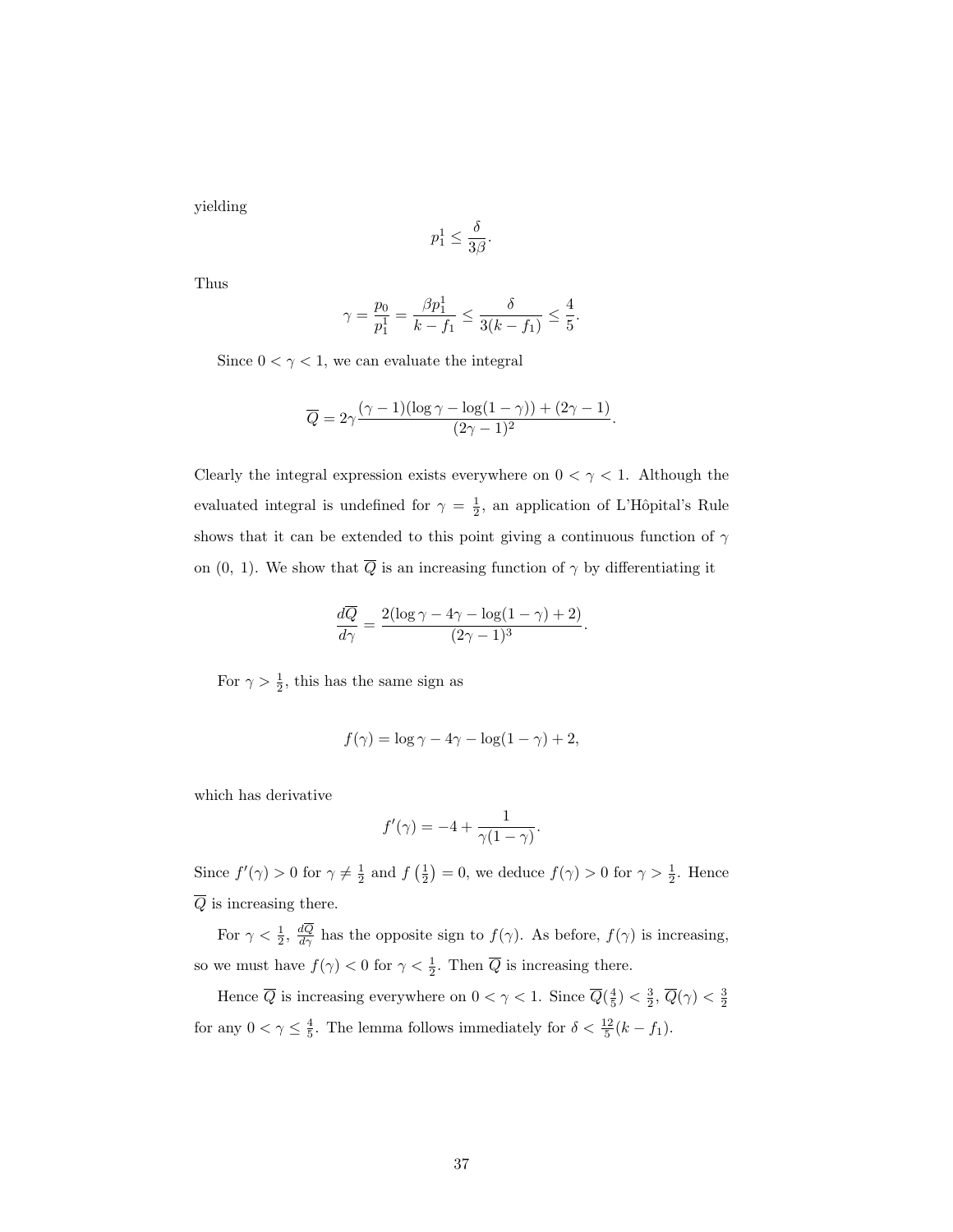**Region of Higher Market Potential.** For  $\delta > \frac{20}{9}(k - f_1)$ , the following approximation is straightforward to verify:

$$
\frac{\partial h(p)}{\partial p_{\mathcal{M}}} \le \frac{\partial h(p)}{\partial p} + \frac{h(p)}{p}.\tag{39}
$$

The first term can be integrated exactly:

$$
\sum_{j=2}^{n} \int_{p_1^{j+1}}^{p_1^j} \frac{j}{j-1} \left( h(p) \prod_{l=1}^j (k - f_l) \right)^{\frac{1}{j-1}} \frac{\partial h(p)}{\partial p} dp
$$
  
= 
$$
\sum_{j=2}^{n} \left( \prod_{l=1}^j (k - f_l)^{\frac{1}{j-1}} \right) \left[ (h(p))^{\frac{j}{j-1}} \right]_{p_1^{j+1}}^{p_1^j}
$$
  
= 
$$
\sum_{j=2}^{n} \frac{(k - f_j)^j - (k - f_{j+1})^j}{\prod_{l=1}^j (k - f_l)}
$$
  
= 
$$
\frac{k - f_2}{k - f_1}.
$$

The second term can be approximated as

$$
\sum_{j=2}^{n} \int_{p_1^{j+1}}^{p_1^j} \frac{j}{j-1} \left( h(p) \prod_{l=1}^j (k - f_l) \right)^{\frac{1}{j-1}} \frac{h(p)}{p} dp
$$
  
\n
$$
\leq \frac{2}{p_0} \sum_{j=2}^{n} \int_{p_1^{j+1}}^{p_1^j} (h(p))^{\frac{j}{j-1}} \left( \prod_{l=1}^j (k - f_l) \right)^{\frac{1}{j-1}} dp
$$
  
\n
$$
= \frac{2}{p_0} (p_1^1 - \mathbb{E} p_{max})
$$
  
\n
$$
\leq 2 \left( \frac{k - f_1}{\beta p_1^1} - 1 \right) < 1.
$$

This last inequality follows for  $\delta(\alpha) > \frac{20}{9}(k - f_1)$  because we have

$$
\beta p_1^1 \ge 2(k - f_1) \left( 1 - \sqrt{1 - \frac{\delta(\alpha)}{4(k - f_1)}} \right) > \frac{2}{3}(k - f_1). \tag{40}
$$

Indeed, substituting  $\mathbb{E} p_{max} \geq p_0$  into (38) yields

$$
p_M \leq \frac{\alpha - \beta p_0}{2\beta},
$$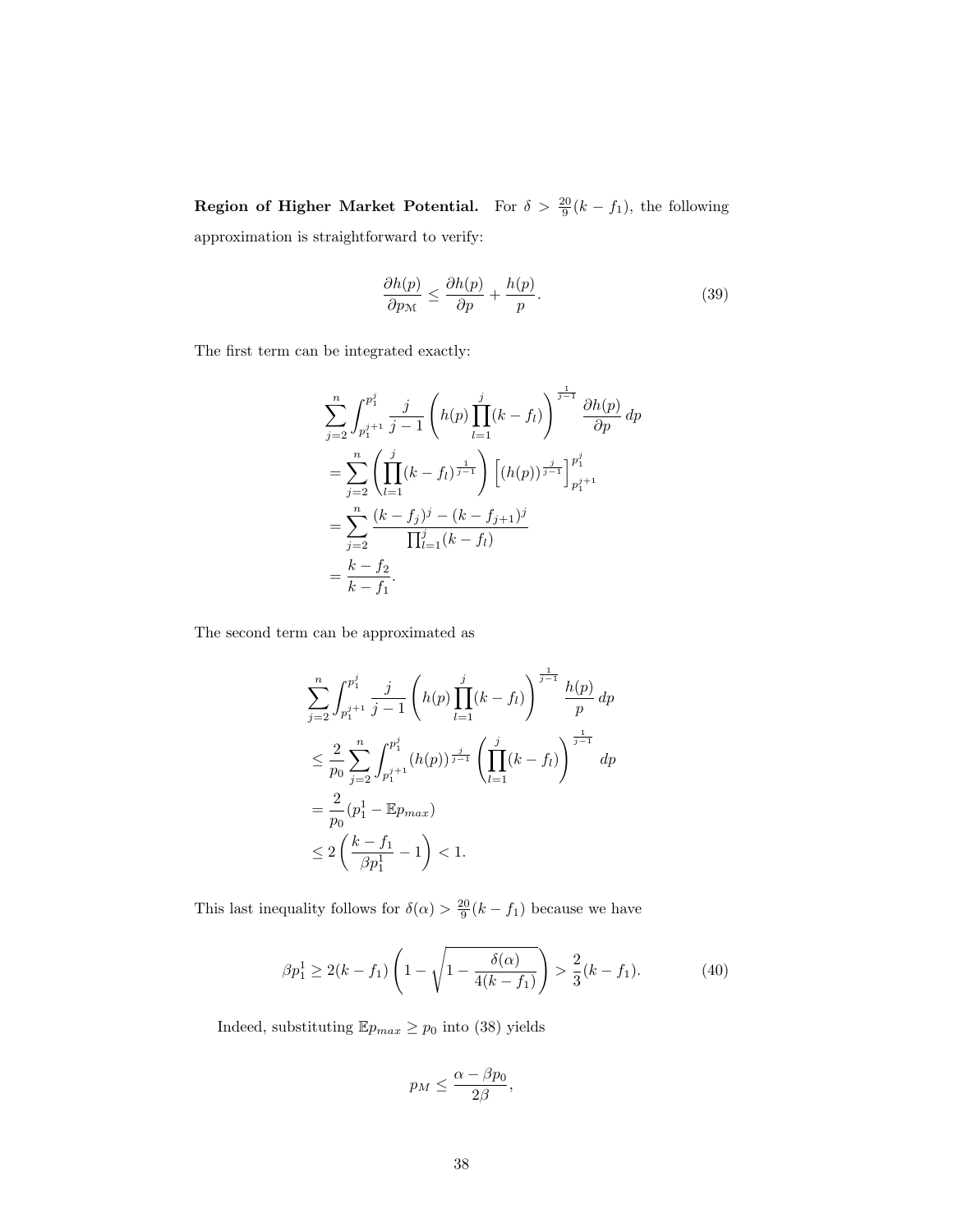whence

$$
p_1^1 \ge \frac{\alpha + \beta p_0 - 2k(n-1) - 2f_1}{4\beta}.
$$

Using  $p_0(k - f_1) = \beta(p_1^1)^2$ , we obtain

$$
(p_1^1)^2 - \frac{4(k - f_1)}{\beta} p_1^1 + \frac{\delta(k - f_1)}{\beta^2} \le 0.
$$

Since the coefficient of  $(p_1^1)^2$  is positive, this quadratic may be non-positive only if  $p_1^1$  is at least as large as the smaller root of the quadratic, yielding immediately (40).

Substituting our approximations into (36), we get

$$
\frac{\partial \mathbb{E} p_{max}}{\partial p_M} > -\frac{1}{2} \left( 1 - \frac{k - f_2}{k - f_1} \right) - \frac{k - f_2}{k - f_1} - 1
$$

$$
= -\frac{3}{2} - \frac{1}{2} \left( \frac{k - f_2}{k - f_1} \right) \ge -2.
$$

 $\Box$ 

This establishes the lemma for  $\delta > \frac{20}{9}(k - f_1)$ .

#### Notes

<sup>1</sup> Several empirical studies of telecommunications cost structures reviewed in Sharkey (1982) conclude for the most part that economies of both scale and scope are significant.

<sup>2</sup> It is easy to show that this extension is well-defined and constitutes an equilibrium. However, when  $f_i = k$  the equilibrium may no longer be uniquely characterized as above. The player  $\mathcal{O}_i$  is indifferent between two prices if even the higher one guarantees full network utilization. This leads to the emergence of equilibria where  $\mathcal{O}_i$  can raise his price without any loss of second-stage income, violating the law of one price. To exclude such unrealistic equilibria, our construction explicitly restricts attention to equilibria which are the limit of equilibria arising when every  $f_j < k$ .

 $^3\mathrm{A}$  public good is a good which is non-excludable, non-rivalrous and often non-rejectable. These assumptions mean respectively that it is not possible to exclude someone from using the good, that one individual's usage does not prevent another's, and that an individual cannot refrain from using it.

#### References

- Anderson, E., F. Kelly, R. Steinberg. 2006. A contract and balancing mechanism for sharing capacity in a communication network. Management Science 52 39–53.
- Courcoubetis, C., F. Kelly, R. Weber. 2000. Measurement-based usage charges in communications networks. Operations Research 48 535–548.